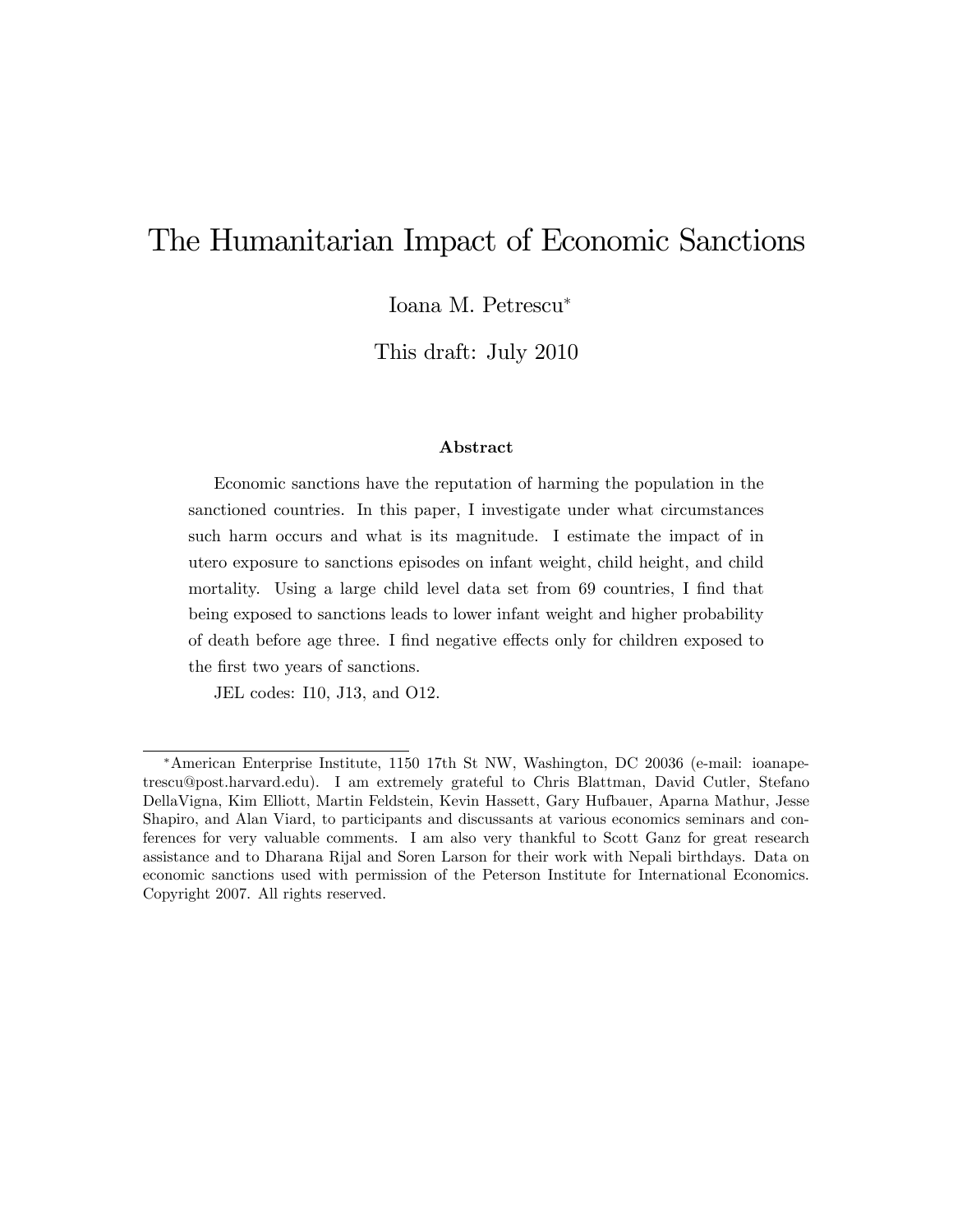Economic sanctions are often blamed for human suffering. A New York Times article called the U.S. sanctions on Burma a "feel-good substitute" for policy and predicted that they "will cause babies to die, young women to succumb to AIDS and families to go hungry" (Kristof 2003). Even officials involved in imposing economic sanctions admit that sanctions could have an adverse effect on the population. In an editorial in the Annals of Internal Medicine, Madeleine Albright, former U.S. Secretary of State, mentioned that "When the United Nations or the United States" imposes sanctions against a regime, [. . . ] it does not intend to create unnecessary hardships for innocent people, especially children and infants. Good intentions, however, do not automatically translate into good results" (Albright 2000).

Despite the large number of sanctions imposed in the world today and the attention they draw to the human suffering in the sanctioned countries, there is little empirical evidence that isolates the effects of sanctions and that measures the magnitude of these negative effects. In this study, I estimate the effects of exposure to economic sanctions on child health and mortality for children under three years old.

This paper builds on the literature on economic sanctions and on the literature on child health and mortality. Several studies such as Garfield  $(1999)$ , Garfield  $(2001)$ , Garfield et al (1995), Heine-Ellison (2001), Hoskins and Nutt (1997), Lopez and Cortright  $(1997)$ , Shehabaldin and Laughlin Jr  $(1999)$  describe the effects of sanctions on the civilian population using the case study approach. Ali et al (2003), Barry  $(2000)$ , Garfield and Santana  $(1997)$ , Gibbons and Garfield  $(1999)$ , and Popal  $(2000)$ are papers that go a step further and use various sources of data in a descriptive manner. This paper investigates whether the effects described in these studies apply to a broader set of sanctioned countries and whether they are supported by empirical analysis.

Several papers analyze micro level data, but for only one country at a time. Ali and Shah  $(2000)$  analyze a micro level survey data from Iraq to estimate the effects of sanctions on under Öve years old mortality, Bundervoet and Verwimp (2005) use household surveys from Burundi to estimate the effects of sanctions and civil wars on child height, Daponte and Garfield (2000) examine the effects of sanctions on Iraqi children, and Reid et al (2007) look at child level data from Haiti and estimate the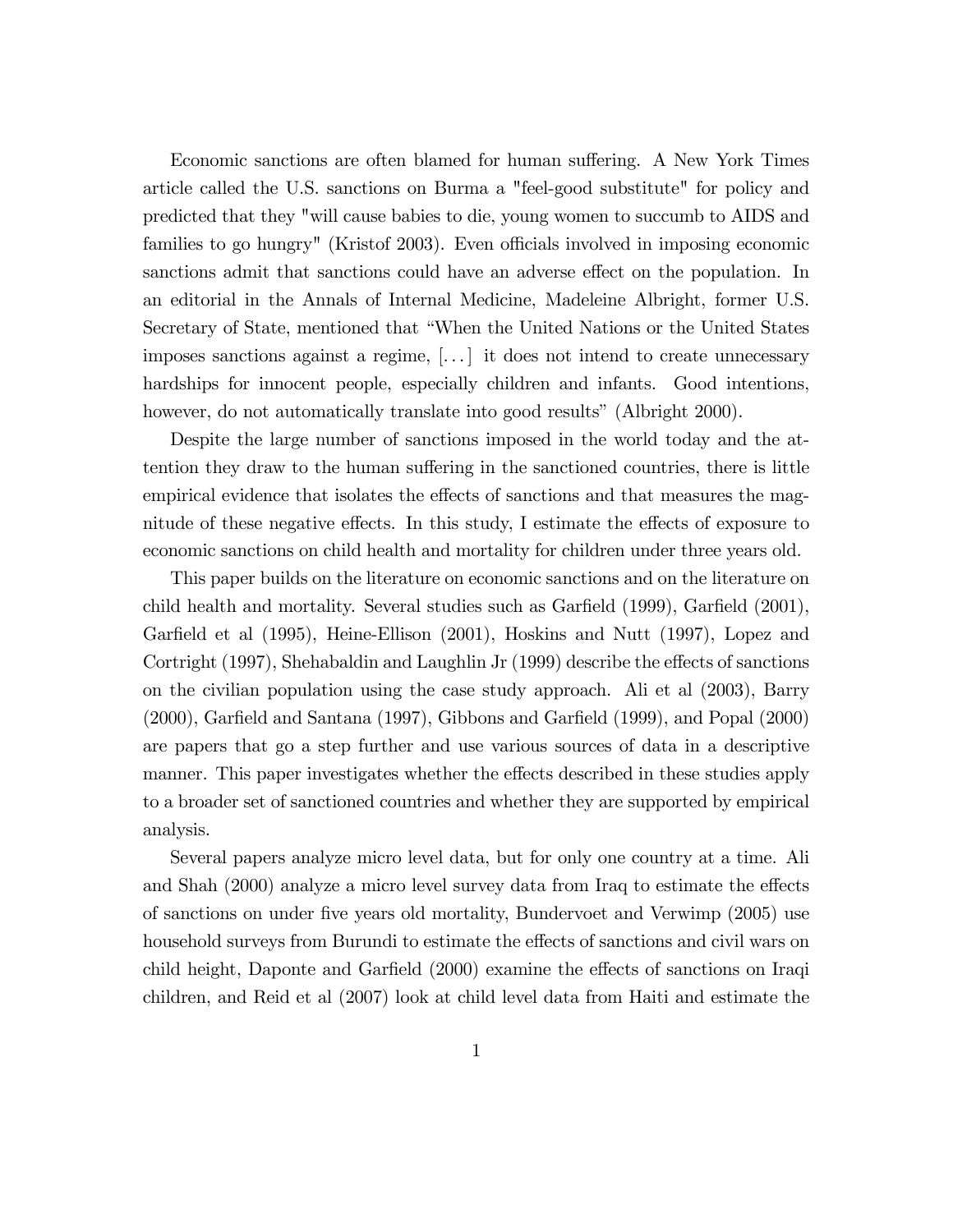effects of sanctions on malnutrition and mortality. Unlike these studies, this paper uses various countries in the empirical analysis in order to distinguish the effects of sanctions from war and other unobserved characteristics of one single country.

The only cross-country analysis of which I am aware is Eyler (2007). The author constructs a human condition indicator at country level that encompasses values of health, food, water, environment, education, and governance. He estimates the effects of sanctions on this indicator in a VAR model with 65 observations. This paper improves upon this study by using micro level data for various countries, controlling for child characteristics and country fixed effects, and establishing causality rather than correlation.

This paper also draws from studies on the determinants on child health such as Amuedo-Dorantes and Mundra (2003), Attanasio et al (2004), Boyle et al (2006), Bredenkamp (2008), Currie et al (2008), Currie and Cole (1993), Currie and Schmieder (2009), Currie and Stabile (2003), Duflo (2000), Gerlter (2004), Hanratty (1996), Jensen (2000), Luke and Munshi (2006), and Quisumbing (2003). In the same spirit, this paper uses micro level data to estimate the effects of sanctions on child health controlling for wealth of the family, education of the mother, access to medical care, and other factors that might affect child health.

This paper also resembles studies on child mortality like Baird et al (2007), Breierova and Duflo (2004), Clay et al (2006), Currie and Gruber (1996), Das Gupta (1990), Galiani et al (2003), Gamper-Rabindran (2007), Hacker and Haines (2006), and Rosenzweig and Schultz (1982). In the mortality models, I also control for mother's and father's education, wealth of the mother, GDP shocks, and intrafamily allocation of resources proxied by number of live siblings.

This paper resembles previous studies on the effects of in utero and at birth shocks on health and mortality. Infant weight is negatively affected by in utero exposure to stress from terrorist attacks in Camacho (2008), while children and adults' health are affected by the 1918 influenza pandemic in Almond and Mazumder (2005) and Almond (2006). Health and mortality are also negatively affected by birth exposure to civil war and crop failure in Akresh and Verwimp (2006), by income shocks due to Phylloxera in Banerjee et al (2007), and by extreme weather conditions in Deschenes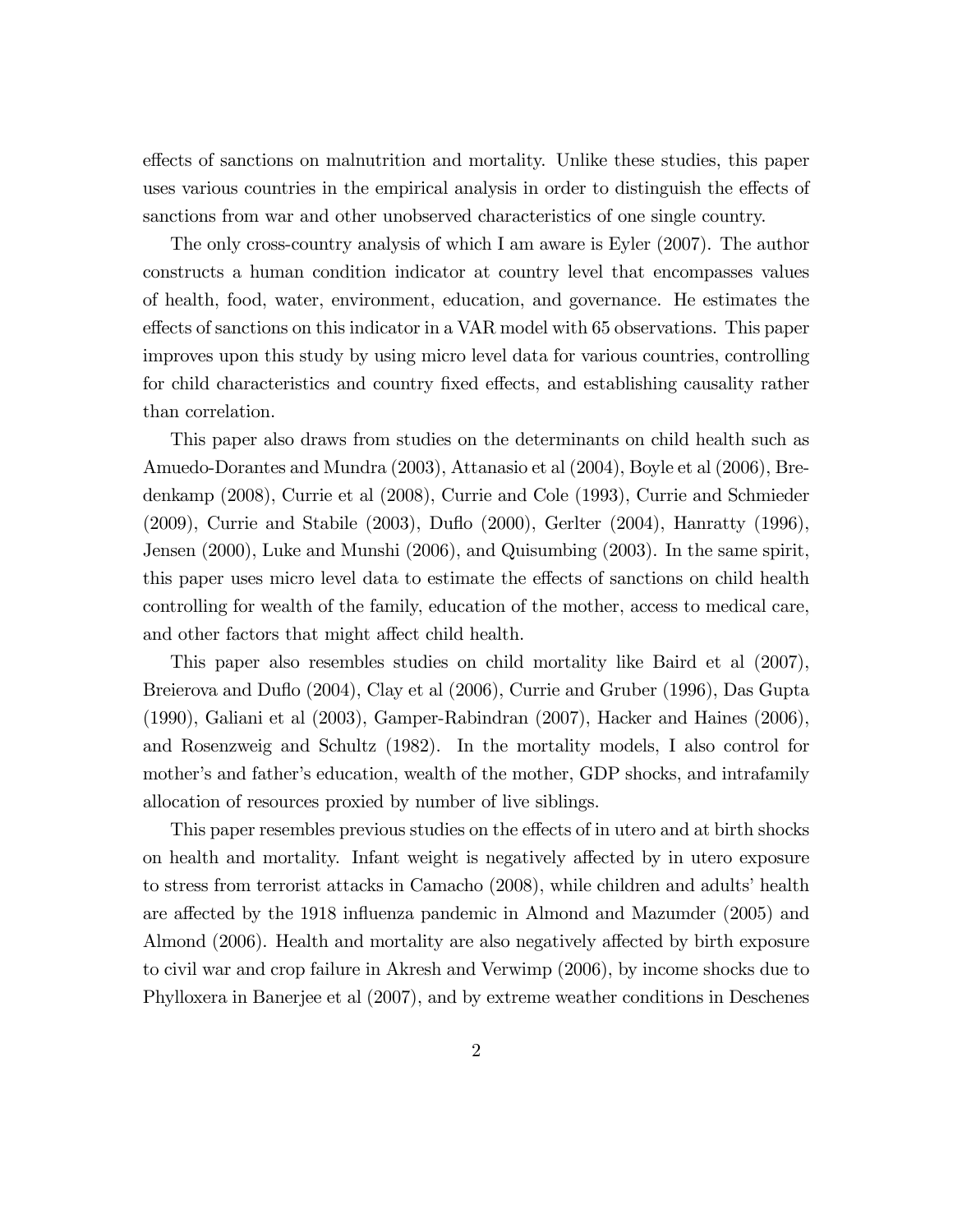et al (2009), in Maccini and Yang (2009), and in Wang et al (2009). This paper introduces another shock (economic sanctions) and shows how it affects children who are exposed to it in utero and at birth.

In this paper, I compile a large child level data set from repeated cross-sections from 69 countries. I add data on economic sanctions, war, and famine data for each country year in the sample. Constructing this data set allows me to estimate the effects of various sanctions unlike previous studies that mostly focus on one sanction incident. Also combining war and famine data, I am also able to better control for other negative shocks that might affect child health. Using this new data, I estimate the effects of exposure to sanctions in utero on infant weight z-scores, child height z-scores, and on the probability that the child will die before their third birthday. I find that in utero exposure to sanctions leads to smaller infant weight. The effects are stronger for infants exposed in the first two years of the sanctions and insignificant for the ones exposed to the third or later years of the sanctions. The magnitude of these effects also depends on the characteristics of the sanction. In utero exposure to the first two years of the sanctions also leads to increases in child mortality. Height is also negatively affected by in utero exposure to sanctions that lead to large number of deaths among children.

The rest of the paper is organized as follows: Section 1 describes the characteristics of economic sanctions and the channels through which they affect children, Section 2 describes the data I use in the analysis, Section 3 presents the econometric model, Section 4 shows the results, and Section 5 concludes.

## 1 Economic Sanctions

Economic sanctions are "deliberate, government-inspired withdrawal, or threat of withdrawal, of customary trade or financial relations" according to Hufbauer et al (2007). Countries impose sanctions in order to coerce other countries to change policies that they donít tolerate. Examples include stopping nuclear proliferation like in US v. Pakistan in 1999, coercing a change in foreign policy of another country like in US, Saudi Arabia v. Jordan, Yemen in 1990 when US and Saudi Arabia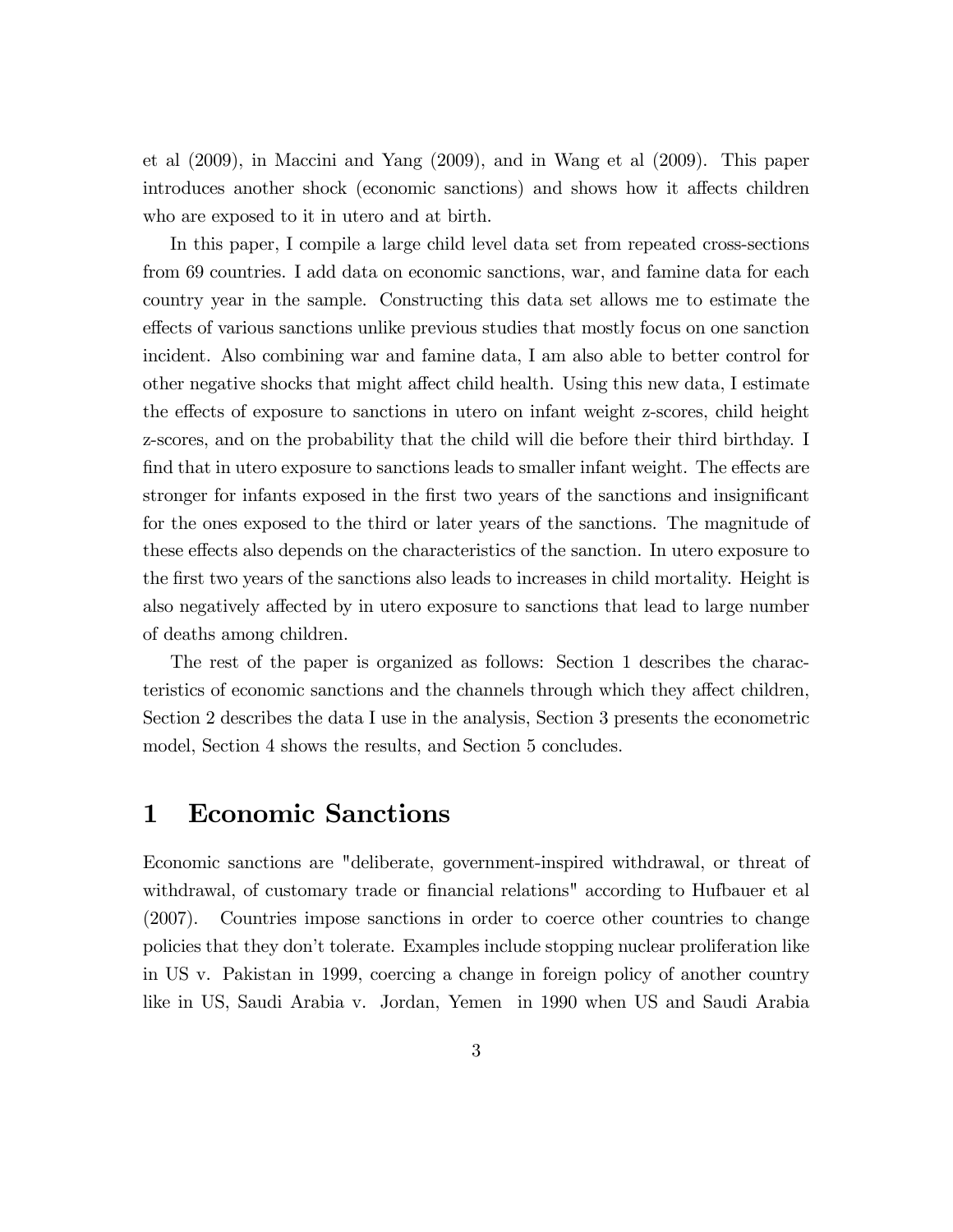attempted to convince Jordan and Yemen to enforce the UN embargo on Iraq, or punishing another countryís foreign policy like in Arab League v. Egypt in 1978 when the Arab League punished Egypt for signing a peace treaty with Israel. Attentively, countries can use diplomatic talks or go to war to coerce another country to change a policy. Political scientists are divided on why sanctions are chosen instead of other alternatives, but the general opinion seems to be that the domestic political environment in the sanctioning country is a far more important factor than the situation in the sanctioned country.

In the United States, the Congress passes a law that imposes sanctions, however the President can sign an executive order to impose sanctions without the Congress approval. Rules vary by country. The sanctioning country can cut exports to the sanctioned country (export sanctions), cut imports from that country (import sanctions), or they can cut development aid, cut loans, or freeze financial assets of that country (Önancial sanctions). A country rarely imposes a single type of sanction: For example, US v. Pakistan was a financial and export sanction, US, Saudi Arabia v. Jordan, Yemen was a financial and import sanction, and the Arab League v. Egypt was a financial, export, and import sanction.

Sanctions are supposed to impose economic hardship on the country and make the government change its policies. This rarely happen. Such a rare sanction was US v. Jordan that was lifted when Jordan reduced its exports to Iraq as required by the sanctioners. However, most often sanctions are lifted because the sanctioners. change their policy goals and lifting the sanctions serves them better than keeping them in place. Such an example is US v. Pakistan: US lifted the sanction in 2001 because Pakistan became an ally in the war against terror and not because Pakistan gave up nuclear weapons. A similar reason why sanctions are lifted is because the sanctioning country changes its mind about the goal they want to accomplish with the sanction. The Arab League lifted the sanction against Egypt in 1983 and gave up punishing of Egypt after years of diplomacy and talks between the two parties.

There are many ways in which economic sanctions affect the population in the sanctioned countries. One of the most direct ways they affect health is through the lack of proper nutrition. Cuts in food imports lead to shortages in calories intake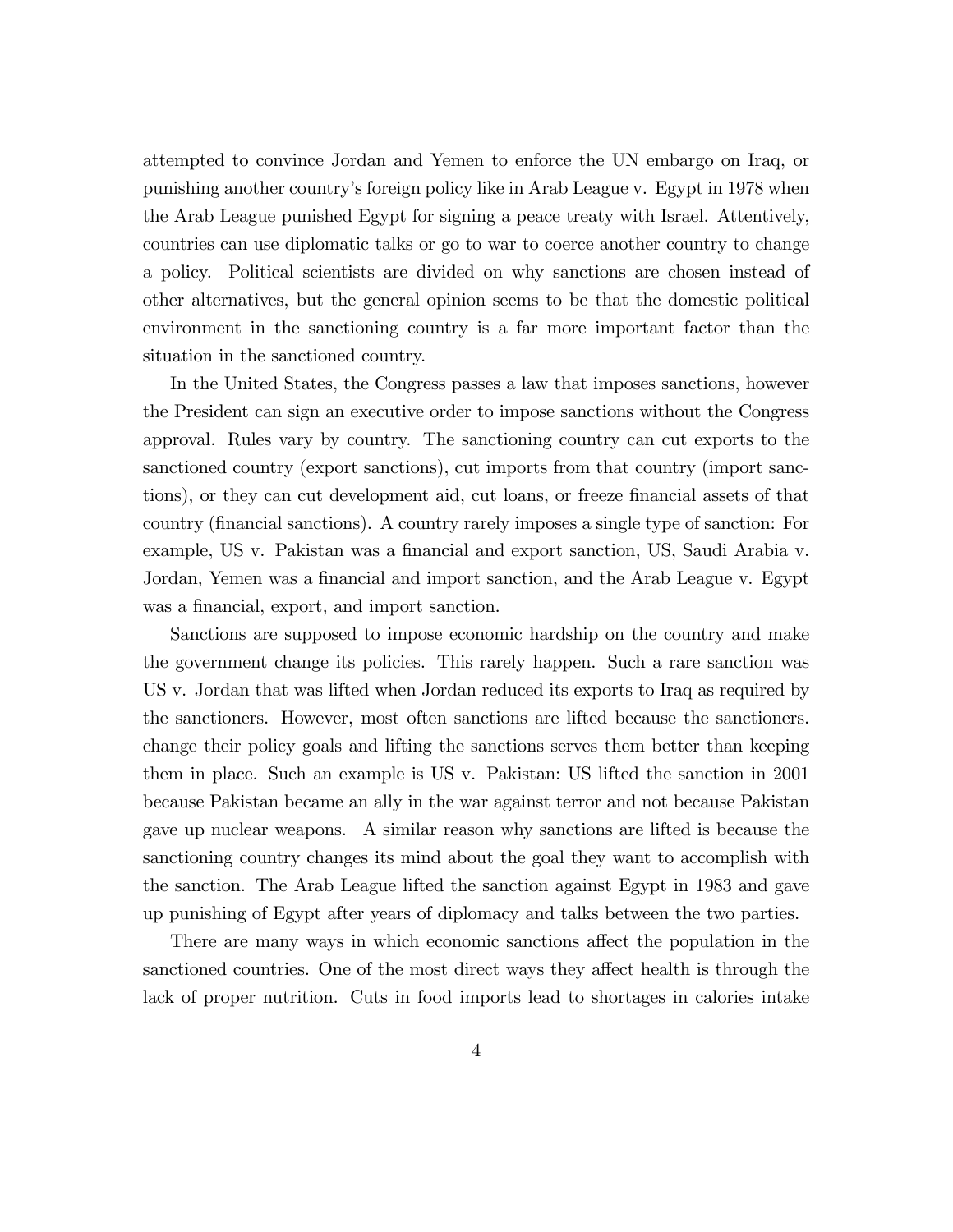and to undernutrition which make children and other vulnerable groups such as the chronically ill more susceptible to tuberculosis, measles, and other infectious diseases (Garfield and Santana 1997, Garfield 1999). Increases in prices of food lead to poor nutrition during pregnancy that can have a negative effect on the baby (Garfield 1999).

Sanctions can affect children also through water. Sanctioned countries experience shortages of materials and substances needed to clean the water which leads to less access to clean water. Dirty water makes children particularly susceptible to diarrheal diseases and more likely to die (Garfield and Santana 1997).

Child health is negatively affected by deterioration in sanitary conditions caused by decreases in imports of products used to produce soap and other sanitary products (Garfield and Santana 1997). Garbage collection declines and leads to increases in gastrointestinal diseases in children. Children also get more respiratory problems due to the increase in pollution caused by lack of spare parts (Kandella 1997).

Lack of medicines can lead to influenza outbreaks. Imports of authorized medicines drop and imports of unauthorized and counterfeited drugs increase which lead decreases in efficiency of these drugs and severe side effects (Garfield 1999 and 2001). Lack of proper medicines leads the authorities to encourage the pharmacists to prepare old fashion remedies and the population to self-diagnose and to use traditional cures (Kandella 1997). Sometimes drugs and food are excluded from the sanctioned list, however there is great ambiguity about the details and allowed items are challenged by border personnel and never make it to the population (Hoskins and Nutt 1997).

Economic sanctions affect the quality of health care and can have huge negative implications on child health. Insufficient vaccines in sanctioned countries can lead to outbreaks of diphtheria, tetanus, and pertussis (Garfield 1999). Shortages of oil, gas, and electricity mean frequent power cuts and fuel shortages which affect emergency medical services, heating hospitals, and patient transportation to hospitals (Garfield 2001). These poor conditions in hospitals lead to increase in maternal mortality and complications at birth. Hospitals also have less supplies and perform less tests (Garfield 1999). These are only some of the channels through which sanctions affect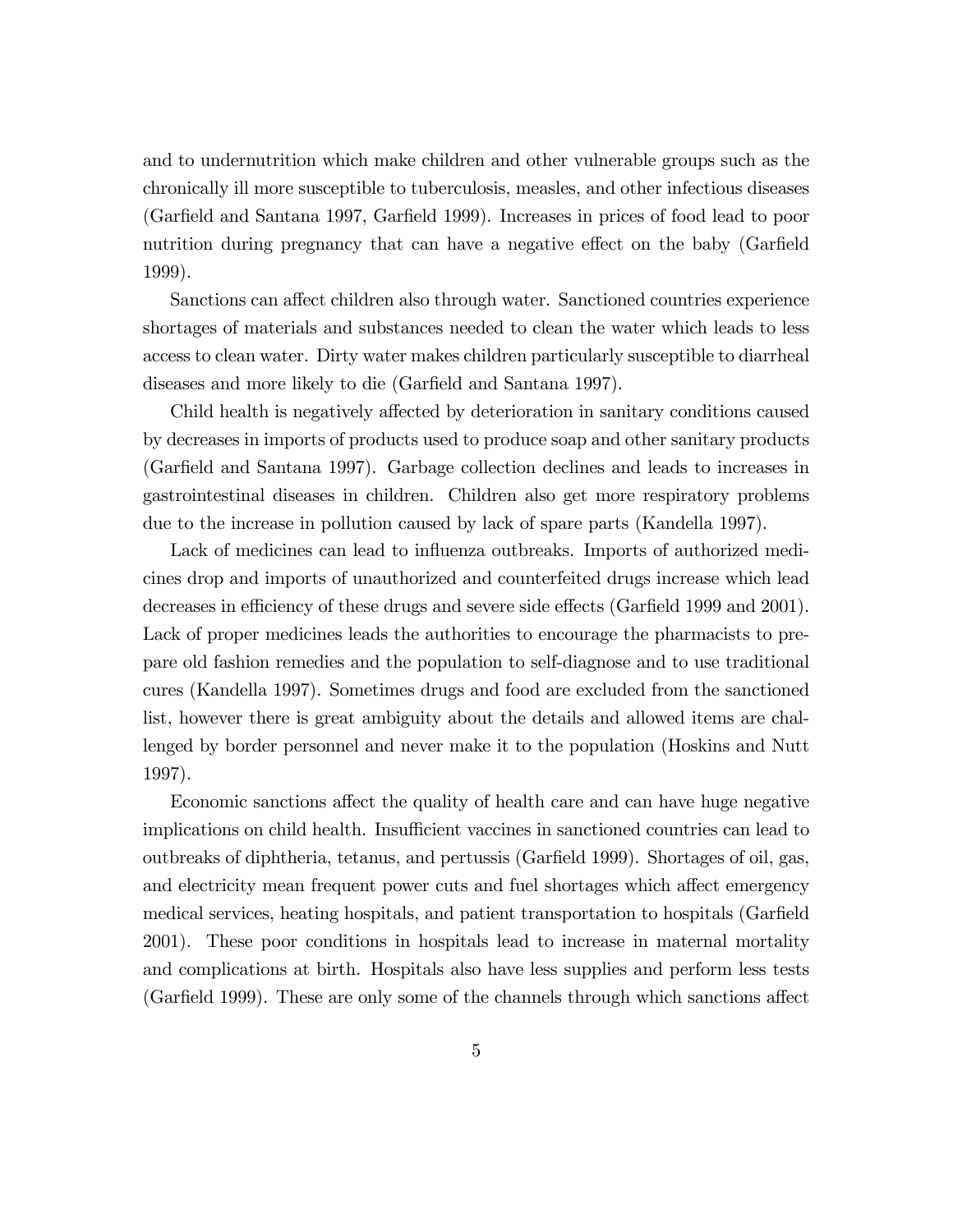the health and mortality of children. Next, I am using micro level data to estimate these possible effects of sanctions on children.

### 2 Data

In this study, I use four types of data: First, micro level data on child health and mortality from the Demographic and Health Surveys, second, data on economic sanctions and their characteristics from Hufbauer et al. (2007), third, macroeconomic data at the country level from the World Development Indicators, and forth, data on other catastrophic incidents: famines from EMDAT, the OFDA/CRED International Disaster Database and war data from Lacina and Nils (2005). I use the Demographic and Health Survey data to compile information on child mortality, health, child characteristics, mother characteristics, and household characteristics. I use sanctions data together with child data to determine the exact number of months the child was exposed in utero to sanction conditions. The macroeconomic, famine, and war data is used to control for other external factors that can affect child welfare.

### 2.1 Child Data

Child level data comes from the Demographic and Health Surveys, a series of surveys conducted in 70 developing countries with the goal of collecting information on the health of women and children. The surveys are repeated cross-sections for each country and they ask the same basic questions on mothers and children health in all countries. I compile the data from all the available surveys from 69 countries from the survey<sup>1</sup>. I have sanction data only until 2006, so I use only children born before 2006.

The Demographic and Health Surveys collects all the information I need only for 228,273 of its children under three. This is information on both live and dead children. I am using these children to estimate the mortality of children under three. Out of these 228,273 live and dead children under three, 187,099 are live children

<sup>&</sup>lt;sup>1</sup>I exclude Ondo State because I don't any other information about this state.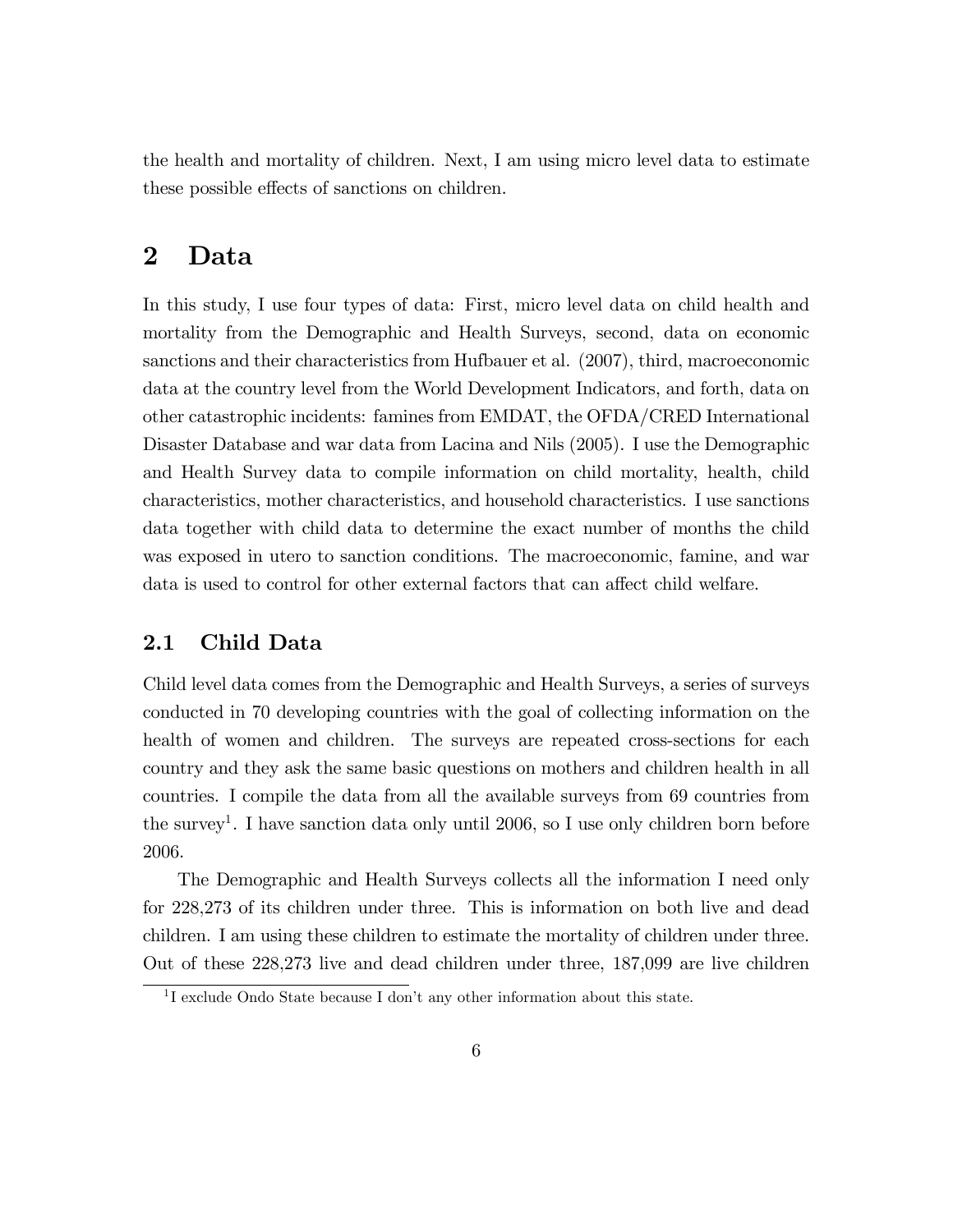under three. I am using these children to estimate the effects of sanctions on height because I have information about height only for live children. Finally, out of the 187,099 live children under three, 70,114 are live children under one, infants. I am using these infants to estimate the effects of sanctions on weight because I don't expect to see an effect of a shock in utero on weight years later since weight is a short-run effect measure. Table 1 presents the summary statistics for each of these three groups of children used in the analysis.

Using this data, I calculate three dependent variables: weight z-scores (infant weight), height z-scores (child height), and mortality (child mortality). I use weight z-scores for infants younger than one year old. The weight z-score for a child of sex s and age a captures the number of standard deviations the child is away from the international weight standard for a healthy child of sex s and age a. I use z-scores instead of actual weight in order to accurately compare weights across countries, across children of different sex and age. On average, infants in my sample are sightly smaller than the international standard, .73 standard deviations lighter. I also use height z-scores for children under three years old. Another variable is a dummy for mortality under three years old. It equals one if the child died before he reached his third birthday and zero otherwise.

I also construct eight control variables: electricity, access to doctors, dead siblings, live siblings, edu mother, bmi mother, age mother at birth, age mother at birth squared, urban, male, age, and age squared. Electricity is a dummy for whether the household has electricity in the home. Access to doctors is a dummy for whether the mother saw a doctor during her pregnancy. Dead siblings is the number of dead siblings that the child has at birth and live siblings is the number of live siblings that the child has at birth. On average, infants in the data set have 0.39 dead siblings and 1.94 live siblings. Edu mother is the years of formal education of the mother at the time of the survey, bmi mother is the body mass index (BMI) of the mother at the time of the survey, and age mother is the age of the mother at the time of the birth. On average, mothers have 4.13 years of education, a BMI of 22.44 and they are 26 years old at time of birth. Urban is a dummy that equals one if the child lives in an urban area at the time of the survey and zero otherwise, male is a dummy that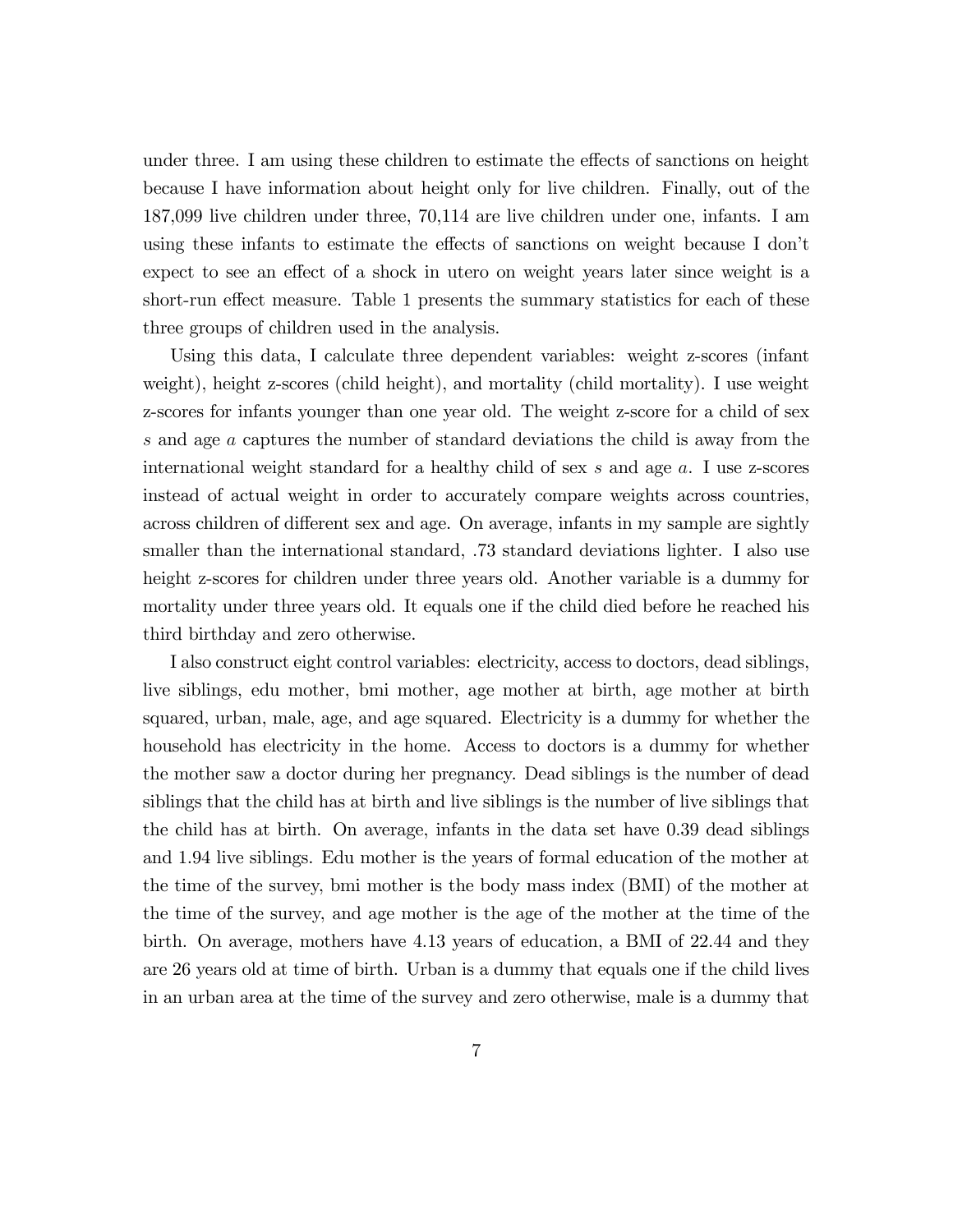takes value one if the child is male and zero if she is female, and age is the age of the child measured in months at the time of the survey. Table 2 presents the definitions for all variables.

#### 2.2 Sanctions Data

Economic sanctions data comes from Hufbauer et al. (2007). The data set contains a list of economic sanctions imposed on various countries from 1914 to 2006. I match each child's in utero period with sanction data to determine how many months the child was exposed to sanctions conditions in utero. The list of sanctions used in the analysis is in Table 3. The sanctioning country is called sender and the sanctioned country is called target. I use 45 sanction episodes imposed on 32 targets.

The in utero exposure variable captures the number of months a child was in womb during a sanction episode. For example, Kenya was sanctioned from July 1990 to November 1993. So, if a child was born in December 1991 in Kenya, then his in utero exposure is nine months. On average, infants in the data set were exposed to 1.63 months to sanctions. I construct three additional measures for in utero exposure. In utero exposure1 is the number of months a child was exposed in utero to the first year of the sanction. In utero exposure2 is the number of months a child was exposed in utero to the second year of the sanction, and in utero exposure3 is the number of months a child was exposed in utero to the third or later years of the sanction. For the Kenyan child above, in utero exposure1 equals four, in utero exposure2 equals five, and in utero exposure3 equals zero.

I also construct variables for various sanction characteristics: help target, cost target, cost sender, and mortality. Help target is a dummy for whether the target received official assistance from a third country. Such a third country is called a black knight. A second characteristic is cost target that measures the economic costs of the sanction borne by the target. It is measured as a share of GNP. Another sanction characteristic is cost sender, a variable that measures how costly the sanctions were to the sender country. In this sample, they vary from one to three, where one means net gain for the sender and three means modest loss to sender. Senders can gain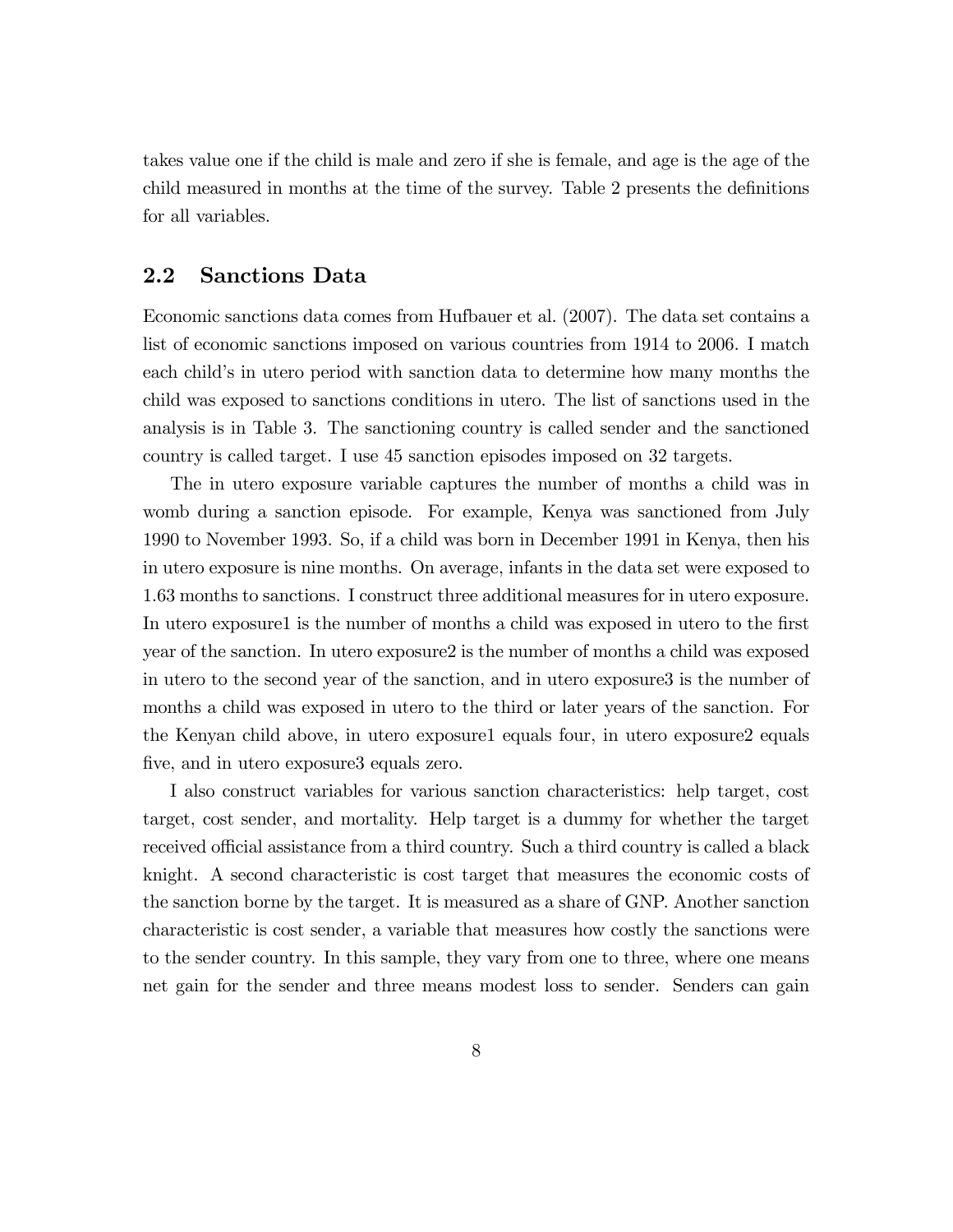from sanctioning other countries when the sanction involves suspending aid to the target. The US v. Turkey sanction from 1974 is such a sanction where US, the sender benefited from the sanction. Finally, I construct a mortality measure for the sanction. Mortality is the average child mortality for children younger than three who were exposed in utero for that particular sanction incident.

#### 2.3 Other Data

I also use GDP per capita (GDP/capita) and agriculture as a share of GDP (agriculture/GDP) for the pregnancy period year. GDP/capita is measured in constant 2000 US dollars and averages \$809.78 for countries in my sample.

I also collect information on wars and famines that happened during the years when the children were in utero. I construct war and famine dummies for the pregnancy period. War (pregnancy) equals 1 if there were any wars in the mother's country during her pregnancy and the war led to at least 1,000 casualties. In my sample, 22 percent of infants were exposed to war in utero. I also construct a dummy for famine during the pregnancy period (famine (pregnancy)) that takes a value of one if the country experienced a famine during the pregnancy period and if the famine affected more than  $10,000$  people. In my data, two percent of infants were exposed to famine in utero.

### 3 Model

I estimate the effects of in utero exposure on infant weight, child height, and child mortality taking advantage of the variation created by the timing of the pregnancy and by the timing of the sanctions. First, I estimate a simple OLS model of the following form: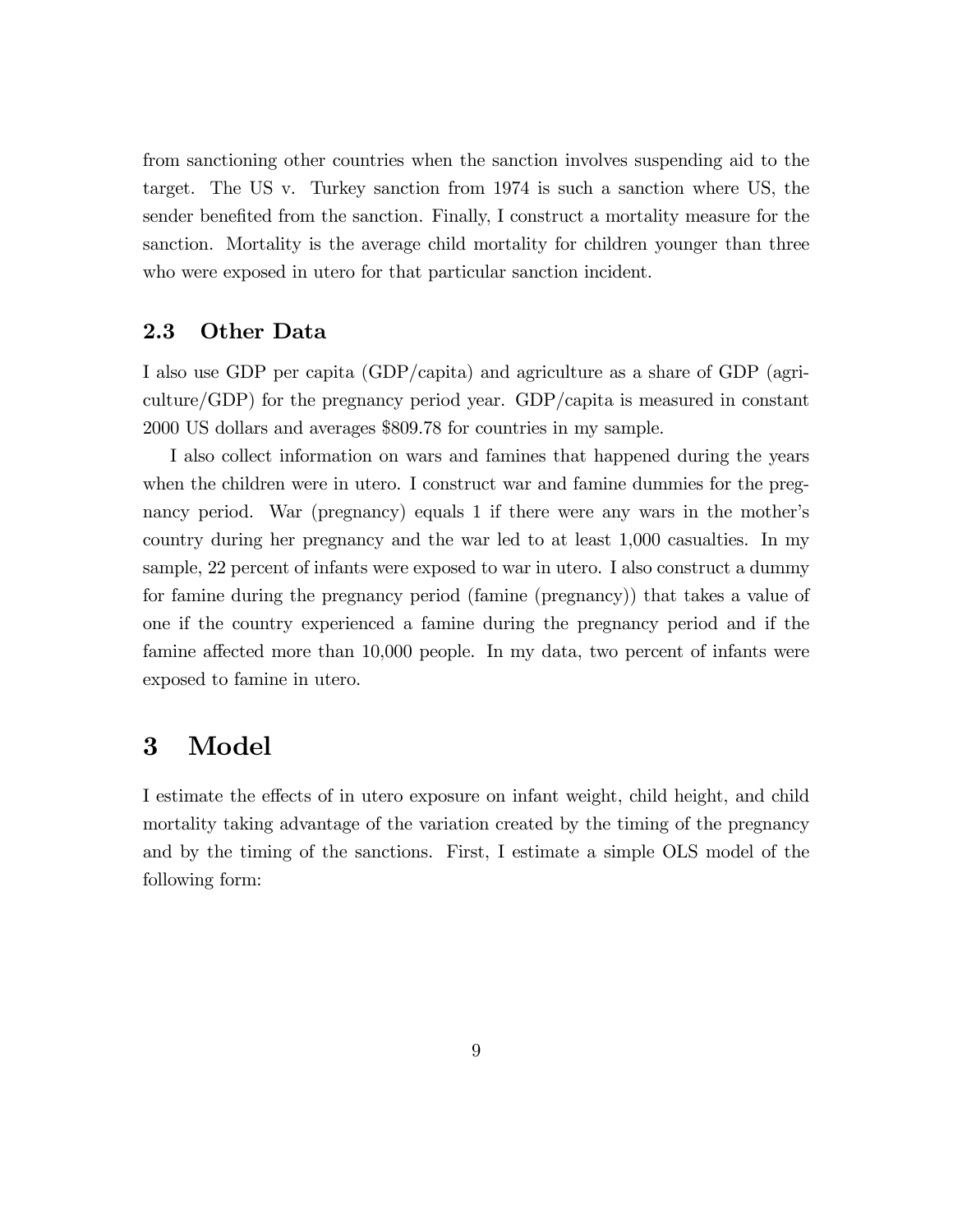$$
weight_{i,k,t} = \alpha_1 exposure_{i,k,t} + \alpha_2 child characteristics_{i,k,t} + \alpha_3 mother
$$
  
characteristics<sub>i,k,t</sub> + \alpha\_4hh characteristic<sub>i,k,t</sub> + \alpha\_5 country  
characteristics<sub>i,k,t</sub> + \gamma\_k + \delta\_t + \zeta\_T + \epsilon\_i, (1)

where i is the child index, k is the country index, t is the year of birth index, and T is the survey time period index.  $\gamma_k$  is the country dummy,  $\delta_t$  is the cohort dummy, and  $\zeta_T$  is a dummy for the time period when the survey was taken. I run this specification only for children under one (infants) because in utero exposure happens too early for it to affect the weight of older children. In this specification, I control for in utero exposure, characteristics of the child such as age, age squared, male, characteristics of the mother like edu, mother bmi, age at birth, and age at birth squared, household characteristics like live siblings and dead siblings, electricity, urban, and access to doctors and country characteristics such as GDP/capita, agriculture/GDP, war, and famine.

I control for the sex of the child because previous studies showed that males are more likely to be affected by childhood negative shocks than females. The age of the infant control is important because weight varies greatly within the first year of life. I also control for age squared in case the relationship between age of the infant and weight is not linear.

It is important to account for the characteristics of the mother because various health studies have already showed that mother's education, mother's BMI, and mother's age affect child health. More educated mothers tend to have healthier children probably because they are more able to care for them, to provide better nutrition, and to seek adequate medical care for them when they are sick. Mother's BMI is a proxy for how healthy the mother is. Mother's health affects infant health either because healthy mothers pass on good genes to their children or because they are more able to care for their offsprings. Mother's age is an important factor in childís health because slightly older mothers are better at taking care of children than very young ones. I also control for age mother squared because the older the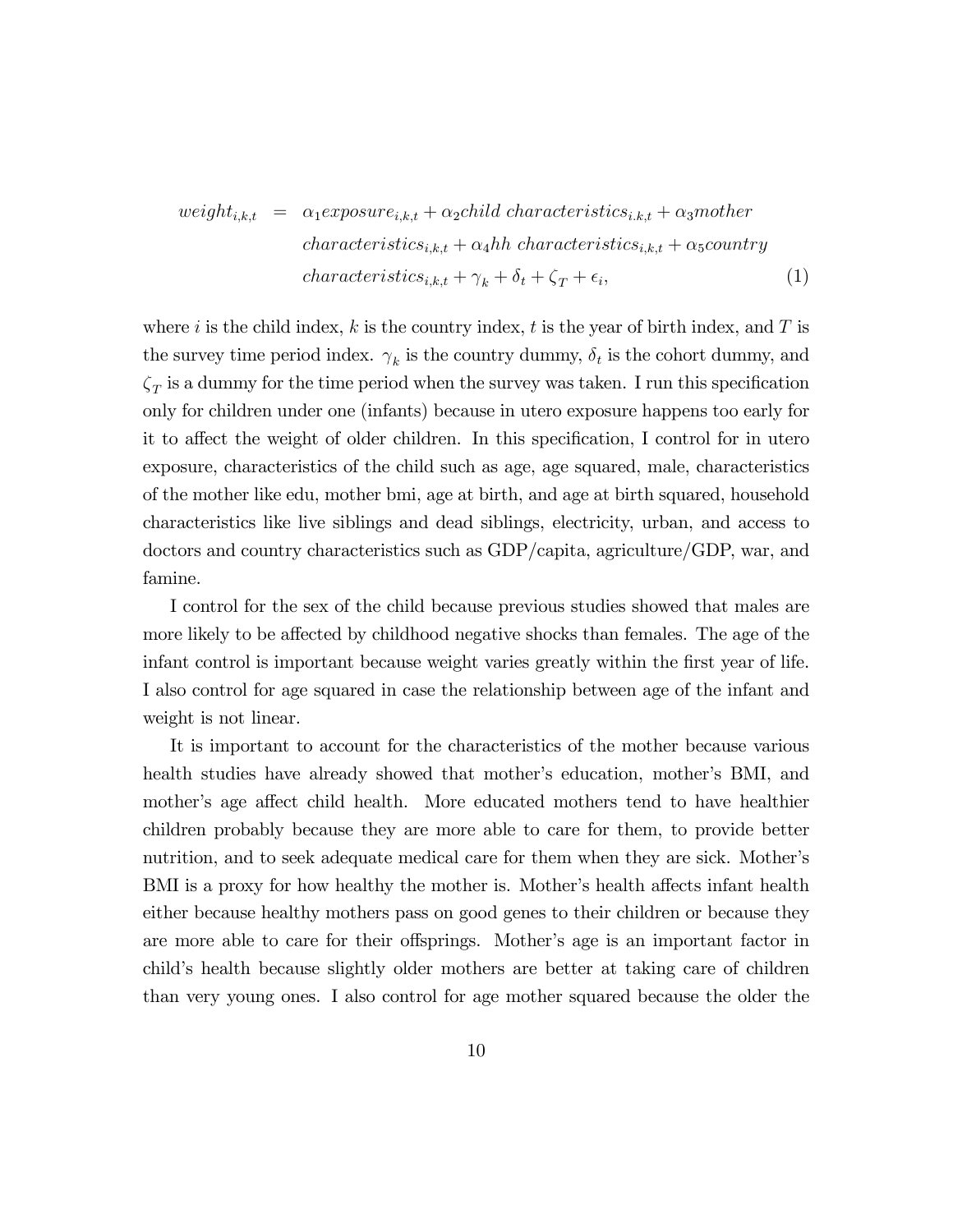mother is at birth, the more likely for the infant to have health problems at birth.

The characteristics of the household are also important for infant health. The number of dead siblings has an effect on child health because it proxies for other unobserved characteristics of the mother and the household. Children with more dead siblings are more likely to be underweight and less healthy than those with no dead siblings. Electricity is a proxy for household wealth. Wealthier families are more likely to have healthier infants because they can provide better nutrition and better medical care. Whether the mother saw a doctor during the pregnancy is important for the health of the infant, but it also proxies for access to health care later after the birth of the child which also has important effects on child's health. Urban families tend to have healthier children because it is much easier for them to access drugs and health care than for rural families. This is even more important for developing countries where the differences between medical and drug access between rural and urban areas are even greater than in industrialized countries.

I also control for GDP/capita because it has been shown before that children who live in countries with higher GDP per capita are healthier. Agriculture/GDP is a measure of how much the countries rely on agriculture for their daily life. The more agricultural the country, the more likely the child is exposed to negative and unpredictable shocks due to poor crops, droughts, etc. Finally, I control for wars and famines because previous studies showed that these types of negative shocks can have effects on the health of the child immediately after birth or later in life. I want to observe the sanction effect alone and not the effect of other catastrophes that occurred at the time of pregnancy.

Then, I run additional regressions controlling for exposure by year of sanction: I control first for in utero exposure1, then for in utero exposure2, and finally for in utero exposure3. I separate the exposure by year of sanction because sometimes the effects of sanctions diminish over time especially if sanctions last for very long periods of time. If a country is sanctioned and their imports from the sender are cut, then the country might suffer from lack of imports for a year or two, but after the initial period, the country will find new trade partners, develop an industry of its own, or develop black markets. The humanitarian effects are likely to be felt by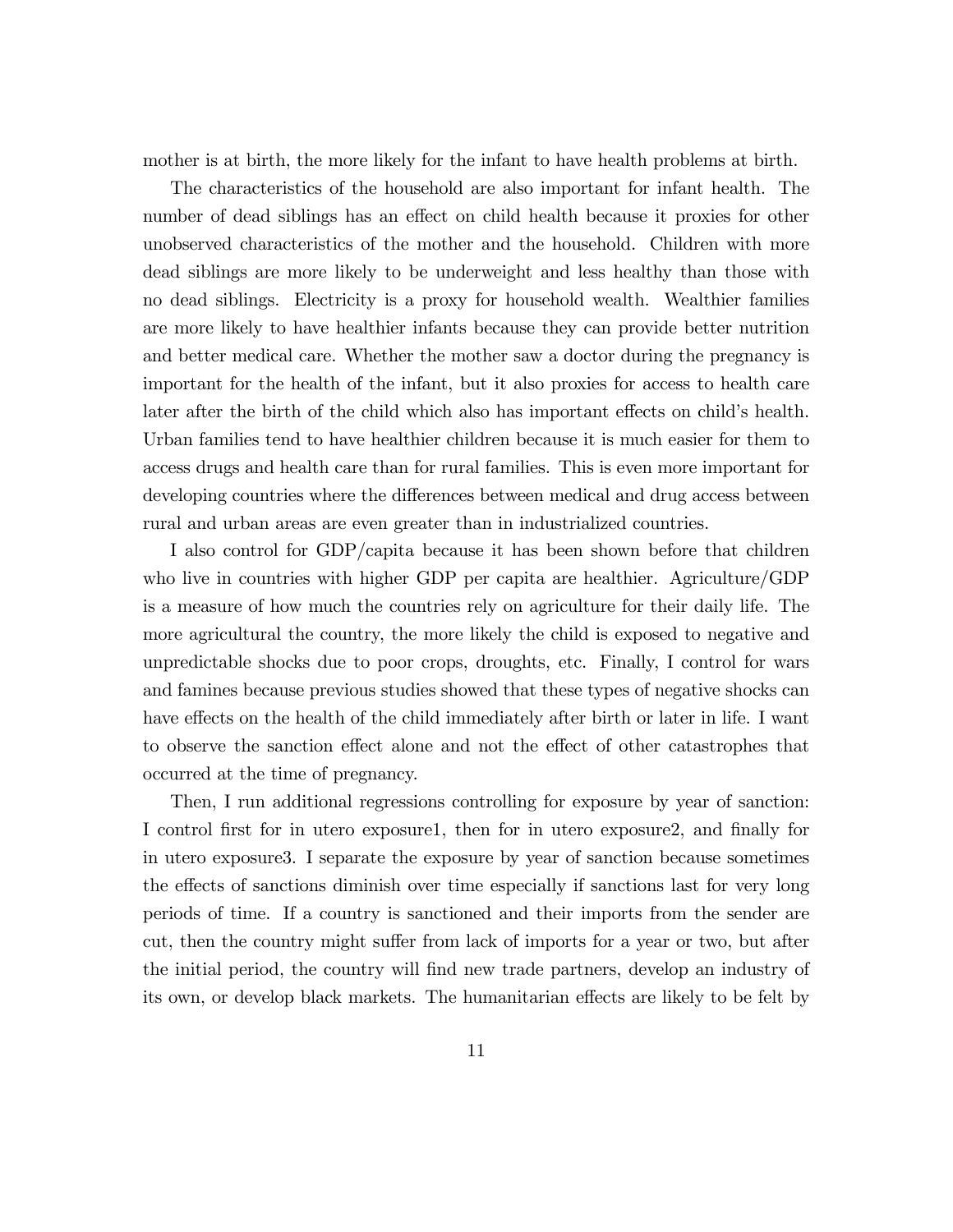children exposed to the first years of sanctions when the economic effect was greatest. Thus, if there is an effect of sanctions on health, looking at children exposed in the first year of sanctions as well as at the ones exposed to the 20th year of sanctions makes the effect look smaller. Separating the exposure by year of sanctions will give a better idea of who is indeed hurt.

Then, I interact in utero exposure with sanctions characteristics. Different types of sanctions and they have different economic impacts on targets, and thus can have different humanitarian impacts as well. I control for whether the target received help from a black knight. This characteristic can have large effects on the welfare of the population because the target can receive aid from the black knight or imports of goods that are sanctioned and this can diminish the negative effect of sanctions on population. Another characteristic I consider is cost target. If a country is severely hit by sanctions, then infants will be affected as well. Cost sender measures the costs of sanctions to the sender, but it also proxies how strong the sanction is. Costly sanctions to sender are likely to be costly to the target as well and to cause more hardship on the target population in general, and on infants in particular. Given the small number of economic sanctions and the large degree of correlation among these characteristics, I control for each of them in separate specifications rather than all at once.

I run a similar model to estimate the effects of in utero exposure on height zscores for live children under three years old. I include older children in the sample because height is a measure of long term health of the child and it is possible to be affected by negative shocks that occurred much earlier in the life of the child (in utero, in this case). The other controls in the model are the same as in (1) because factors that affected short run health of the infant are likely to affect long run health of the child as well.

Second, I estimate the effects of in utero exposure on child mortality using a probit model of the following form: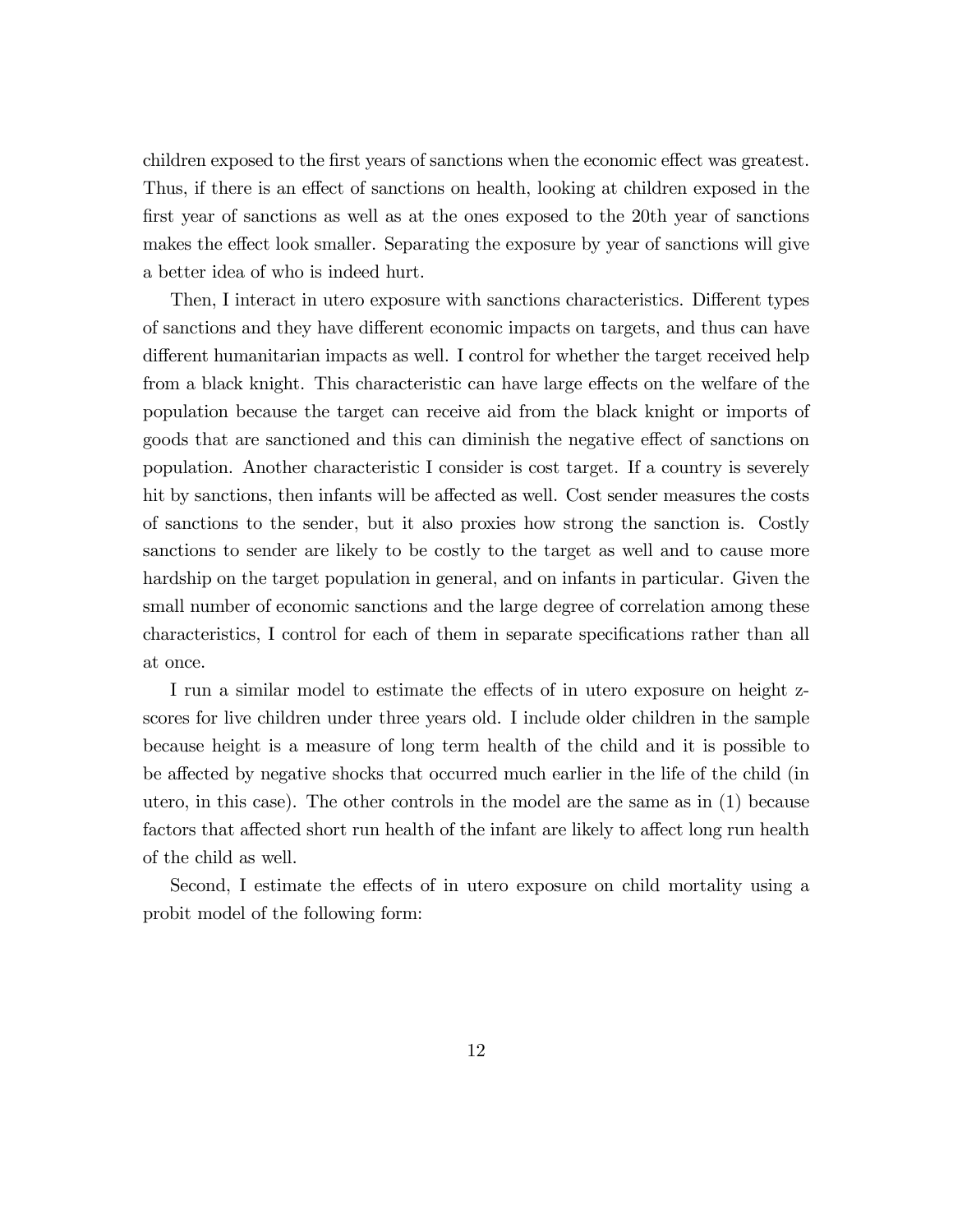$$
P_i = F(\beta_1 \text{exposure}_i + \beta_2 \text{child characteristics}_i + \beta_3 \text{mother characteristics}_i + \beta_4 \text{hh characteristic}_i + \beta_5 \text{country characteristics}_i + \gamma_k + \delta_t + \zeta_T),
$$
\n
$$
(2)
$$

where  $P_i$  is a dummy for whether the child died before reaching his third birthday. I use all live children under three years old and all dead children who died before their third birthday. I control again for child, mother, household and country characteristics since they are likely to have an effect on mortality as well.

### 4 Results

In this section, I present the main results of the paper from both graphical and regression analyses. Then, I discuss in more detail some of the results, and finally, I run a series of robustness checks for the main specification.

#### 4.1 Main Results

First, I analyze the effects of in utero exposure graphically. Figure 1 shows the average weight, height, and mortality for infants exposed to sanctions in utero (the first three bars) and for infants that were not exposed to sanctions in utero (the last three bars). The first bar from each group is average weight, the second one is average height, and the third one is average mortality. The figure shows that infants exposed to sanctions weigh on average .09 standard deviations less than the ones who were not exposed. Also, exposed infants are on average .08 standard deviations shorter than the not exposed ones. The graph also shows a lower mortality for children exposed compared to the ones that are not exposed. However, this figure does not control for other factors that affect child health and mortality.

Second, I look at the effects of exposure to sanctions on child welfare controlling for other factors that might affect children. I analyze the effects of in utero exposure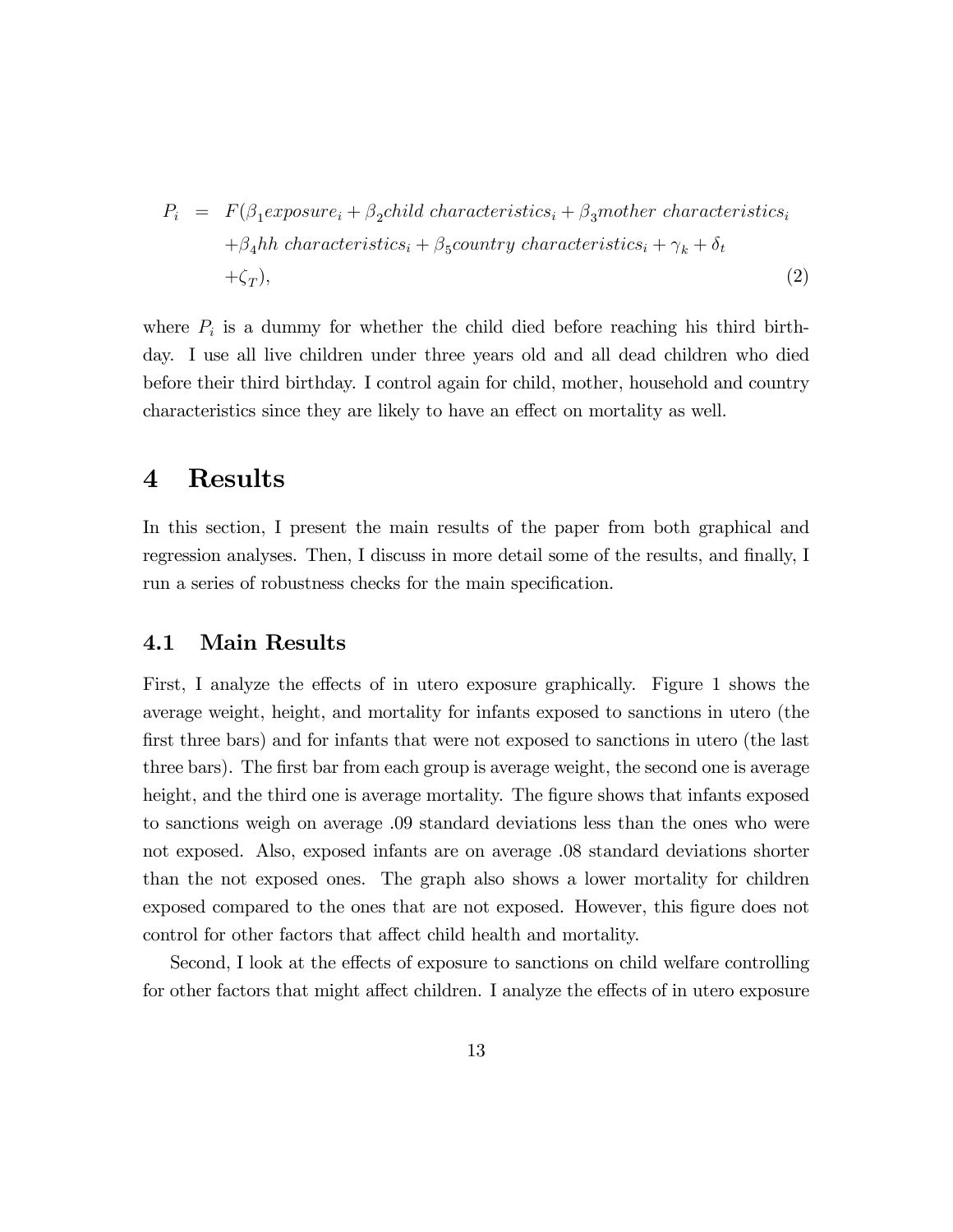on infant weight in Table 4, and 5, child mortality in Table 6, and child height in Table 7. All specifications contain controls for male, access to doctors, electricity, dead and live siblings, education, bmi mother, mother age at birth, mother age squared, urban, famine, war, agriculture/GDP, and GDP/cap. All specifications have cohort, survey, and country dummies. I weigh each observation according to the survey weights and then I rescale the weights to allow each country to weigh equally in the analysis. The standard errors are clustered at the country level.

Table 4 presents the results of an OLS model. The dependent variable is the weight z-score for children under the age of one (infant weight) who are alive at the time of the survey. Column (1) shows the results for a regression controlling for in utero exposure, infant, mother, family, and country characteristics. The coefficient for in utero exposure is negative and significant at  $5\%$  level. An additional month of in utero exposure leads to a decrease of .008 standard deviations in weight. Being exposed to sanctions every month of the pregnancy leads to a decrease of .072 standard deviations in the weight z-score.

Having an additional dead sibling has a larger effect than being exposed to sanctions for nine months. Number of dead siblings reflects characteristics of the mother or the family that have negative effects on the health of the infant. Having an additional live sibling has a smaller negative effect. Siblings in poor households take away from resources available for the newborn and for the pregnant mother, and in this way, they can affect negatively the health of the infant. Education of the mother is positive and significant. An additional year of education increases the infant's weight by .009 standard deviations, so an additional year of education could fully erase the negative effect of one month of sanctions. The BMI of the mother is even more important: An increase of one point in the mother's BMI leads to an increase of .05 standard deviations in weight. Other results show that older mothers have heavier infants, that infants living in urban areas are heavier than the ones in rural areas, and that female infants are heavier than male infants. Contrary to expectations, the effect of  $GDP/c$  apital is very small and negative. Also an increase in agriculture/GDP leads to lower weight for infants, keeping the other factors constant. Agricultural countries rely on undependable crops that might vary from year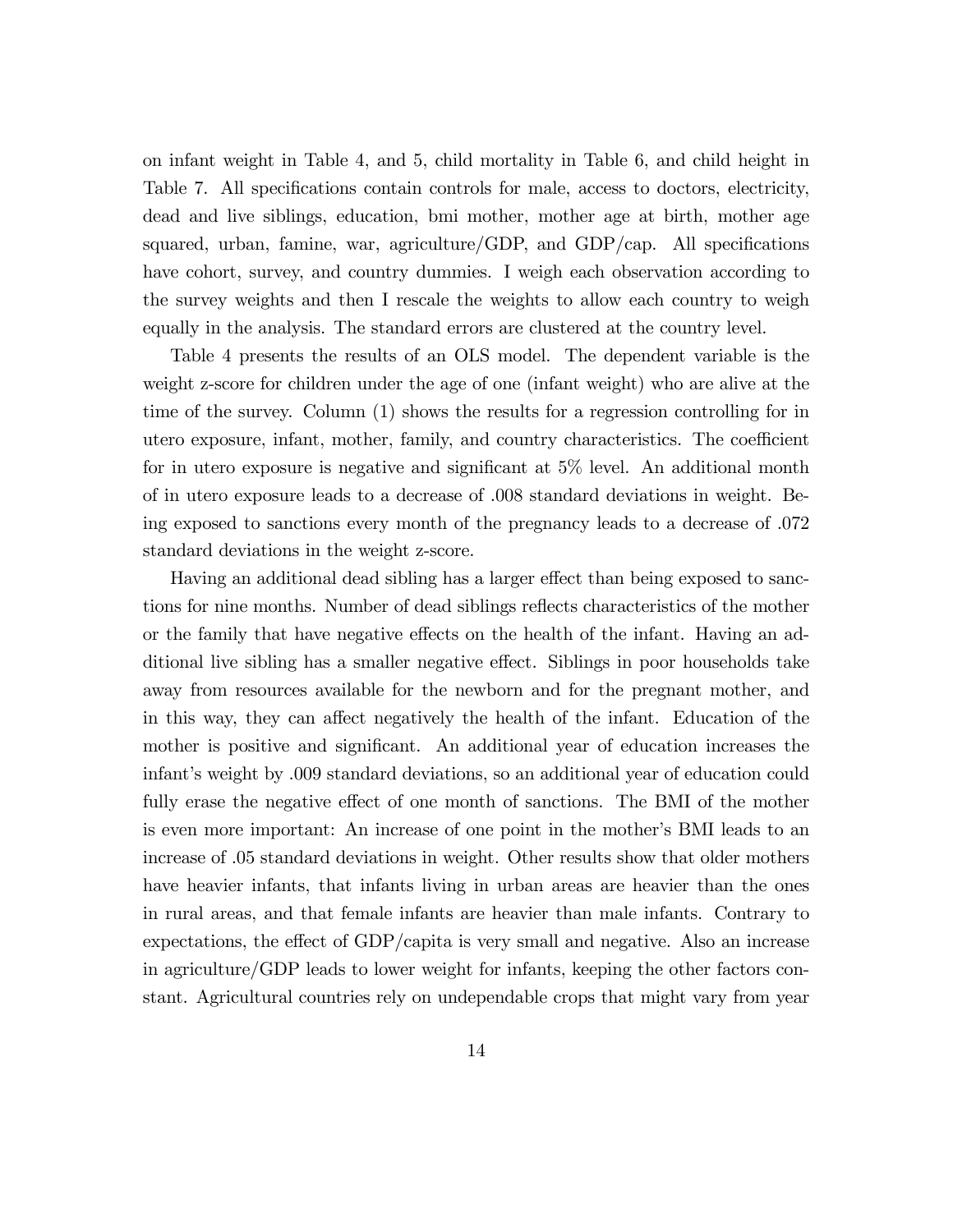to year and affect the access to food for infants and their families.

It is important to observe the relative effect of sanctions compared to other factors that are known to be important for child health. For example, the effect of being exposed to war is six times higher than being exposed to nine months of sanctions. Having no electricity is three times worse than being exposed to nine months of sanctions and not having access to medical care is 1.5 times worse than being exposed to nine months of sanctions.

In column  $(2)$ , I look at the effects of being exposed in utero to the first year of sanction, in column  $(3)$ , I look at the effects of exposure to the second year of the sanction, and in column  $(4)$  at the effects of exposure to the third or later years of the sanction. I find that the effects of sanctions are larger in the first two years after the onset of the sanction, and very small after that. The exposure in the second year is statistically significant at  $5\%$  level. Sanctions hit the target the hardest in the first years after they are implemented. Later, the target develops black markets, finds new trade partners, finds new financial aid donors or it develops an industry of its own. The impact of sanctions on the economy and on civilians decreases with time.

Not all sanctions are the same, and different sanctions might affect infants differently. Table 5 controls for sanctions characteristics. Column (1) controls for in utero exposure and no sanctions characteristics. In column (2), I introduce an interaction term between in utero exposure and help target (the existence of a black knight). In utero exposure stays negative and significant at  $5\%$  level and the interaction term is positive and significant at  $1\%$  level. Presence of a black knight offsets two months worth of in utero exposure. Black knights usually help the target with aid or by increasing trade and it seems this help reaches children. However, no black knight seems to be able to fully erase the effects of three or more months of in utero exposure.

In column  $(3)$ , I look at the additional effect of the costs of sanctions to the target on infant weight. The interaction term between in utero exposure and cost target is not statistically significant. Intuitively, the higher the cost to the target, the higher the negative effects on infants. However, in practice, highly costly sanctions are often accompanied by humanitarian aid (for which I cannot control in this study)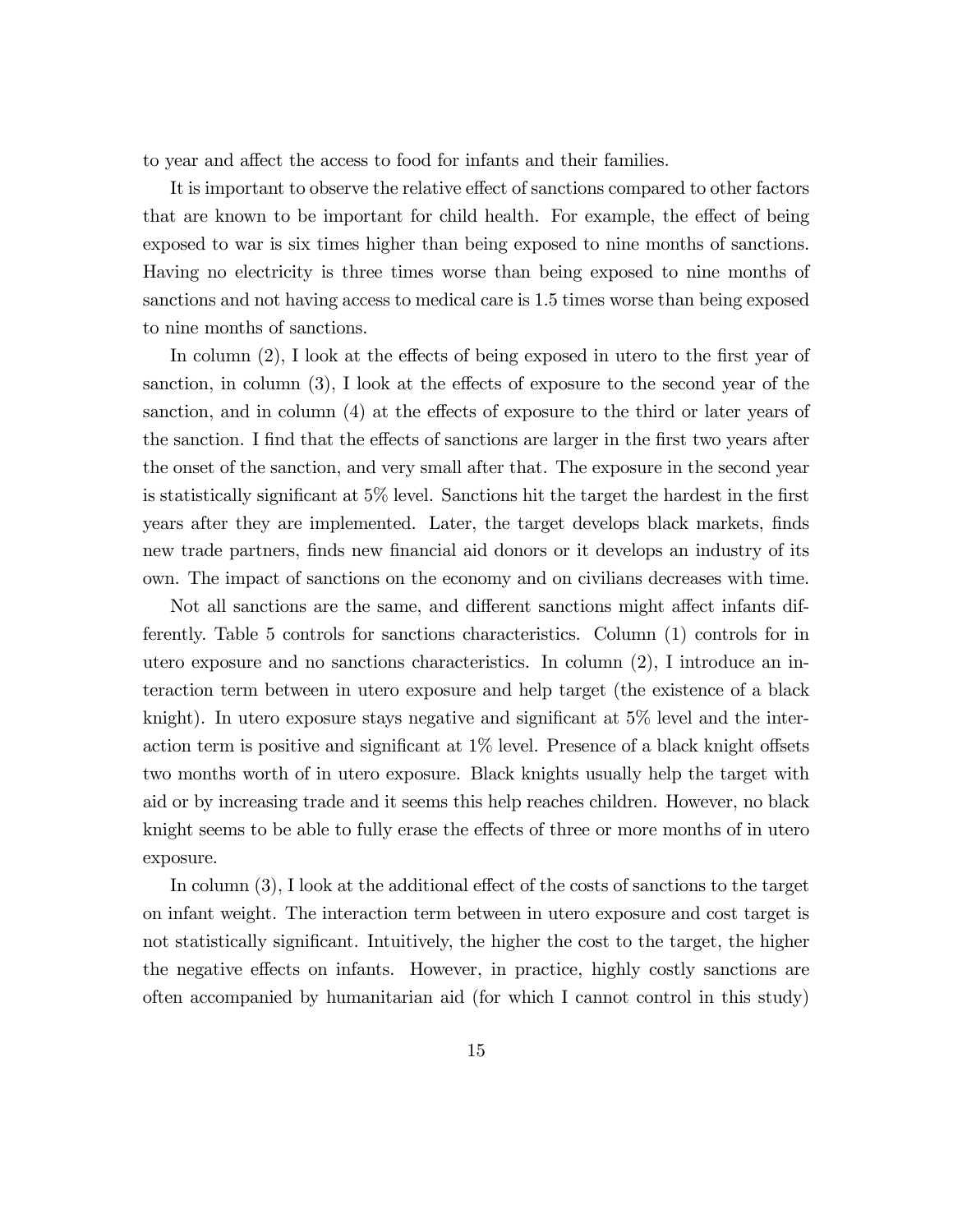that probably offsets the negative effects of the sanction.

Finally, in column (4), I introduce a control for cost sender. In utero exposure stays negative and statistically significant. The interaction term between exposure and costs for the sender is positive and statistically significant. This means that an increase in the costs to the sender leads to smaller negative effects in infants. This result can also be explained by existence of humanitarian aid. More humanitarian aid from the sender leads to higher costs to the sender and to smaller negative effects on the population. Costs vary from one (net gain) to three (modest loss). The effects of sanctions are negative when the cost of the sanctions are negative for the sender, that is when the sender gains from the sanction, by probably just cutting aid and not providing any humanitarian help. The effects of sanctions are offset when the costs are two or above, when the sender incurs a small to modest loss, likely due to sending some aid to the target.

Table 6 looks at the effects of in utero exposure on child mortality for children under three years old. I present the marginal effects of the probit model. When I control for in utero exposure  $(Column (1)), I$  find very small, positive, and statistically insignificant effects on mortality. In Column  $(2)$ , in utero exposure to the first year of the sanctions has a positive and significant effect on mortality. Nine months of in utero exposure leads to an increase of .9 percent in the probability of death for a predicted baseline probability of 5.19 percent. Exposure to the second year of sanction has an even greater effect on mortality, exposure to later years of sanctions does not have an effect on child mortality at all.

Table 7 shows the effects of in utero exposure on child height for children under three years old. In column (1), I control for in utero exposure. In utero exposure has a small, positive, and statistically insignificant effect on child height. In column  $(2)$ , I introduce an interaction term between in utero exposure and how deadly the sanction was (mortality rate for the sanction episode). The exposure stays positive and it becomes statistically significant at  $1\%$  level. The interaction term is negative and statistically significant. The results show that the deadlier the sanctions, the shorter the surviving kids are. The surviving children are also affected by sanctions and these long run effects can be seen up to three years after exposure. In columns  $(3)-(5)$ , I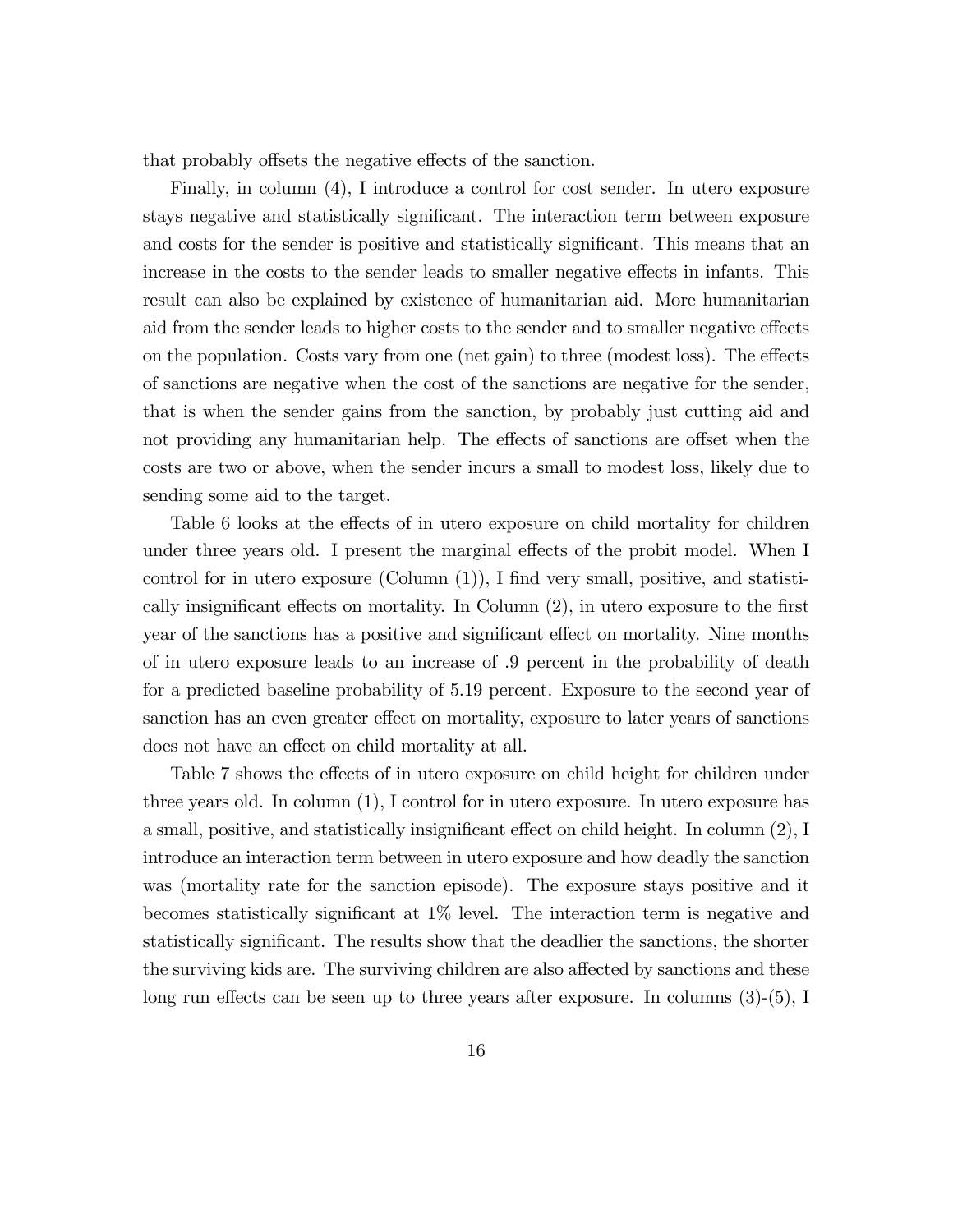control for exposure to the first, second, and third or later years sanctions. However, the coefficients to exposure by year of sanction is never statistically significant. If the sanction was particularly deadly, the children are affected later in life no matter when they were exposed.

### 4.2 Further Discussion of Results

The results in the previous section suggest that there are some strong negative effects on children exposed to the first two years of sanctions. There are three possible explanations for why the effects fade away after the first two or three years. First, black knights offer aid to the targets and this aid reaches the population and ameliorate the negative effects of sanctions. Black knights can become trade partners of the target replacing the lost trade with the sender. And black knight help reaches the country after a couple of years after the sanction is imposed and not immediately. Second, the target develops an industry of its own to replace the cut imports from the sender and this also takes a couple of years to happen. And third, after a couple of years, black markets develop and the targets obtain goods that are banned from imports in this way, but possibly at higher prices.

It is not possible to test which explanation is the correct one with the data used in the previous section. Thus, I compile a macro level data set of imports per capita, development aid per capita, exports per capita for all the country years in my sample that were sanctioned. The macroeconomic data comes from the World Development Indicators. I also add time series data of sanctions for these countries and estimate year of the sanction for each country and sanction type from Hufbauer et al (2007). I use this data set to infer which of the above three explanations is more plausible.

Figure 2 describes mean exports per capita for all countries that had import sanctions (a cut in exports from target to sender). The averages are calculated by year of sanction, where 1 is the first year of sanction and 5 is the fifth year of sanction. Exports decrease sizably from the first to the second year of sanctions, but they increase again in the third to Öfth years of the sanctions. One explanation for the trend is that the target found new trade partners in the black knights and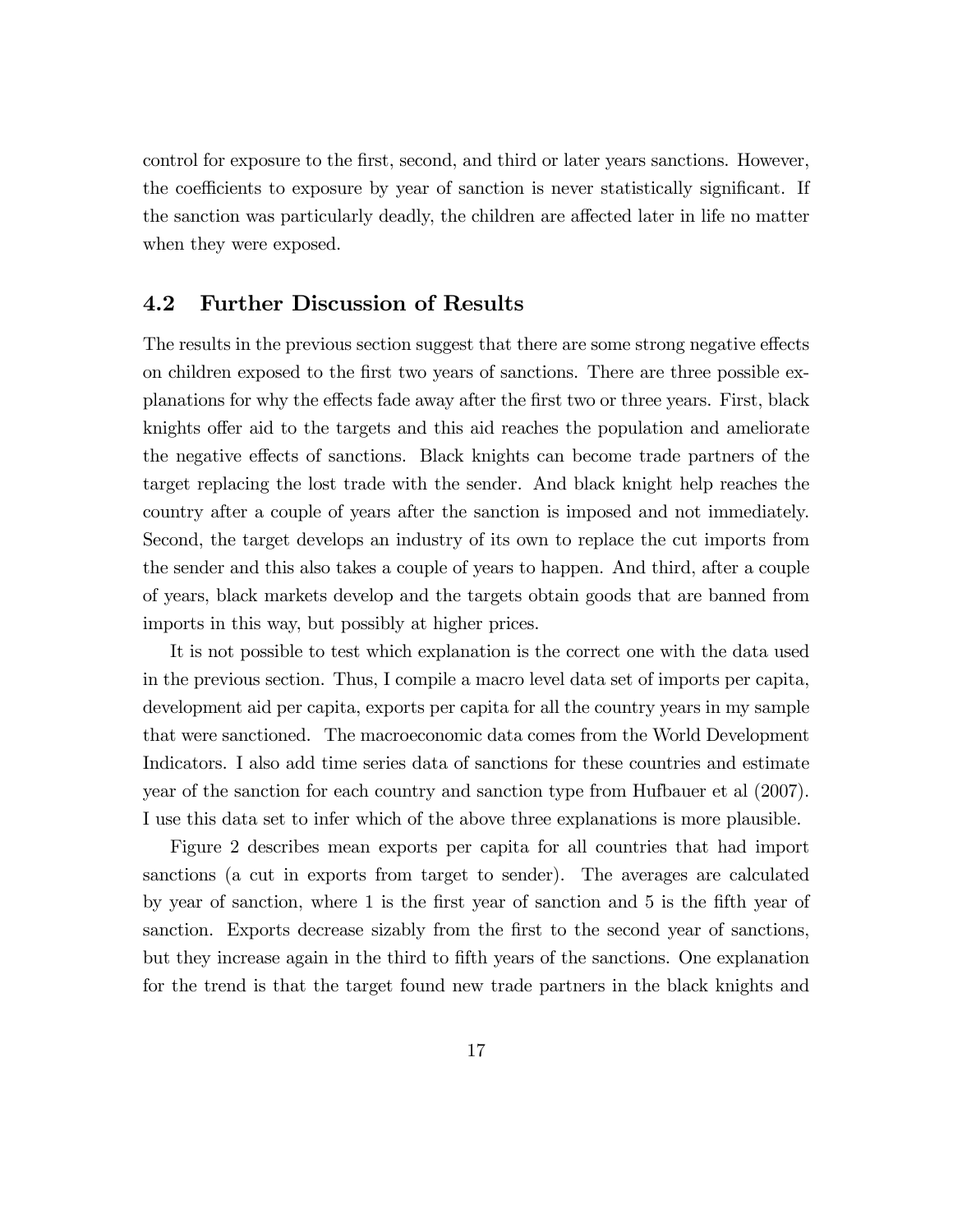started exporting again despite the fact that sanctions were still on. However, I am not accounting for the differences in prices of goods, exchange rate changes, and many other factors that affect the value of exports, so it is possible that there are other reasons besides the emergence of new trade partners that explain the trends in the data. However, the data does not disprove the existence of new trade partners after the first years of the sanction passed.

Figure 3 shows the average imports per capita for countries that had export sanctions (a cut in imports from the sender). Exports decrease in the second year of the sanctions and then increase in the third year and then stay relative constant. However, imports seems to fluctuate from year to year, so there is less of a trend in this data. Imports can fluctuate for any of the three reasons: black knights become trade partners and exports sanctioned goods to the target, the target develops an industry of its own and does not need to import that much, it develops black markets and receives goods in that way and I cannot observe that in the official trade data. Unfortunately, this series cannot address any of the three hypotheses definitively.

Figure 4 shows the average development aid per capita in US dollars for all countries in my sample that suffered financial sanctions (cut in development aid). The graph shows that development aid per capita decreases every year after the sanction is imposed. It is likely that it is harder to evade financial sanctions as there are a limited number of rich donors that can provide the necessary financial aid.

The macro level data seems to suggest that at least in the case of import sanctions, countries Önd other trade partners by the end of the second year. Their exports pick up and children stop being hurt.

Lastly, I look at the incidence of black knight in my sample and I estimate how long it takes for black knights to offer help. According to the case studies in Hufbauer  $(2007)$ , most black knights from the sanction cases used in my analysis offer their o¢ cial help in the Örst two years of the sanctions. However, it is still likely that even if the official agreement to help is made official, the actual help in terms of goods or aid comes later and that would explain why children later in the sanctions are less affected than the ones exposed earlier. I cannot rule the delay in black knight help as a possible explanation for the diminished humanitarian effects beyond the second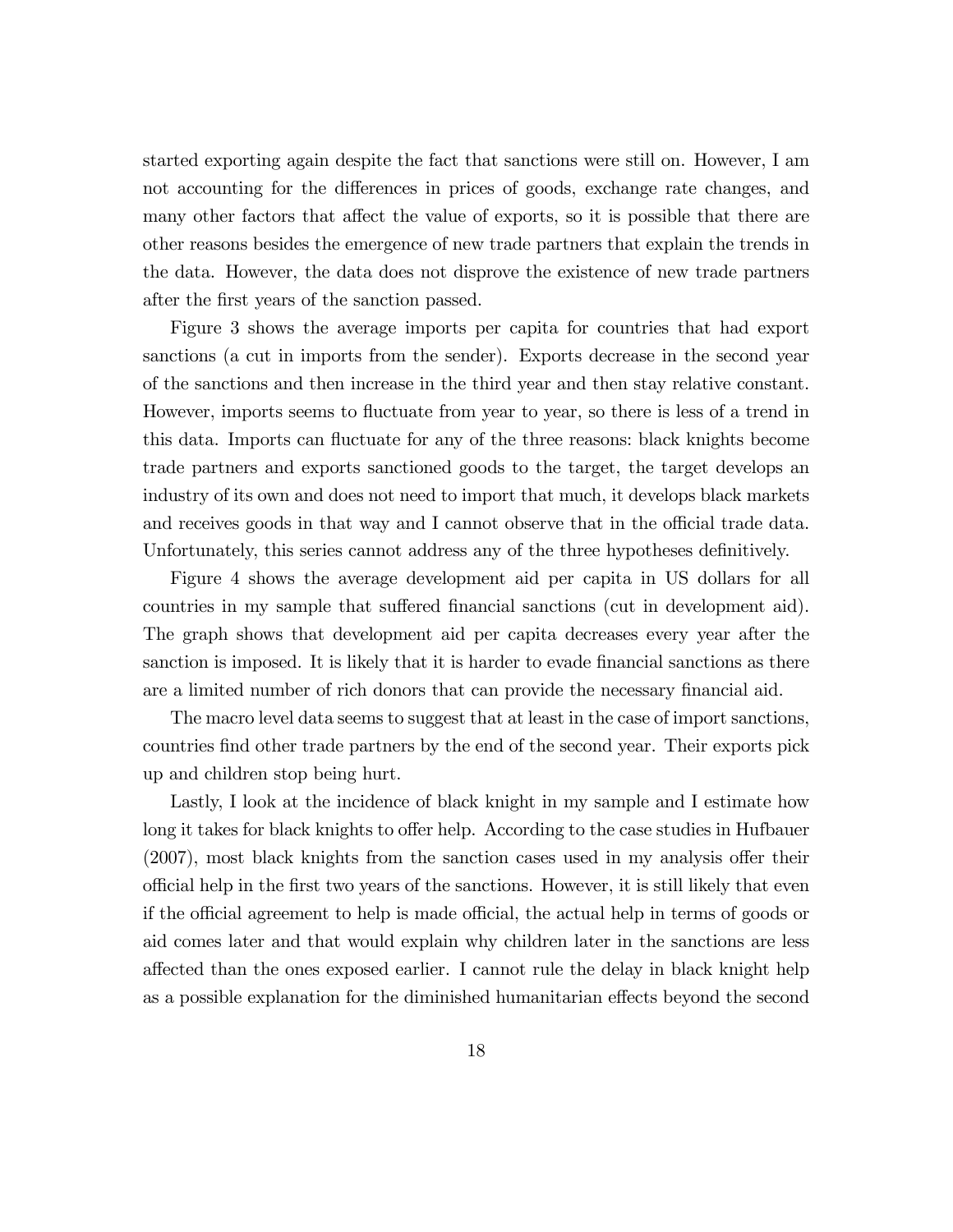year of sanctions.

#### 4.3 Robustness Checks

Finally, in Tables 8-10, I conduct a series of robustness checks. I investigate whether the results capture the effects of sanctions or the underlying negative conditions in the country that was sanctioned. First, I attempt to predict economic sanctions based on lagged characteristics of the sanctioned country. I use a panel data set using the country years from the micro analysis of children welfare. I construct a dummy variable for whether the country was sanctioned in a particular year. I control for lagged infant mortality rate from the World Development Indicators, a lagged measure of democracy from the Polity IV data set, lagged GDP per capita, lagged aid per capita, lagged exports per GDP, and lagged imports per GDP. Then, in a probit model, I estimate the effects of these characteristics on the probability that a country is sanctioned in a particular year. Table 8 shows the effects of lagged infant mortality rate in (1), of lagged infant mortality rate and lagged democracy in (2), and that of all the above controls in (3). None of these lagged variables predict economic sanctions well. There is no evidence that countries are more likely to sanction countries with bad governments or bad underlying conditions in general. If this is the case, then my humanitarian effects are not the effects of bad conditions in the sanctioned countries.

Second, I divide the sanction incidents in two categories: sanctions imposed on countries with bad underlying conditions (bad) and sanctions imposed for other reasons (good). The bad sanctions include sanctions imposed on countries that had wars, coups, severe violations of human rights, harsh dictators, political oppression, and narcotics problems. The other category of sanctions (good) is imposed for reasons that are not related to some intrinsic bad events happening in the sanctioned country (events that might affect child health and mortality). Such incidents include sanctions imposed to dissuade a country from participating in diplomatic talks, to influence alliances of the sanctioned country, or to stop nuclear proliferation. Then, I investigate the effects of each type of sanction on infant weight. The effects of bad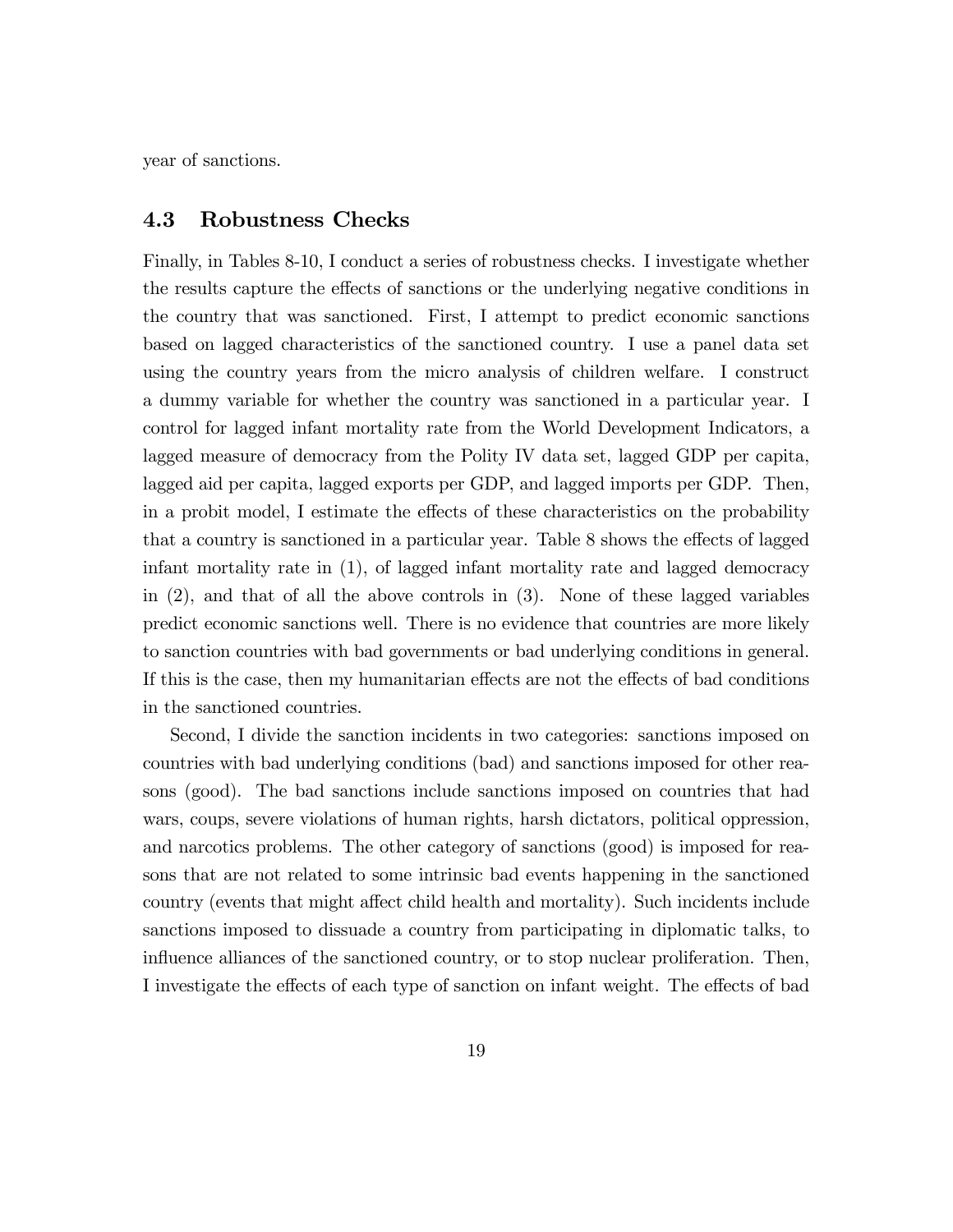and good sanctions on infant weight are summarized in column (1) of Table 9. Out of the two types, only the good sanction type is significant at  $5\%$  level. This is further evidence that the negative effects are not driven by the underlying bad conditions in the sanctioned countries.

Then, in Table 10, I investigate whether children exposed to sanctions and children not exposed differ in other characteristics than the height, weight, and mortality. I want to make sure that exposed children are not a particularly worse off group coming from poorer families or less educated mothers who didnít plan their pregnancy keeping in mind the possible negative effects of sanctions. Table 10 shows means and standard deviations for all the child characteristics used as controls in the analysis for the exposed children and for the not exposed children. It seems there is not a big difference between the child, mother, and family characteristics of these two groups of children. Exposed children have less medical access which is to be expected since lack of medical care is one of the possible ways in which sanctions affect children. The mothers of the two groups seem to be of similar ages and education and to come predominantly from rural areas.

The remainder columns of Table 9 presents other robustness checks for the main regression of in utero exposure on infant weight (Table 4 column (1)). I run similar robustness checks for the other results in the paper, but those results are not reported in the paper. In columns  $(2)-(4)$  of Table 9, I modify the way I define certain controls and in column (5) of Table 9, I increase the sample by adding children older than 12 months and younger than 36 months.

In column (2), I control for a dummy for whether the child was born during a sanction incident instead of controlling for in utero exposure. The effects should be similar to the ones for in utero exposure because children exposed in utero are also likely to be born during a sanction incident. Unlike in the original in utero regression, I control for famine, war, GDP/cap and agriculture/GDP at the time of birth. As expected, the effect of being born during sanctions has a negative effect on weight. The coefficient is statistically significant at  $5\%$  level. A child born during a sanction incident is .07 standard deviations lighter than one that was not born during a sanctions incident. The magnitude of the effect is the same as for nine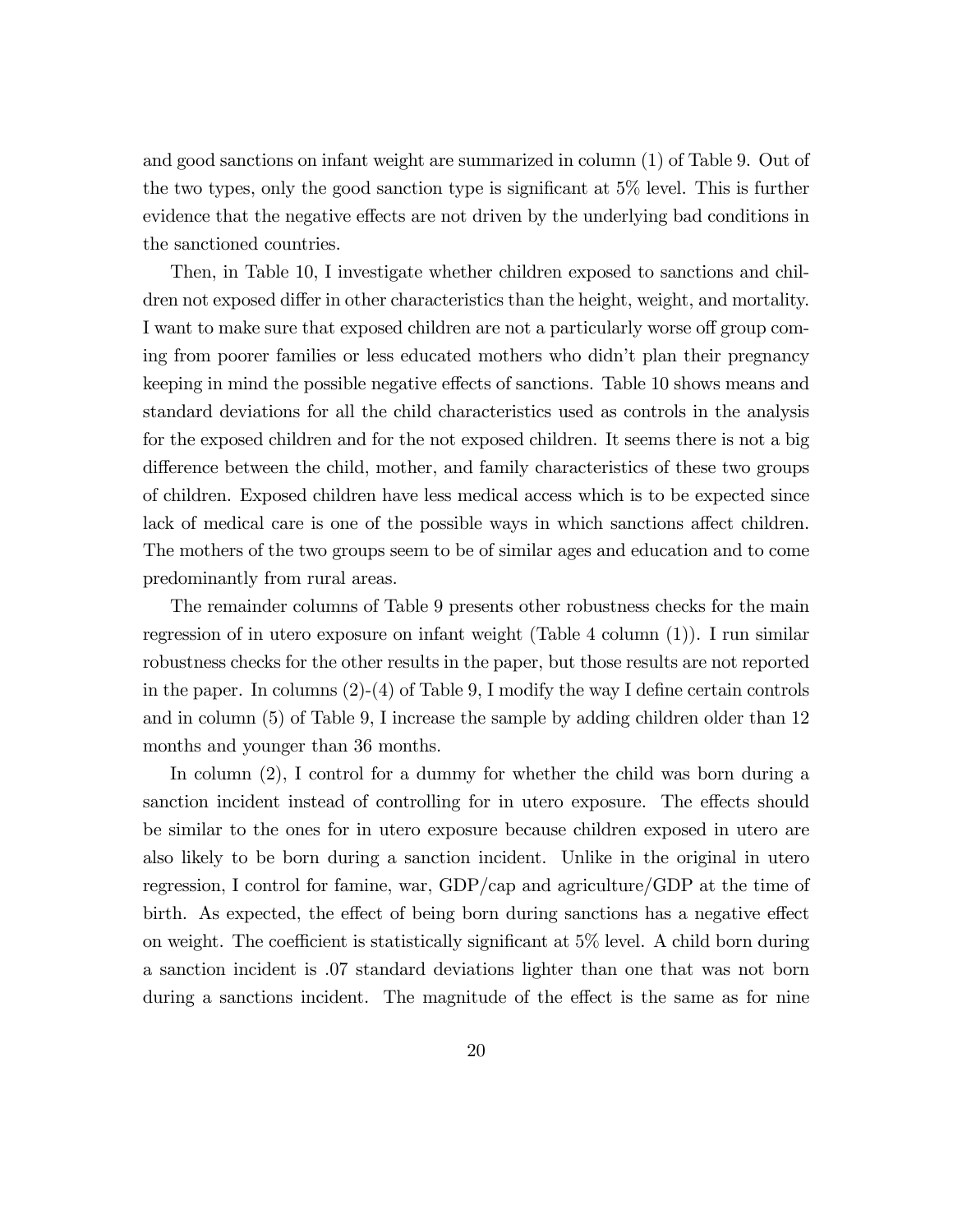months of in utero exposure.

In column (3), I introduce another measure of wealth, a dummy for whether the household owns a television set. This measure is likely to yield a smaller effect on weight because moving from not owning a television set to owning one is probably a smaller wealth increase than from moving from not having electricity to having electricity. Indeed, the marginal effect of owning a television set is positive, statistically significant, but smaller in magnitude than the electricity marginal effect. Similar to previous specifications, the marginal effect of in utero exposure does not change.

The last control that I change is the proxy for access to health care. In column (4), I substitute the access to doctors dummy for a dummy for seeing a midwife or a nurse during the pregnancy period. Such a measure is likely to have a smaller effect than access to doctors. It is far more important for the future health of the infant for a mother to see a doctor than a midwife. Seeing a doctor is probably also a proxy for superior health care of the mother. Access to nurses and midwives has positive, but statistically insignificant on infant weight. In utero exposure remains negative and significant in this specification.

In the last column, I look at the effects of in utero exposure on the weight of live children under three years old (child weight). Weight fluctuates with current conditions of the child, so it is unlikely that a negative shock in the past would have an effect on present weight. Indeed, the effect of in utero exposure on child weight is negative, but statistically insignificant.

## 5 Conclusion

In this study, I construct a large child level data from 69 developing countries. I use this data to investigate the effects of being exposed to sanctions in utero on child weight, height, and mortality. I find that in utero exposure leads to lower infant weights. The negative effects are weaker for sanctions where a black knight intervenes and for sanctions with high costs to the sender. The effects are larger if the child was exposed to sanction in the first two years of the sanction rather than later. Children exposed to the first two years of sanctions are more likely to die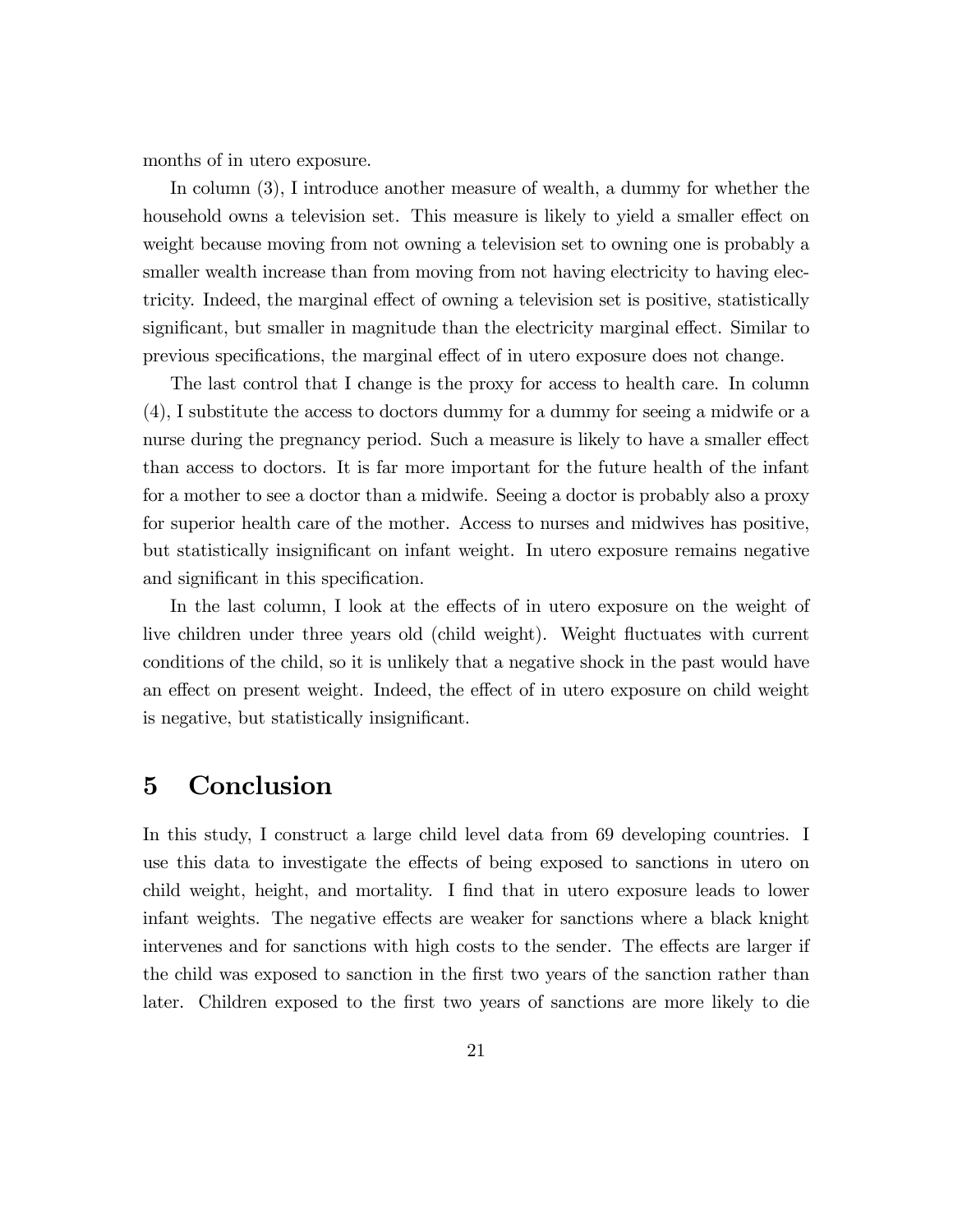before age their third birthday than children who were not exposed to the first two years of sanctions. Finally, later in life, children exposed to very deadly sanctions in utero are shorter than children who were not exposed.

These results have important policy implications. First, humanitarian aid should be provided immediately after the onset of the sanction since the effects are greater in the first couple of years after the start of the sanctions. Second, if humanitarian effects last only two years on average, maybe this is a sign that economic sanctions stop imposing economic pressure on the country and are less effective after the first two years and maybe they should be lifted if they don't accomplish their goals in the first two years. Knowing the magnitude of the humanitarian effect is important for the design of smart sanctions that hurt few people and when this is not possible, for weighing the costs imposed on the population against the benefits from achieving a foreign policy goal.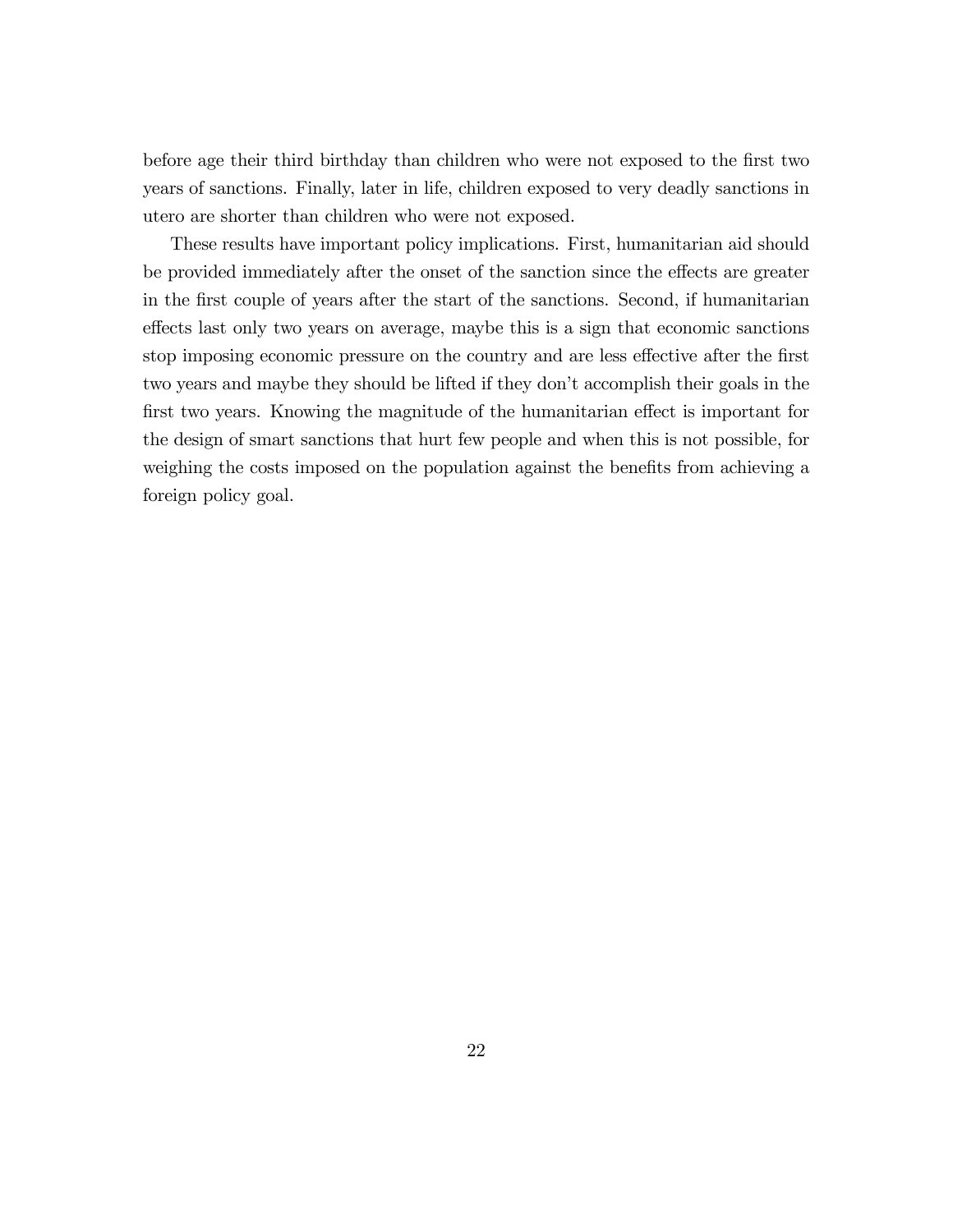### References

- Akresh, Richard and Philip Verwimp. 2006. "Civil War, Crop Failure, and the Health Status of Young Children." IZA: Institute for the Study of Labor Discussion Paper No. 2359.
- Albright, Madeleine K. 2000. "Economic Sanctions and Public Health: A View from the Department of State." Annals of Internal Medicine, 132(2): 155-157.
- Ali, Mohamed, John Blacker, and Gareth Jones. 2003. "Annual mortality rates and excess deaths of children under five in Iraq, 1991-1998." Population Studies, 57(2): 217-26.
- Ali, Mohamed M. and Iqbal H. Shah. 2000. "Sanctions and Childhood Mortality in Iraq." *The Lancet*,  $355:1851-7$ .
- Almond, Douglas. 2006. "Is the 1918 Influenza Pandemic Over? Long-term Effects of In Utero Ináuenza Exposure in the Post-1940 U.S. Population." Journal of Political Economy, 114:672-712.
- Almond, Douglas and Bhashkar Mazumder. 2005. "The 1918 Influenza Pandemic and Subsequent Health Outcomes: An Analysis of SIPP Data." The American Economic Review, 95(2): 258-62.
- Amuedo-Dorantes, Catalina and Kusum Mundra. 2003. "Impact of Immigration on Prenatal Care Use and Birth Weight: Evidence from California in the 1990's." The American Economic Review,  $93(2):242-6$ .
- Attanasio, Orazio, Luis Carlos Gomez, Ana Gomez Roja, and Marcos Vera-Hernandez. 2004. "Child health in rural Colombia: Determinants and policy interventions." Economics and Human Biology, 2: 411-438.
- Baird, Sarah, Jed Friedman, and Norbert Schady. 2007. "Aggregate Income Shocks and Infant Mortality in the Developing World." World Bank Policy Research Working Paper 4346.
- Banerjee, Abhijit, Esther Duflo, Gilles Postel-Vinay, and Timothy M. Watts. 2007. "Long Run Health Impacts of Income Shocks: Wine and Phylloxera in 19th Century France." NBER Working Paper, No. 12895.
- Barry, Michele. 2000. "Effect of the U.S. embargo and economic decline on health in Cuba." Annals of Internal Medicine, 132(2):151-4.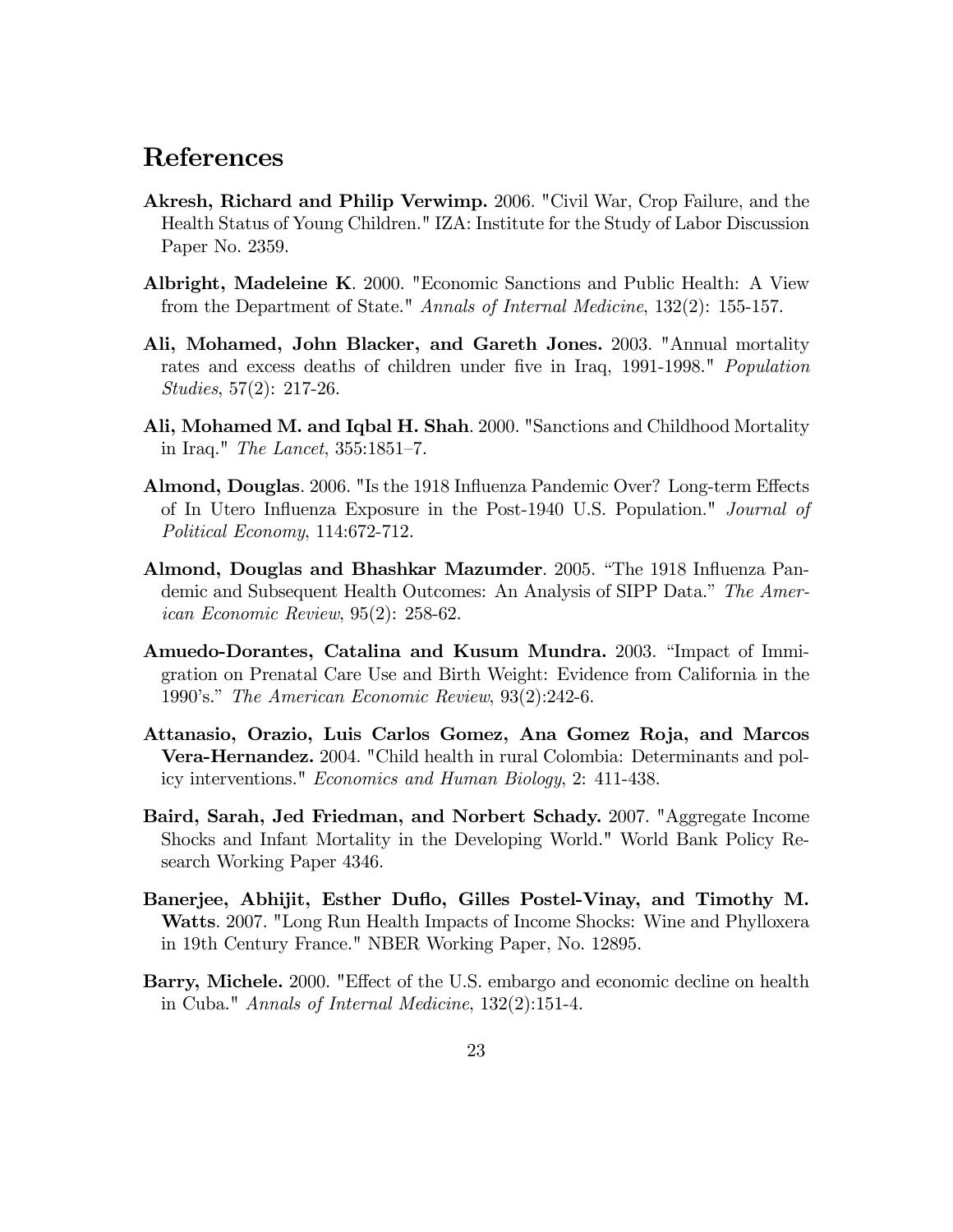- Boyle, Michael, Yvonne Racine, Katholiki Georgiades, Dana Snelling, Sungjin Hong, Walter Omariba, Patricia Hurley, and Purnima Rao-Melacini. 2006. "The Influence of Economic Development Level, Household Wealth and Maternal Education on Child Health in the Developing World." Social Science and Medicine 63: 2242-2257.
- Bredenkamp, Caryn. 2008. "Health Reform, Population Policy and Child Nutritional Status in China." Work Bank Policy Research Working Paper 4587.
- Breierova, Lucia and Esther Duflo. 2004. "The Impact of Education on Fertility and Child Mortality: Do Fathers Really Matter Less Than Mothers?" NBER Working Paper 10513.
- Bundervoet, Tom and Philip Verwimp. 2005. "Civil War and Economic Sanctions: An Analysis of Anthropometric Outcomes in Burundi." HICN Working Paper No. 11.
- Camacho, Adriana. 2008. "Stress and Birth Weight: Evidence from Terrorist Attacks." The American Economic Review,  $98(2):511-5$ .
- Clay, Karen, Werner Troesken, and Michael Haines. 2006. "Lead Pipes and Child Mortality" NBER Working Paper 12603.
- Currie, Janet and Nancy Cole. 1993. "Welfare and Child Health: The Link Between AFDC Participation and Birth Weight." The American Economic Review, 83(4):971-85.
- Currie, Janet and Jonathan Gruber. 1996. "Health Insurance Eligibility, Utilization of Medical Care and Child Health." The Quarterly Journal of Economics, 111(2): 431-466.
- Currie, Janet, Matthew Neidell, and Johannes Schmieder. 2008. "Air Pollution and Infant Health: Lessons from New Jersey" NBER Working Paper 14196.
- Currie, Janet and Johannes F. Schmieder. 2009. "Fetal Exposures to Toxic Releases and Infant Health." The American Economic Review, 99(2):177-83.
- Currie, Janet and Mark Stabile. 2003. "Socioeconomic Status and Child Health: Why Is the Relationship Stronger for Older Children?" The American Economic Review, 93(5):1813-23.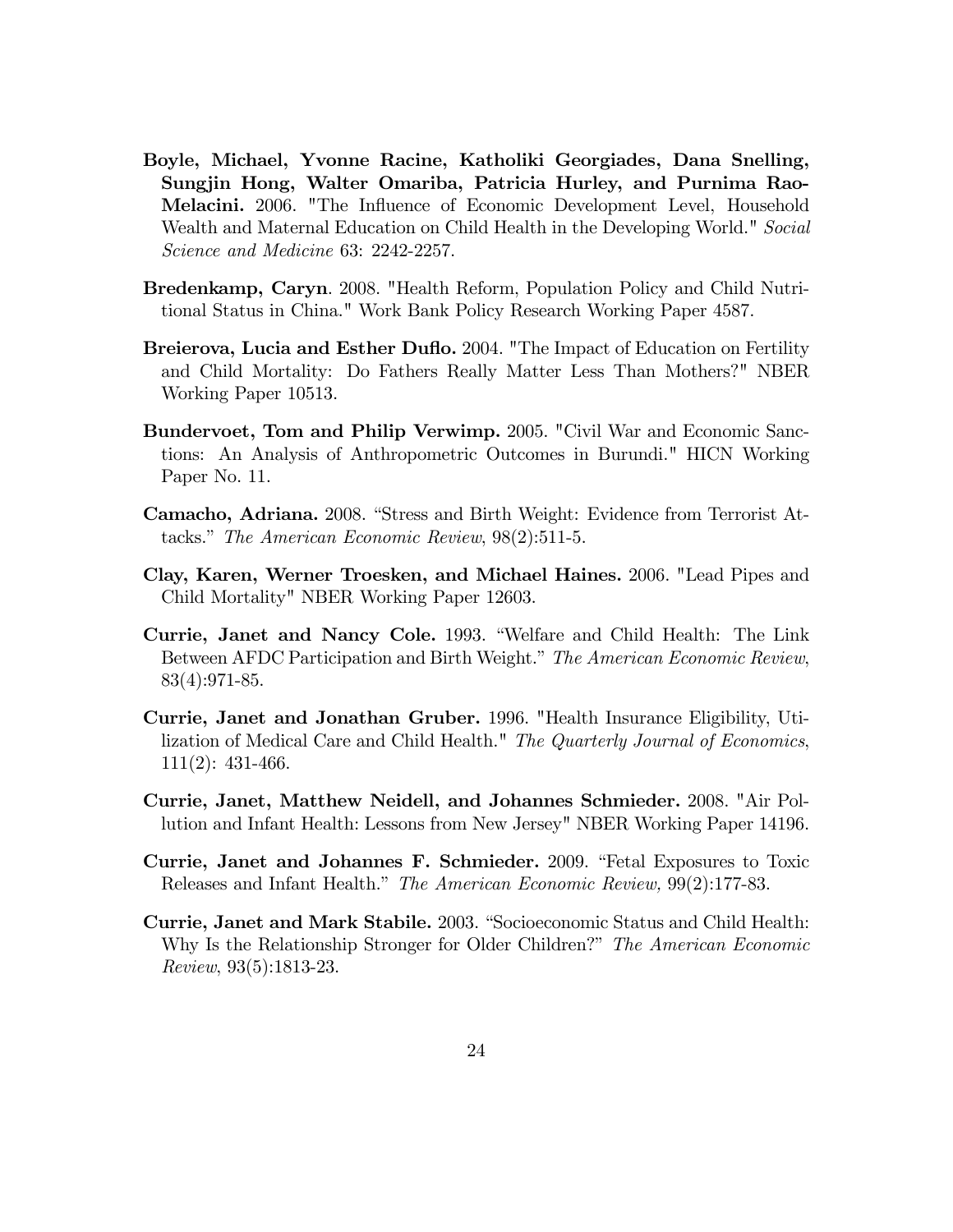- Daponte, Beth O. and Richard Garfield. 2000. "The Effect of Economic Sanctions on the Mortality of Iraqi Children prior to the 1991 Persian Gulf War." American Journal of Public Health, 90(4): 546-53.
- Das Gupta, Monica. 1990. "Death Clustering, Mothers' Education and the Determinants of Child Mortality in Rural Punjab, India" Population Studies, 44(3): 489-505.
- Deschênes, Olivier, Michael Greenstone, and Jonathan Guryan. 2009. "Climate Change and Birth Weight." American Economic Review,  $99(2):211-217$ .
- Duflo, Esther. 2000. "Child Health and Household Resources in South Africa: Evidence from the Old Age Pension Program." The American Economic Review, 90(2):393-8.
- Eyler, Robert. 2007. Economic Sanctions International Policy and Political Economy at Work. Palgrave Macmillian, New York, NY.
- Galiani, Sebastian, Paul Gertler, and Ernesto Schargrodsky. 2005. "Water for Life: The Impact of the Privatization of Water Services on Child Mortality." Journal of Political Economy 113: 83-120.
- Gamper-Rabindran, Shanti, Shakeeb Khan, and Christopher Timmins. 2007. "The Impact of Piped Water Provision on Infant Mortality in Brazil: A Quartile Panel Data Approach." ERID Working Paper Number 24.
- Garfield, Richard. 1999. "The Impact of Economic Sanctions on Health and Wellbeing." RRN network Paper 31.
- Garfield, Richard. 2001. "Economic Sanctions, Health, and Welfare in the Federal Republic of Yugoslavia 1990-2000." <http://www.humanitarianinfo. org/sanctions/handbook/docs\_handbook/GarÖeld\_Ocha-Yug.pdf> (accessed July 12, 2010)
- Garfield, Richard J., Devin, and J. Fausey. 1995. "The Health Impact of Economic Sanctions." *Bulletin of the New York Academy of Medicine*,  $72(2)$ :  $454$ 68.
- Garfield, Richard and Sarah Santana. 1997. "The impact of the economic crisis and the US embargo on health in Cuba." American Journal Public Health, 87:15- 20.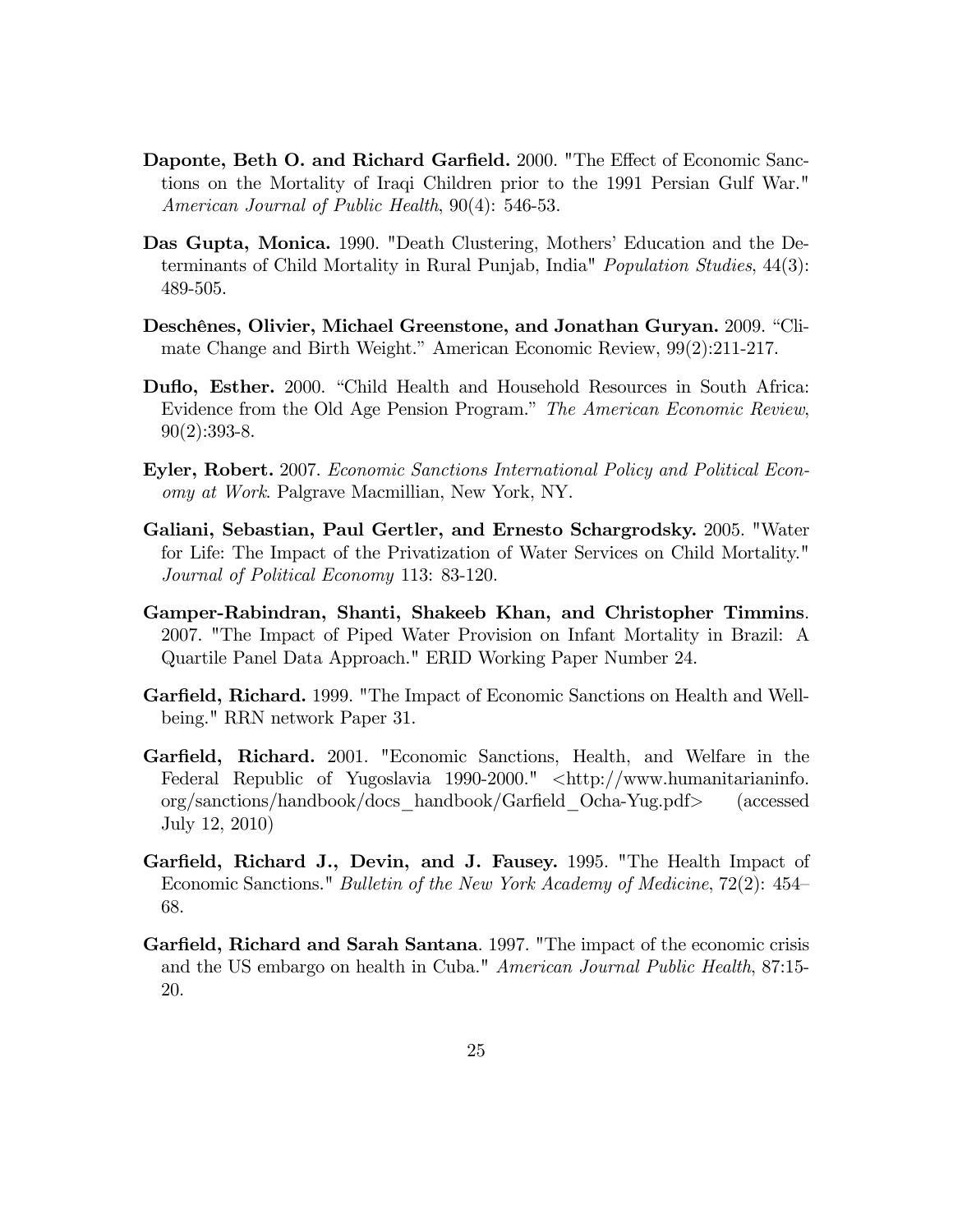- Gertler, Paul. 2004. "Do Conditional Cash Transfers Improve Child Health? Evidence from PROGRESA's Control Randomized Experiment." The American Economic Review, 94(2):336-41.
- Gibbons, Elizabeth and Richard Garfield. 1999. "The Impact of Economic Sanctions on Health and Human Rights in Haiti, 1991–1994." American Journal of Public Health,  $89(10)$ : 1499–1504.
- Hacker, J. David and Michael Haines. 2006. "American Indian Mortality in the Late Nineteenth Century: The Impact of Federal Assimilation Policies on a Vulnerable Population," NBER Working Paper 12572
- Hanratty, Maria J. 1996. "Canadian National Health Insurance and Infant Health." The American Economic Review, 86(1):276-84.
- Heine-Ellison, S. 2001. "The Impact and Effectiveness of Multilateral Economic Sanctions: A Comparative Study" The International Journal of Human Rights, 5(1): 81-112.
- Hoskins, Eric and Samantha Nutt. "The Humanitarian Impacts of Economic Sanctions in Burundi." The Thomas J. Watson Jr. Institute for International Studies Occasional Paper #29.
- Hufbauer, Gary, Jeffrey Schott, Kimberly Elliott and Barbara Oegg. 2007. Economic Sanctions Reconsidered. Peterson Institute for International Economics, Washington, DC.
- **Jensen, Robert.** 2000. "Agricultural Volatility and Investments in Children." The American Economic Review, 90(2):399-404.
- Kandella, Peter. 1997 "Effects of Sanctions on Iraq's Health Professionals." The *Lancet*, 349 $(9059)$ : 1153.
- Kristof, Nicholas D. 2003. "Our Man in Havana." The New York Times. November 8, 2003.
- Lacina, B. and P.G. Nils. 2005. Monitoring Trends in Global Combat: A New Dataset of Battle Deaths. European Journal of Population  $21(2-3)$ : 145–166.
- Lopez, George and David Cortright. 1997. "Economic Sanctions and Human Rights: Part of the Problem or Part of the Solution?" The International Journal of Human Rights, 1(2): 1-25.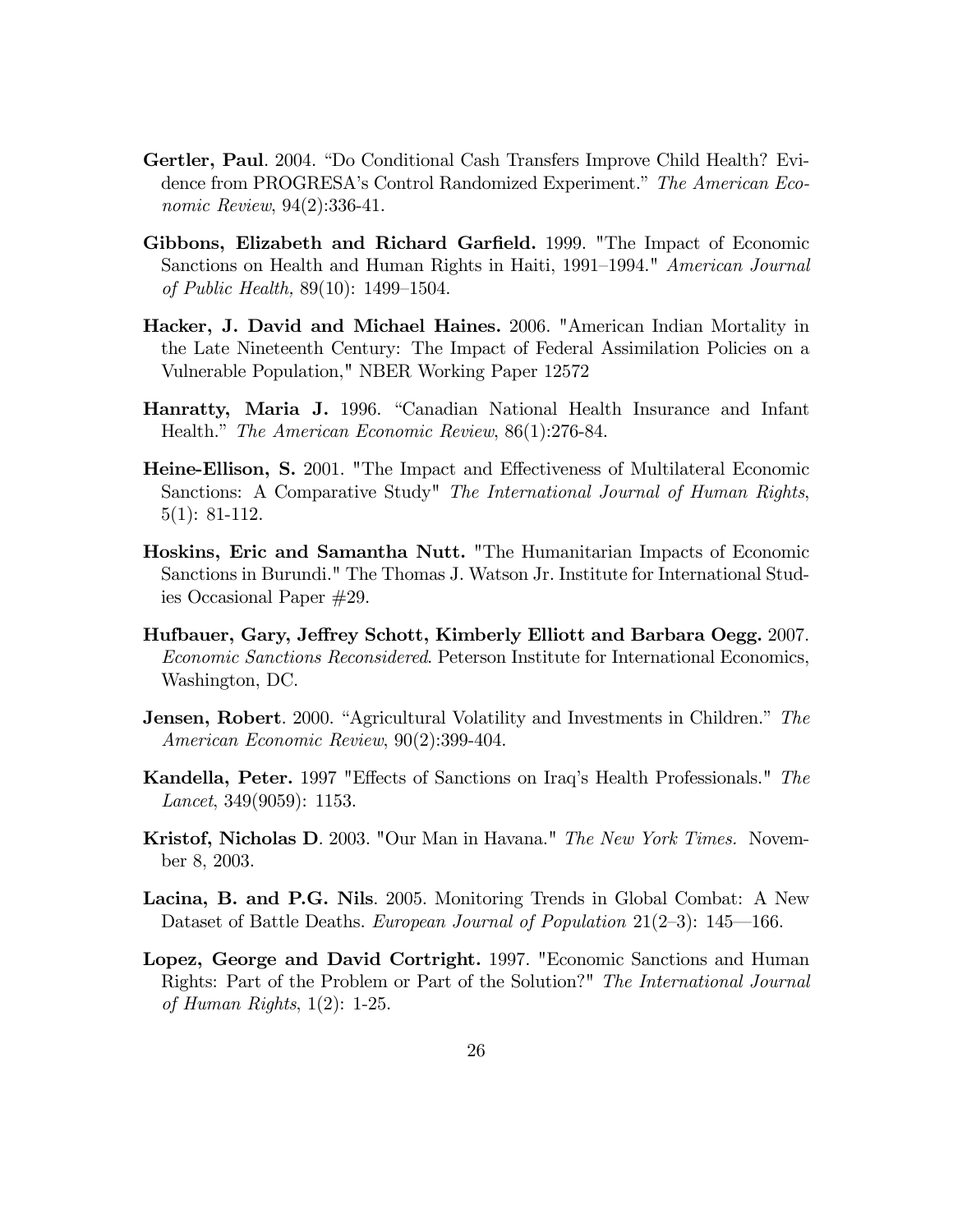- Luke, Nancy and Kaivan Munshi. 2007. "Social affiliation and the demand for health services: Caste and child health in South India.<sup>n</sup> Journal of Development Economics, 83(2):256-79.
- Maccini, Sharon and Dean Yang. 2009. "Under the Weather: Health, Schooling, and Socioeconomic Consequences of Early-Life Rainfall." The American Economics Review, 99(3): 1006-26.
- Popal, G. 2000. "The Impact of Sanctions on the population of Iraq" Eastern Mediterranean Health Journal. 6(4): 791-795.
- Quisumbing, Agnes. 2003. "Food Aid and Child Nutrition in Rural Ethiopia." World Development, 31(7): 1309-1324.
- Reid, Britt C., Walter J. Psoter, Bette Gebrian, and Min Qi Wang. 2007. "The Effect of an International Embargo on Malnutrition and Childhood Mortality in Rural Haiti" *International Journal of Health Services.*  $37(3)$ :  $501-513$ .
- Rosenzweig, Mark and T. Paul Schultz. 1982. "Market Opportunities, Genetic Endowments, and Intrafamily Resource Distribution: Child Survivial in Rural India." The American Economic Review. 72(4): 803-815.
- Shehabaldin, Ahmed and Laughlin Jr, William M. 1999. "Economic Sanctions Against Iraq: Human and Economic Costs." The International Journal of Human Rights, 3(4):1-18
- Wang, Limin, Shireen Kanji, and Sushenjit Bandyopadhyay. 2009. "The Health Impact of Extreme Weather Events in Sub-Saharan Africa." World Bank Policy Research Working Paper 4979.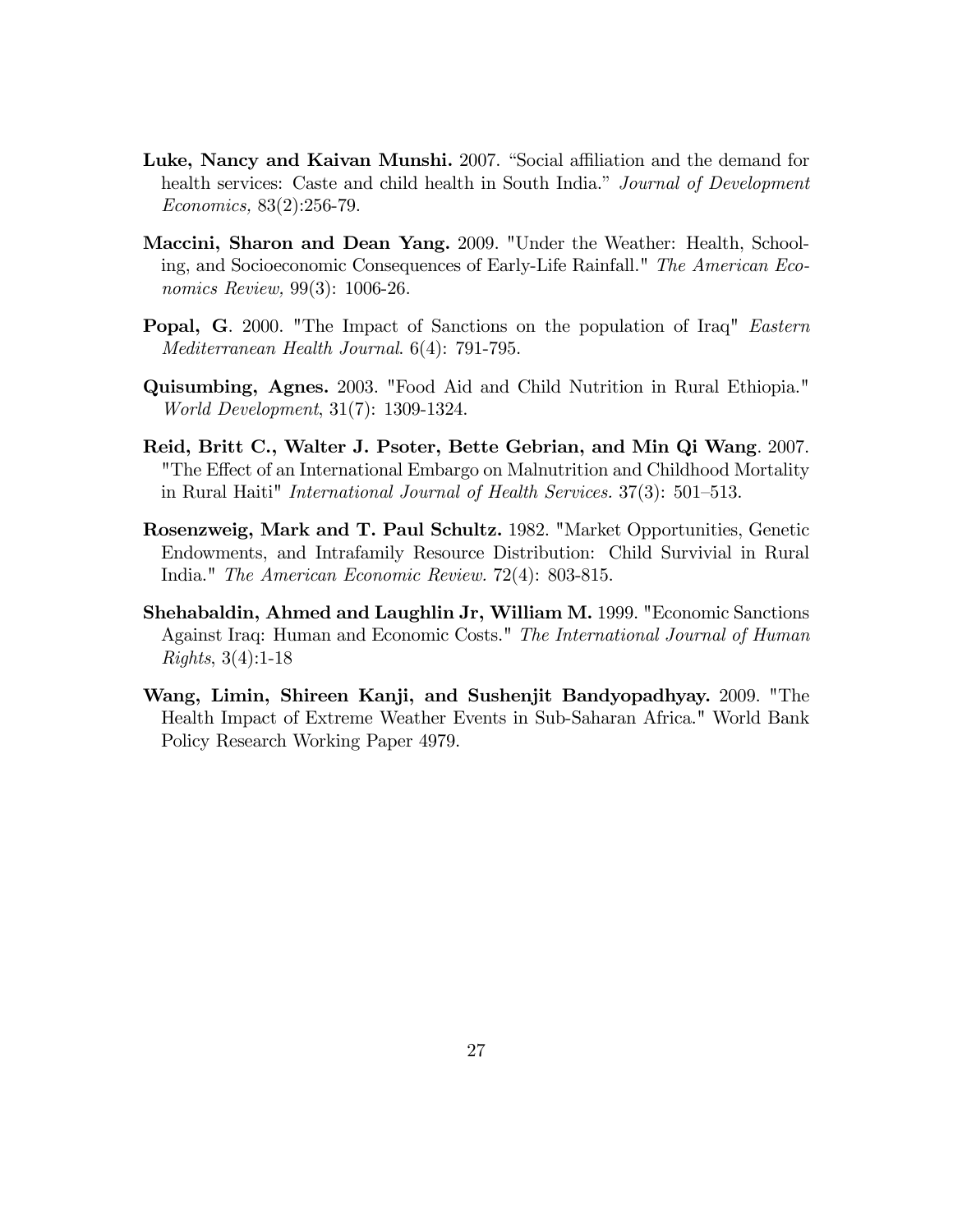|                               | live children under one |          | live children under three |        | live and dead children under<br>three |        |  |
|-------------------------------|-------------------------|----------|---------------------------|--------|---------------------------------------|--------|--|
| variable                      | mean                    | sd       | mean                      | sd     | mean                                  | sd     |  |
| in utero exposure             | 1.63                    | 3.31     | 1.50                      | 3.25   | 1.48                                  | 3.23   |  |
| in utero exposure1            | 0.41                    | 1.58     | 0.33                      | 1.46   | 0.33                                  | 1.45   |  |
| in utero exposure2            | 0.37                    | 1.56     | 0.25                      | 1.26   | 0.25                                  | 1.26   |  |
| in utero exposure3            | 0.85                    | 2.48     | 0.92                      | 2.62   | 0.90                                  | 2.59   |  |
| born during sanctions         | 0.19                    | 0.40     | 0.17                      | 0.38   | 0.17                                  | 0.38   |  |
| in utero exposure * help      |                         |          |                           |        |                                       |        |  |
| target                        | 0.32                    | 1.65     | 0.31                      | 1.64   | 0.31                                  | 1.63   |  |
| in utero exposure * cost      |                         |          |                           |        |                                       |        |  |
| target                        | 1.57                    | 10.99    | 1.65                      | 13.41  | 1.59                                  | 13.54  |  |
| in utero exposure * cost      |                         |          |                           |        |                                       |        |  |
| sender                        | 2.53                    | 5.55     | 2.28                      | 5.36   | 2.24                                  | 5.32   |  |
| in utero exposure * mortality | 0.19                    | 0.41     | 0.17                      | 0.40   | 0.17                                  | 0.40   |  |
| age                           | 6.19                    | 3.62     | 17.98                     | 10.52  | 19.98                                 | 12.62  |  |
| age squared                   | 51.39                   | 46.48    | 433.95                    | 394.21 | 558.50                                | 627.30 |  |
| age mom                       | 26.15                   | 6.56     | 26.08                     | 6.57   | 26.04                                 | 6.64   |  |
| age mom squared               | 726.63                  | 372.21   | 723.36                    | 371.60 | 721.97                                | 375.29 |  |
| male                          | 0.51                    | 0.50     | 0.51                      | 0.50   | 0.51                                  | 0.50   |  |
| electricity                   | 0.43                    | 0.50     | 0.45                      | 0.50   | 0.43                                  | 0.49   |  |
| television                    | 0.32                    | 0.47     | 0.34                      | 0.47   | 0.32                                  | 0.47   |  |
| access to doctors             | 0.30                    | 0.46     | 0.31                      | 0.46   | 0.30                                  | 0.46   |  |
| access to nurse/midwife       | 0.41                    | 0.49     | 0.40                      | 0.49   | 0.40                                  | 0.49   |  |
| dead siblings                 | 0.39                    | 0.85     | 0.38                      | 0.83   | 0.41                                  | 0.88   |  |
| live siblings                 | 1.94                    | 1.87     | 1.94                      | 1.88   | 1.96                                  | 1.89   |  |
| edu mom                       | 4.13                    | 2.13     | 4.12                      | 2.13   | 4.10                                  | 2.13   |  |
| bmi mom                       | 22.44                   | 4.03     | 22.56                     | 4.21   | 22.50                                 | 4.18   |  |
| urban                         | 0.34                    | 0.47     | 0.35                      | 0.48   | 0.34                                  | 0.47   |  |
| gdp/cap (pregnancy)           | 809.78                  | 821.68   | 814.05                    | 825.92 | 787.16                                | 813.40 |  |
| gdp/cap (birth)               | 821.16                  | 824.26   | 822.66                    | 826.01 | 795.09                                | 813.30 |  |
| agr/gdp (pregnancy)           | 0.23                    | 0.11     | 0.23                      | 0.11   | 0.24                                  | 0.11   |  |
| $\frac{agr/gdp}{$ (birth)     | 0.23                    | 0.11     | 0.23                      | 0.11   | 0.23                                  | 0.11   |  |
| famine (pregnancy)            | 0.02                    | 0.16     | 0.02                      | 0.15   | 0.03                                  | 0.16   |  |
| famine (birth)                | 0.04                    | 0.19     | 0.03                      | 0.16   | 0.03                                  | 0.17   |  |
| war (pregnancy)               | 0.22                    | 0.41     | 0.23                      | 0.42   | 0.22                                  | 0.42   |  |
| war (birth)                   | 0.20                    | 0.40     | 0.22                      | 0.41   | 0.21                                  | 0.41   |  |
| weight                        | $-0.73$                 | 1.43     | $-0.93$                   | 1.39   | $-0.93$                               | 1.39   |  |
| height                        | $-0.81$                 | 1.68     | $-1.46$                   | 1.71   | $-1.46$                               | 1.71   |  |
| mortality                     | 0.00                    | $0.00\,$ | 0.00                      | 0.00   | 0.13                                  | 0.33   |  |

#### Table 1. Summary statistics

Notes: This table shows the summary statistics by of three groups of children: live under one (in the first two columns), live under three (in the third and fourth column) and live and dead under three in the last two columns.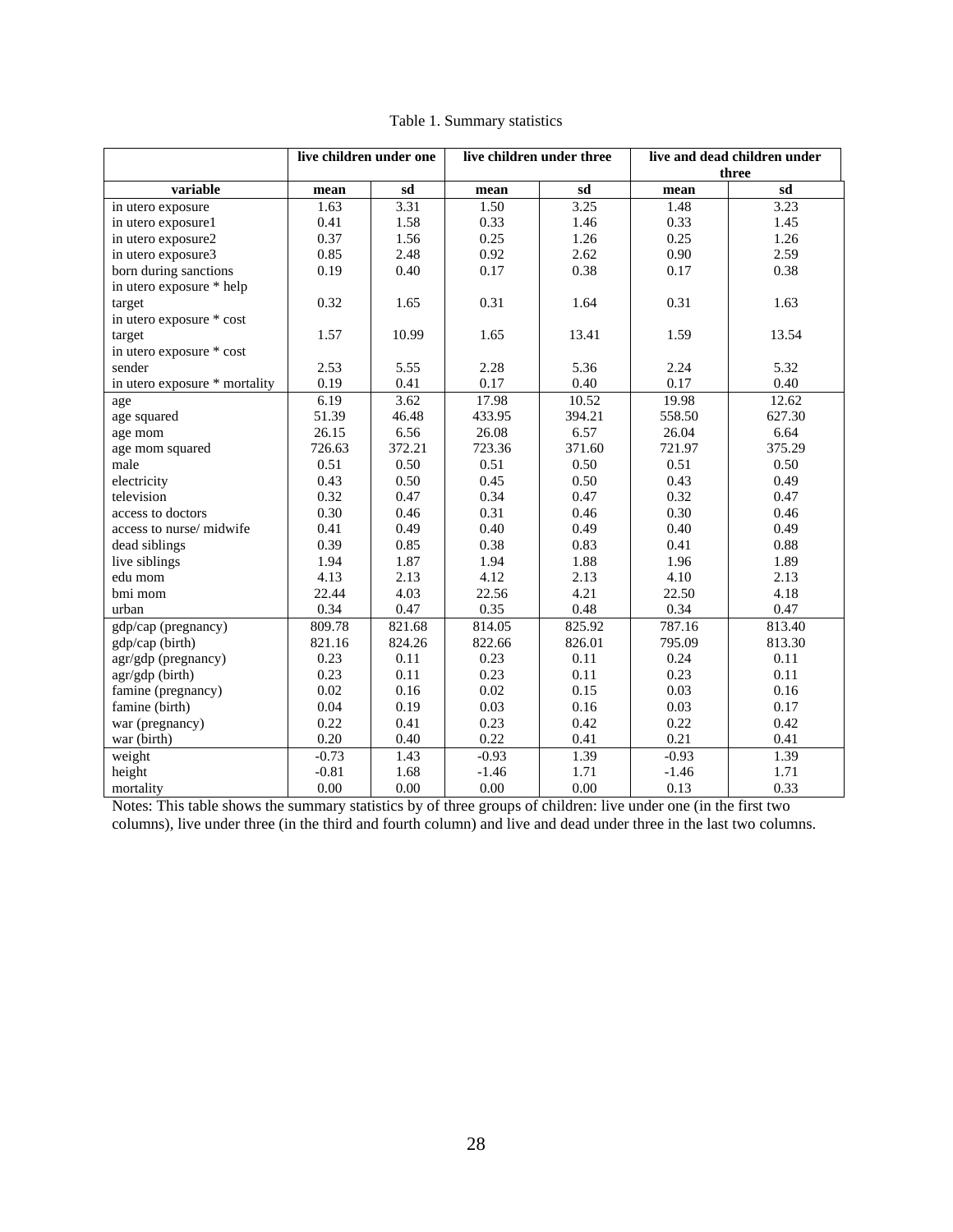#### Table 2. Definitions

| variable                | definition                                                                                          |
|-------------------------|-----------------------------------------------------------------------------------------------------|
| in utero exposure       | no months the child was exposed to sanctions in utero                                               |
| in utero exposure1      | no of months of in utero exposure in the first year of the sanction                                 |
| in utero exposure2      | no of months of in utero exposure in the second year of the sanction                                |
| in utero exposure3      | no of months of in utero exposure in the third or later years of the sanction                       |
| born during sanctions   | equals 1 if the child was born during a sanction incident, 0 otherwise                              |
| black knight            | equals 1 if a third party officially helps the target and 0, if otherwise                           |
| cost target             | cost imposed by the sanction to target as a share of GNP                                            |
| cost sender             | cost imposed by the sanction to the sender (1-4, where 1=net gain, and 4=significant cost)          |
| dead siblings           | no of dead siblings at time of birth                                                                |
| live siblings           | no of live siblings under 18 at birth                                                               |
| edu mom                 | mother's level of education at time of survey                                                       |
| bmi mom                 | mother's bmi at time of survey                                                                      |
| age mom at birth        | mother's age at birth of the child                                                                  |
| age mom birth squared   | mother's age at birth * mother's age at birth                                                       |
| urban                   | equals 1 if the child lives in an urban area and 0 otherwise                                        |
| male                    | equals 1 if the child is male and 0 if female                                                       |
| age                     | child's age at time of survey                                                                       |
| age squared             | child's age at the time of the survey* child's age at the time of the survey                        |
| electricity             | 1 if the household has electricity in the house, 0 otherwise                                        |
| television              | 1 if the household has a television in the house, 0 otherwise                                       |
| access to doctors       | 1 if the mother saw a physician during her pregnancy, 0 otherwise                                   |
| access to nurse/midwife | 1 if the mother saw a midwife or nurse during her pregnancy/ at birth, 0 otherwise                  |
| gdp/cap (pregnancy)     | GDP per capita the year of the pregnancy                                                            |
| gdp/cap (birth)         | GDP per capita for the year of birth                                                                |
| agr/gdp (pregnancy)     | agriculture/GDP in the year of the pregnancy                                                        |
| agr/gdp (birth)         | agriculture/GDP in the year of birth                                                                |
| famine (pregnancy)      | 1 if the country experienced a famine that affected more than 10,000 people in the year of the      |
|                         | pregnancy, 0 otherwise                                                                              |
| famine (birth)          | 1 if the country experienced a famine that affected more than 10,000 people in the year of birth, 0 |
|                         | otherwise                                                                                           |
| no people affected by   |                                                                                                     |
| famine (pregnancy)      | number of people affected by a famine that took place during the time of the pregnancy              |
| war (pregnancy)         | 1 if the country experienced a war that killed more than 1,000 people in the year of the pregnancy, |
|                         | 0 otherwise                                                                                         |
| war (birth)             | 1 if the country experienced a war that killed more than 1,000 people in the year of birth, 0       |
|                         | otherwise                                                                                           |
| no people killed by war |                                                                                                     |
| (pregnancy)             | number of people killed by a war that took place during the pregnancy period                        |
| infant weight           | child's z weight score                                                                              |
| child height            | child's z height score                                                                              |
| child mortality         | 1 if the child died before age 3, 0 if otherwise                                                    |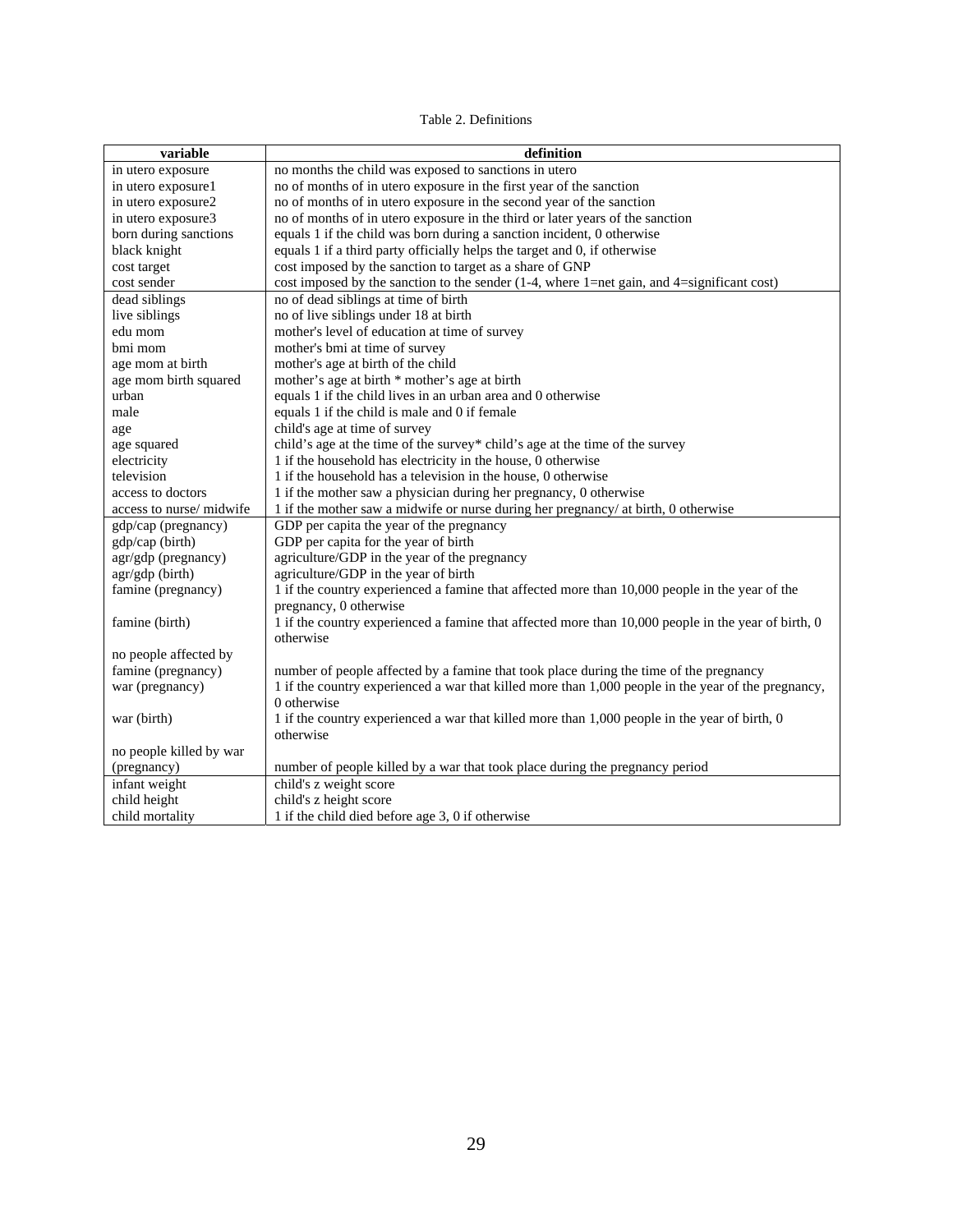#### Table 3. List of sanctions used in the analysis

| sender                                               | target             | goal                                                                             |
|------------------------------------------------------|--------------------|----------------------------------------------------------------------------------|
| Turkey, Azerbaijan                                   | Armenia            | withdraw from Nagorno-Karabakh                                                   |
| <b>United States</b>                                 | Azerbaijan         | end Armenia embargo                                                              |
| <b>United States</b>                                 | Brazil             | human rights                                                                     |
| <b>United States</b>                                 | <b>Brazil</b>      | nuclear policy                                                                   |
| United Nations, United States,                       | Cambodia           | democracy                                                                        |
| Germany<br><b>United States</b>                      | Cameroon           | human rights, democracy                                                          |
| <b>United States</b>                                 | Colombia           | stop drug trafficking; improve human rights                                      |
| Arab League                                          | Egypt              | Camp David accords                                                               |
| <b>United States</b>                                 | El Salvador        | improve human rights                                                             |
| <b>United States</b>                                 | Ethiopia           | human rights, expropriation                                                      |
| <b>United States</b>                                 | Guatemala          | improve human rights                                                             |
| United States, EU                                    | Guatemala          | reverse coup                                                                     |
| EU                                                   | Guinea             | elections, political transparency                                                |
| <b>United States</b>                                 | Haiti              | human rights, drugs, elections                                                   |
| UN, United States, Organization of                   | Haiti              | democracy                                                                        |
| <b>American States</b><br><b>United States</b>       | India              | adhere to nuclear safeguards                                                     |
| United States, UK, Netherlands                       | Indonesia          | human rights in East Timor                                                       |
| United States, UK, Netherlands                       | Indonesia          | independence for East Timor                                                      |
| United States, EU, France                            | <b>Ivory Coast</b> | coup, democracy                                                                  |
| United States, Saudi Arabia                          | Jordan             | enforce UN embargo v. Iraq                                                       |
| USSR/Russia                                          | Kazakhstan         | independence issues; energy resources                                            |
| United States, Western Donors                        | Kenya              | political repression, human rights, democracy                                    |
| Economic Community of the West<br>African States, UN | Liberia            | civil war                                                                        |
| Economic Community of the West<br>African States, UN | Liberia            | support for RUF                                                                  |
| United States, UK                                    | Malawi             | democracy, human rights                                                          |
| <b>United States</b>                                 | Nicaragua          | end support for El Salvador rebels, destabilize Sandinista                       |
| India                                                | Nepal              | government<br>Nepal-China relationship                                           |
| United States, EU                                    | Niger              | democracy                                                                        |
| United States, EU                                    | Nigeria            | improve human rights, establish democracy, stop drug trafficking                 |
| Canada                                               | Pakistan           | apply stricter safeguards to nuclear power plants; forgo nuclear<br>reprocessing |
| <b>United States</b>                                 | Pakistan           | nuclear policy                                                                   |
| <b>United States</b>                                 | Pakistan           | nuclear policy                                                                   |
| United States, Japan                                 | Pakistan           | coup, democracy                                                                  |
| <b>United States</b>                                 | Peru               | democracy, human rights                                                          |
| <b>United States</b>                                 | Peru               | border conflict                                                                  |
| United Nations, United States                        | Rwanda             | stop civil war                                                                   |
| <b>United Nations</b>                                | South Africa       | end apartheid; grant independence to Namibia                                     |
| United States, British Commonwealth                  | South Africa       | end apartheid                                                                    |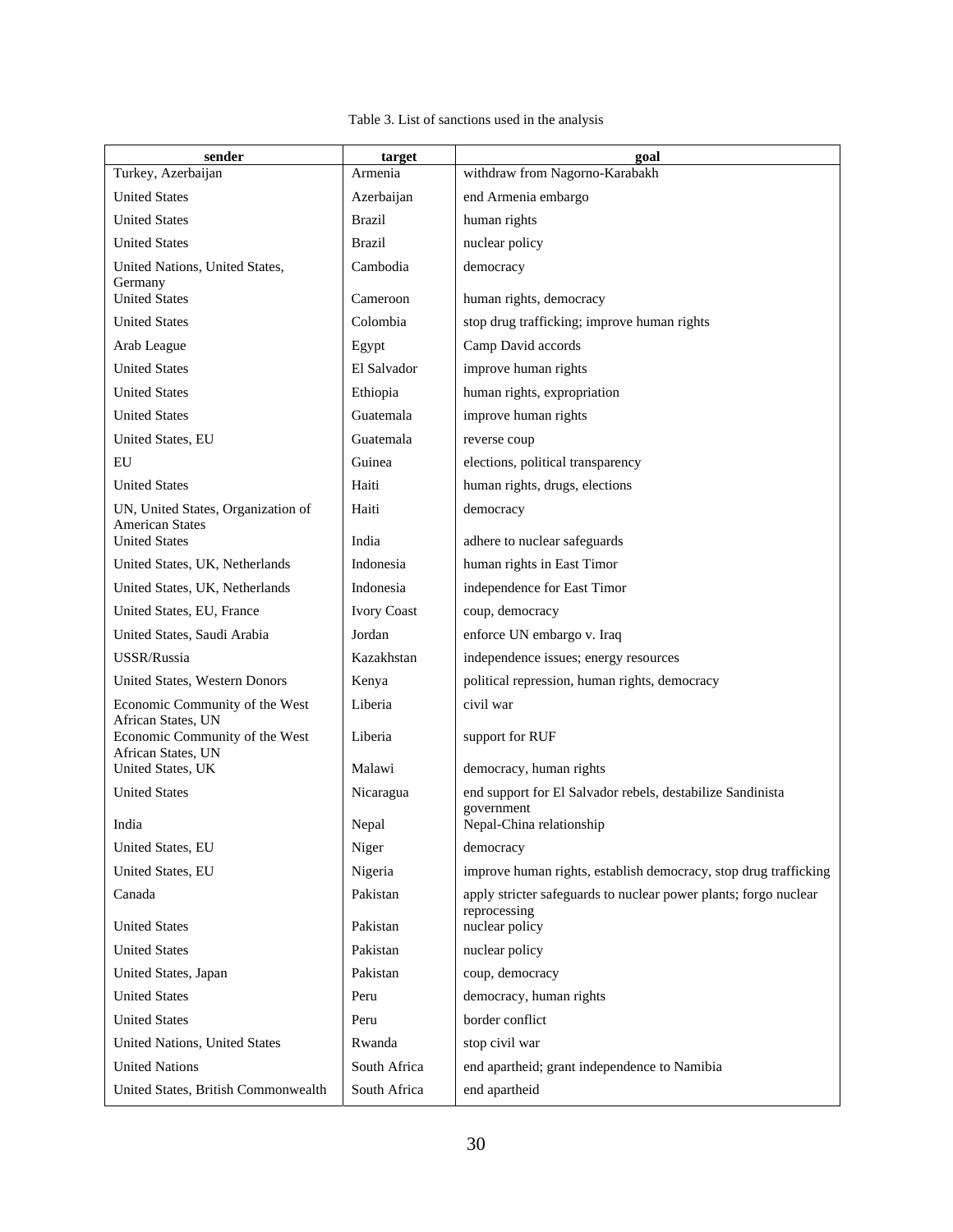#### Table 3. List of sanctions used in the analysis (cont'd)

| sender                        | target   | goal                                      |
|-------------------------------|----------|-------------------------------------------|
| EC/EU, France, Germany        | Togo     | establish democracy; improve human rights |
| Greece                        | Turkey   | Aegean Island; Cyprus; human rights       |
| EU                            | Turkey   | human rights                              |
| United States, Saudi Arabia   | Yemen    | enforce UN embargo v. Iraq                |
| United States, Western Donors | Zambia   | human rights; constitutional reform       |
| <b>United States</b>          | Zimbabwe | foreign policy                            |
| United States, EU             | Zimbabwe | elections                                 |

Notes: The list contains only target countries that had sanctions during periods that overlap with the in utero period of the DHS children.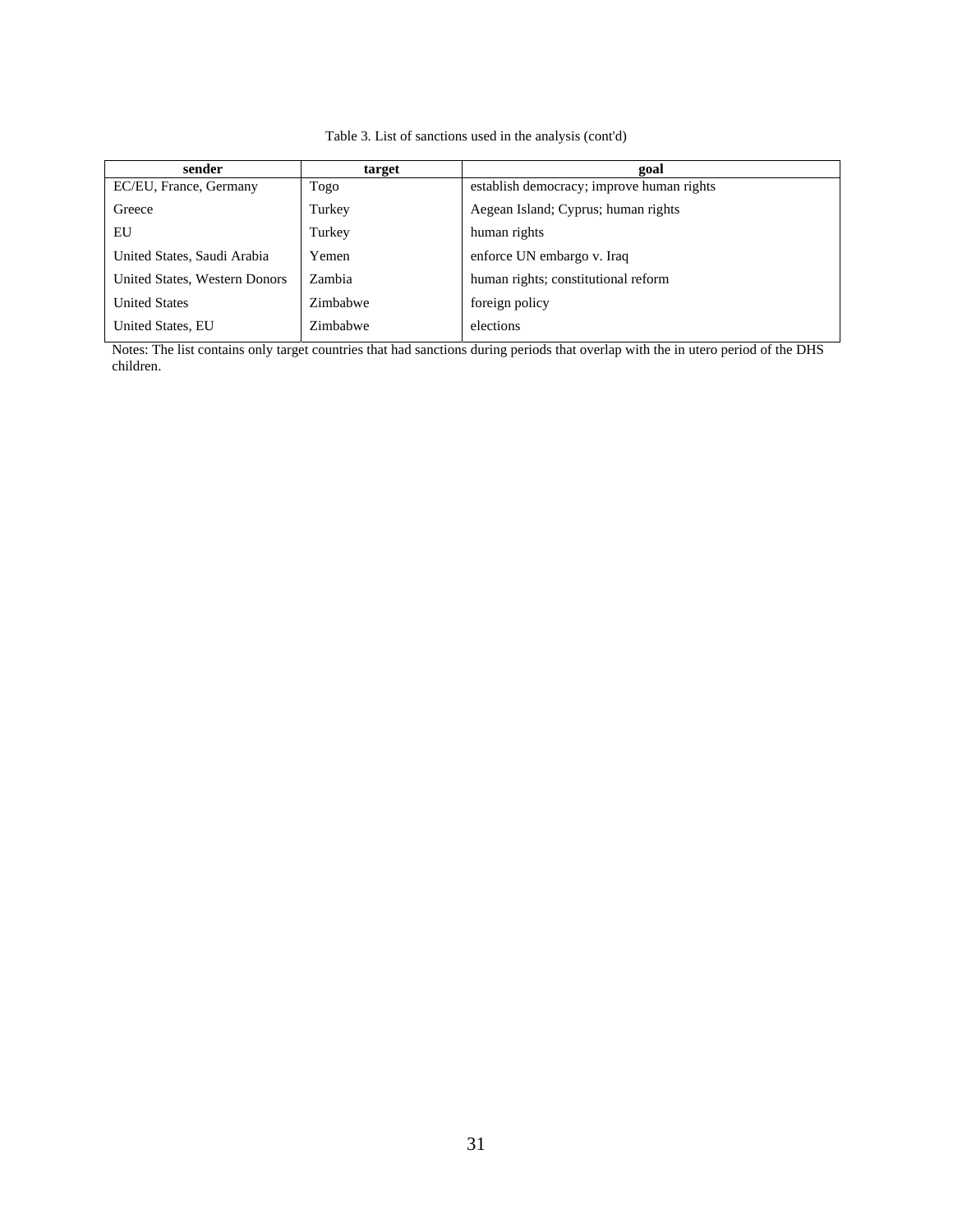|  |  | Table 4. Effects of in utero exposure on infant weight by year of sanction |
|--|--|----------------------------------------------------------------------------|
|  |  |                                                                            |

|                             | infant weight       |                    |                     |                     |  |  |
|-----------------------------|---------------------|--------------------|---------------------|---------------------|--|--|
|                             | (1)                 | $\overline{(2)}$   | (3)                 | (4)                 |  |  |
| in utero exposure           | $-.008$             |                    |                     |                     |  |  |
|                             | $(.004)$ **         |                    |                     |                     |  |  |
| in utero exposure1          |                     | $-.009$            |                     |                     |  |  |
|                             |                     | (.008)             |                     |                     |  |  |
| in utero exposure2          |                     |                    | $-.01$              |                     |  |  |
|                             |                     |                    | $(.008)*$           |                     |  |  |
| in utero exposure3          |                     |                    |                     | .001                |  |  |
| age infant                  | $-0.06$             | $-0.06$            | $-.06$              | (.008)<br>$-0.06$   |  |  |
|                             | $(.01)$ ***         | $(.01)$ ***        | $(.01)$ ***         | $(.01)$ ***         |  |  |
| age infant squared          | .002                | .002               | .002                | .002                |  |  |
|                             | (.001)              | (.001)             | (.001)              | (.001)              |  |  |
| age mother                  | .08                 | .08                | .08                 | .08                 |  |  |
|                             | $(.009)$ ***        | $(.009)$ ***       | $(.009)$ ***        | $(.009)$ ***        |  |  |
| age mother squared          | $-.001$             | $-.001$            | $-.001$             | $-.001$             |  |  |
|                             | $(.0001)$ ***       | $(.0001)$ ***      | $(.0001)$ ***       | $(.0001)$ ***       |  |  |
| male                        | $-14$               | $-.14$             | $-.14$              | $-.14$              |  |  |
|                             | $(.01)$ ***         | $(.01)$ ***        | $(.01)$ ***         | $(.01)$ ***         |  |  |
| electricity                 | .23                 | .23                | .23                 | .23                 |  |  |
|                             | $(.01)$ ***         | $(.01)$ ***        | $(.01)$ ***         | $(.01)$ ***         |  |  |
| access doctors              | .11                 | .11                | .11                 | .11                 |  |  |
|                             | $(.02)$ ***         | $(.02)$ ***        | $(.02)$ ***         | $(.02)$ ***         |  |  |
| famine (pregnancy)          | $-.02$              | $-.02$             | $-.02$              | $-.03$              |  |  |
|                             | (.05)               | (.05)              | (.05)               | (.05)               |  |  |
| war (pregnancy)             | $-.44$              | $-.43$             | $-.42$              | $-41$               |  |  |
|                             | $(.09)$ ***         | $(.09)$ ***        | $(.09)$ ***         | $(.09)$ ***         |  |  |
| dead siblings               | $-.09$              | $-.09$             | $-.09$              | $-.09$              |  |  |
|                             | $(.007)$ ***        | $(.007)$ ***       | $(.007)$ ***        | $(.007)$ ***        |  |  |
| live siblings               | $-.05$              | $-.05$             | $-.05$              | $-.05$              |  |  |
|                             | $(.008)$ ***        | $(.008)$ ***       | $(.008)$ ***        | $(.008)$ ***        |  |  |
| edu mom                     | .009                | .01                | .01                 | .01                 |  |  |
|                             | $(.003)$ ***        | $(.003)$ ***       | $(.003)$ ***        | $(.003)$ ***        |  |  |
| bmi mom                     | .05<br>$(.004)$ *** | .05                | .05<br>$(.004)$ *** | .05<br>$(.004)$ *** |  |  |
|                             |                     | $(.004)$ ***       |                     |                     |  |  |
| urban                       | .05<br>$(.02)$ ***  | .09<br>$(.02)$ *** | .09<br>$(.02)$ ***  | .09<br>$(.02)$ ***  |  |  |
|                             | $-.0009$            | $-.0008$           | $-.0008$            | $-.0008$            |  |  |
| gdp/cap (pregnancy)         | $(.0003)$ ***       | $(.0003)$ ***      | $(.0003)$ ***       | $(.0003)$ ***       |  |  |
| agriculture/gdp (pregnancy) | $-1.43$             | $-1.54$            | $-1.39$             | $-1.53$             |  |  |
|                             | $(.67)$ **          | $(.68)$ **         | $(.70)$ **          | $(.72)$ **          |  |  |
| cohort dummies              | yes                 | yes                | yes                 | yes                 |  |  |
| survey dummies              | yes                 | yes                | yes                 | yes                 |  |  |
| country dummies             | yes                 | yes                | yes                 | yes                 |  |  |
| observations                | 70,114              | 70,114             | 70,114              | 70,114              |  |  |
| $R^2$                       | .15                 | .15                | .15                 | .15                 |  |  |

Notes: The table shows the standard errors in parenthesis. \* means significant at 10% level, \*\* at 5% level and \*\*\* at 1% level. The standard errors are clustered at country level. All specifications have survey dummies for the period when the survey was taken: before 1991, 1991-1995, 1996-2000, or 2001-2007.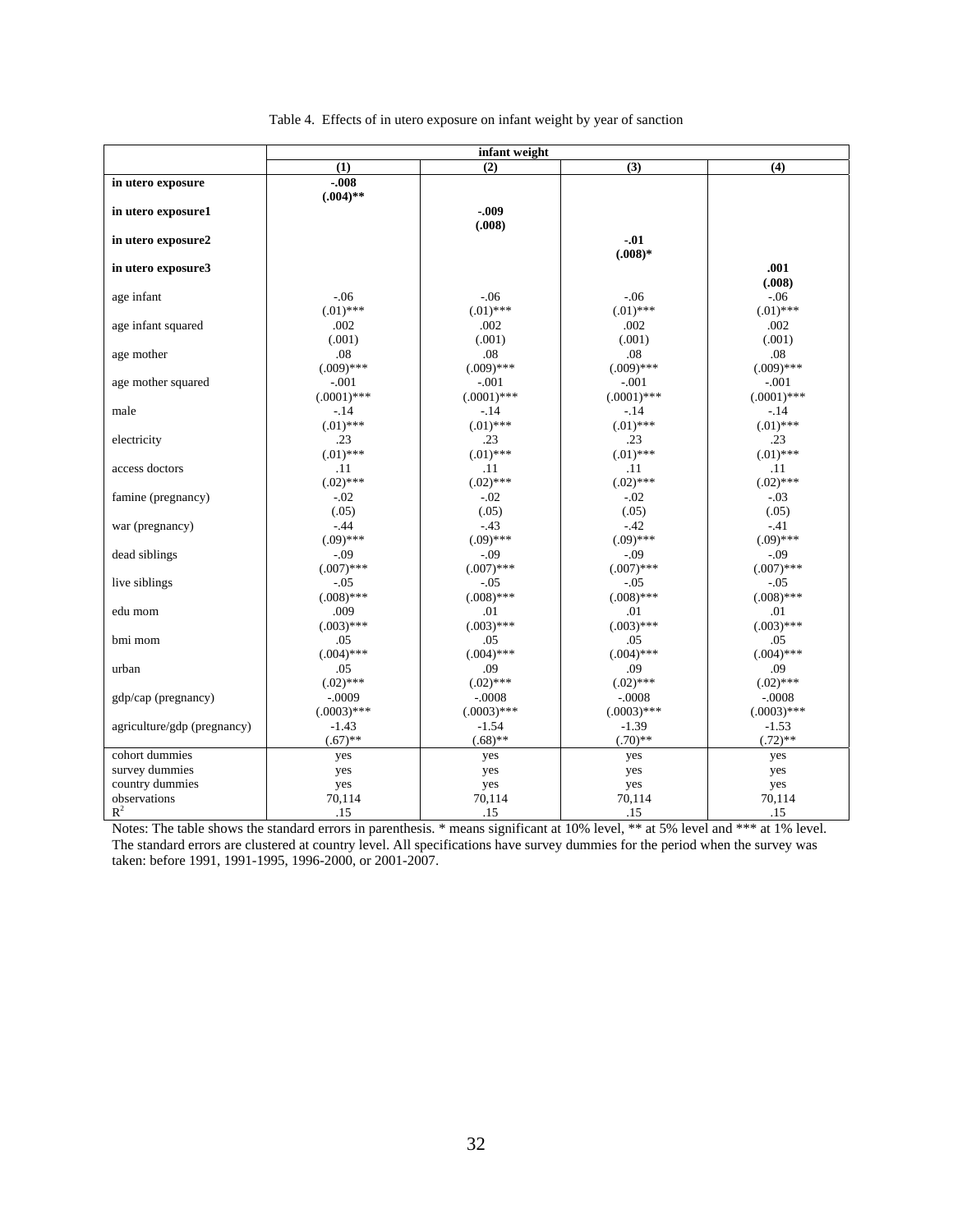|  |  | Table 5. Effects of in utero exposure and sanction characteristics on infant weight |  |  |  |  |
|--|--|-------------------------------------------------------------------------------------|--|--|--|--|
|  |  |                                                                                     |  |  |  |  |

|                             | infant weight |               |               |               |  |  |  |
|-----------------------------|---------------|---------------|---------------|---------------|--|--|--|
|                             | (1)           | (2)           | (3)           | (4)           |  |  |  |
| in utero exposure           | $-.008$       | $-.01$        | $-.01$        | $-.02$        |  |  |  |
|                             | $(.004)$ **   | $(.004)$ **   | $(.005)$ **   | $(.009)$ ***  |  |  |  |
| in utero exposure*          |               | .02           |               |               |  |  |  |
| help target                 |               | $(.006)$ ***  |               |               |  |  |  |
| in utero exposure*          |               |               | .002          |               |  |  |  |
| cost target                 |               |               | (.001)        |               |  |  |  |
| in utero exposure*          |               |               |               | .01           |  |  |  |
| cost sender                 |               |               |               | $(.005)*$     |  |  |  |
| age infant                  | $-.06$        | $-.06$        | $-.06$        | $-06$         |  |  |  |
|                             | $(.01)$ ***   | $(.01)$ ***   | $(.01)$ ***   | $(.01)$ ***   |  |  |  |
| age infant squared          | .002          | .002          | .002          | .002          |  |  |  |
|                             | (.001)        | (.001)        | (.001)        | (.001)        |  |  |  |
| age mother                  | .08           | .08           | .08           | .08           |  |  |  |
|                             | $(.009)$ ***  | $(.009)$ ***  | $(.009)$ ***  | $(.009)$ ***  |  |  |  |
| age mother squared          | $-.001$       | $-.001$       | $-.001$       | $-.001$       |  |  |  |
|                             | $(.0001)$ *** | $(.0001)$ *** | $(.0001)$ *** | $(.0001)$ *** |  |  |  |
| male                        | $-.14$        | $-.14$        | $-.14$        | $-.14$        |  |  |  |
|                             | $(.01)$ ***   | $(.01)$ ***   | $(.01)$ ***   | $(.01)$ ***   |  |  |  |
| electricity                 | .23           | .23           | .23           | .23           |  |  |  |
|                             | $(.01)$ ***   | $(.01)$ ***   | $(.01)$ ***   | $(.01)$ ***   |  |  |  |
| access doctors              | .11           | .11           | .11           | .11           |  |  |  |
|                             | $(.02)$ ***   | $(.02)$ ***   | $(.02)$ ***   | $(.02)$ ***   |  |  |  |
| famine (pregnancy)          | $-.02$        | $-.02$        | $-.03$        | $-.03$        |  |  |  |
|                             | (.05)         | (.05)         | (.05)         | (.06)         |  |  |  |
| war (pregnancy)             | $-.44$        | $-.45$        | $-46$         | $-45$         |  |  |  |
|                             | $(.09)$ ***   | $(.09)$ ***   | $(.09)$ ***   | $(.08)$ ***   |  |  |  |
| dead siblings               | $-.09$        | $-0.09$       | $-.09$        | $-.09$        |  |  |  |
|                             | $(.007)$ ***  | $(.007)$ ***  | $(.007)$ ***  | $(.007)$ ***  |  |  |  |
| live siblings               | $-.05$        | $-.05$        | $-.05$        | $-.05$        |  |  |  |
|                             | $(.008)$ ***  | $(.008)$ ***  | $(.008)$ ***  | $(.008)$ ***  |  |  |  |
| edu mom                     | .009          | .01           | .01           | .01           |  |  |  |
|                             | $(.003)$ ***  | $(.003)$ ***  | $(.003)$ ***  | $(.003)$ ***  |  |  |  |
| bmi mom                     | .05           | .05           | .05           | .05           |  |  |  |
|                             | $(.004)$ ***  | $(.004)$ ***  | $(.004)$ ***  | $(.004)$ ***  |  |  |  |
| urban                       | .05           | .09           | .09           | .09           |  |  |  |
|                             | $(.02)$ ***   | $(.02)$ ***   | $(.02)$ ***   | $(.02)$ ***   |  |  |  |
| gdp/cap (pregnancy)         | $-.0009$      | $-.0009$      | $-.0009$      | $-.001$       |  |  |  |
|                             | $(.0003)$ *** | $(.0003)$ *** | $(.0003)$ *** | $(.0003)$ *** |  |  |  |
| agriculture/gdp (pregnancy) | $-1.43$       | $-1.47$       | $-1.48$       | $-1.36$       |  |  |  |
|                             | $(.67)$ **    | $(.68)$ **    | $(.67)$ **    | $(.67)$ **    |  |  |  |
| cohort dummies              | yes           | yes           | yes           | yes           |  |  |  |
| survey dummies              | yes           | yes           | yes           | yes           |  |  |  |
| country dummies             | yes           | yes           | yes           | yes           |  |  |  |
| observations                | 70,114        | 70,114        | 70,114        | 70,114        |  |  |  |
| $R^2$                       | .15           | .15           | .15           | .15           |  |  |  |

Notes: The table shows the standard errors in parenthesis. \* means significant at 10% level, \*\* at 5% level and \*\*\* at 1% level. The standard errors are clustered at country level. All specifications have survey dummies for the period when the survey was taken: before 1991, 1991-1995, 1996-2000, or 2001-2007.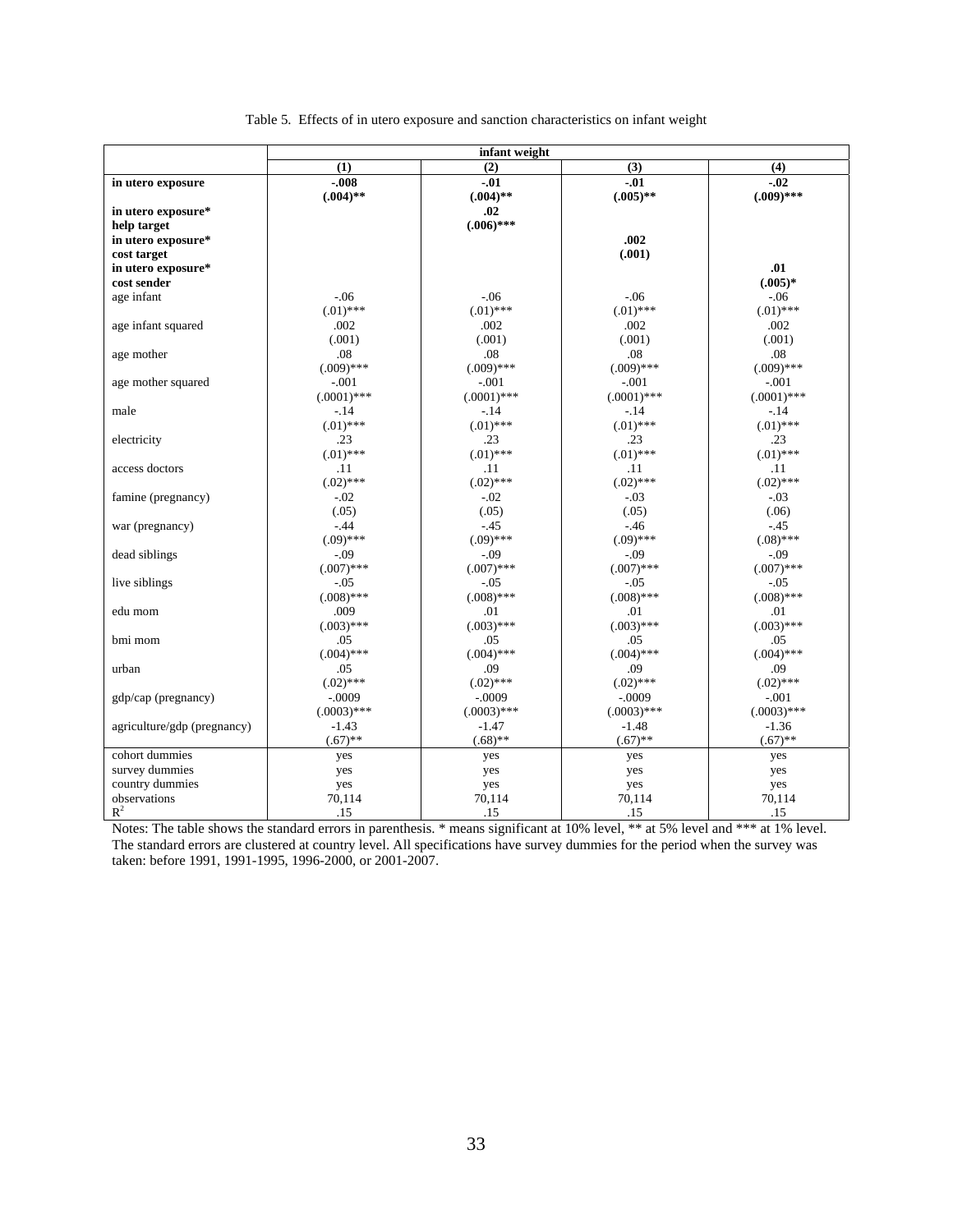|  | Table 6. Effects of in utero exposure on child mortality by year of sanctions |  |  |
|--|-------------------------------------------------------------------------------|--|--|
|  |                                                                               |  |  |

|                             | child mortality |                |                |                |  |  |
|-----------------------------|-----------------|----------------|----------------|----------------|--|--|
|                             | (1)             | (2)            | (3)            | (4)            |  |  |
| in utero exposure           | .0007           |                |                |                |  |  |
|                             | (.0008)         |                |                |                |  |  |
| in utero exposure1          |                 | .001           |                |                |  |  |
|                             |                 | $(.0007)$ **   |                |                |  |  |
| in utero exposure2          |                 |                | .002           |                |  |  |
|                             |                 |                | $(.001)$ **    |                |  |  |
| in utero exposure3          |                 |                |                | $-.001$        |  |  |
|                             |                 |                |                | (.001)         |  |  |
| age mother                  | $-.007$         | $-.007$        | $-.007$        | $-.007$        |  |  |
|                             | $(.0007)$ ***   | $(.0007)$ ***  | $(.0007)$ ***  | $(.0007)$ ***  |  |  |
| age mother squared          | .0001           | .0001          | .0001          | .0001          |  |  |
|                             | $(.00001)$ ***  | $(.00001)$ *** | $(.00001)$ *** | $(.00001)$ *** |  |  |
| male                        | .008            | .008           | .008           | .008           |  |  |
|                             | $(.0008)$ ***   | $(.0008)$ ***  | $(.0008)$ ***  | $(.0008)$ ***  |  |  |
| electricity                 | $-.009$         | $-.009$        | $-.009$        | $-.009$        |  |  |
|                             | $(.002)$ ***    | $(.002)$ ***   | $(.002)$ ***   | $(.002)$ ***   |  |  |
| access doctors              | $-.01$          | $-.01$         | $-.01$         | $-.01$         |  |  |
|                             | $(.002)$ ***    | $(.002)$ ***   | $(.002)$ ***   | $(.002)$ ***   |  |  |
| famine (pregnancy)          | .002            | .002           | .003           | .003           |  |  |
|                             | (.01)           | (.01)          | (.01)          | (.01)          |  |  |
| war (pregnancy)             | $-.01$          | $-.01$         | $-.02$         | $-.02$         |  |  |
|                             | $(.008)$ **     | $(.008)$ **    | $(.008)$ **    | $(.008)$ **    |  |  |
| dead siblings               | .01             | .01            | .01            | .01            |  |  |
|                             | $(.001)$ ***    | $(.001)$ ***   | $(.001)$ ***   | $(.001)$ ***   |  |  |
| live siblings               | .0006           | .0006          | .0006          | .0006          |  |  |
|                             | (.001)          | (.001)         | (.001)         | (.001)         |  |  |
| edu mom                     | $-.001$         | $-.002$        | $-.002$        | $-.002$        |  |  |
|                             | $(.0005)$ ***   | $(.0005)$ ***  | $(.0005)$ ***  | $(.0005)$ ***  |  |  |
| bmi mom                     | .001            | .001           | .001           | .001           |  |  |
|                             | $(.0001)$ ***   | $(.0001)$ ***  | $(.0001)$ ***  | $(.0001)$ ***  |  |  |
| urban                       | $-.006$         | $-.006$        | $-.006$        | $-.006$        |  |  |
|                             | $(.001)$ ***    | $(.001)$ ***   | $(.001)$ ***   | $(.001)$ ***   |  |  |
| gdp/cap (pregnancy)         | $-.00001$       | $-.00002$      | $-.00002$      | $-.00003$      |  |  |
|                             | (.00003)        | (.00003)       | (.00003)       | (.00003)       |  |  |
| agriculture/gdp (pregnancy) | .01             | .005           | .01            | .001           |  |  |
|                             | (.14)           | (.14)          | (.14)          | (.14)          |  |  |
| cohort dummies              | yes             | yes            | yes            | yes            |  |  |
| survey dummies              | yes             | yes            | yes            | yes            |  |  |
| country dummies             | yes             | yes            | yes            | yes            |  |  |
| observations                | 228,273         | 228,273        | 228,273        | 228,273        |  |  |
| $preudo-R2$                 | .10             | .10            | .10            | .10            |  |  |
| predicted P                 | .05             | .05            | .05            | .05            |  |  |

Notes: The table shows marginal effects from probit models and standard errors in parenthesis. \* means significant at 10% level, \*\* at 5% level and \*\*\* at 1% level. The standard errors are clustered at country level. All specifications have survey dummies for the period when the survey was taken: before 1991, 1991-1995, 1996-2000, or 2001-2007.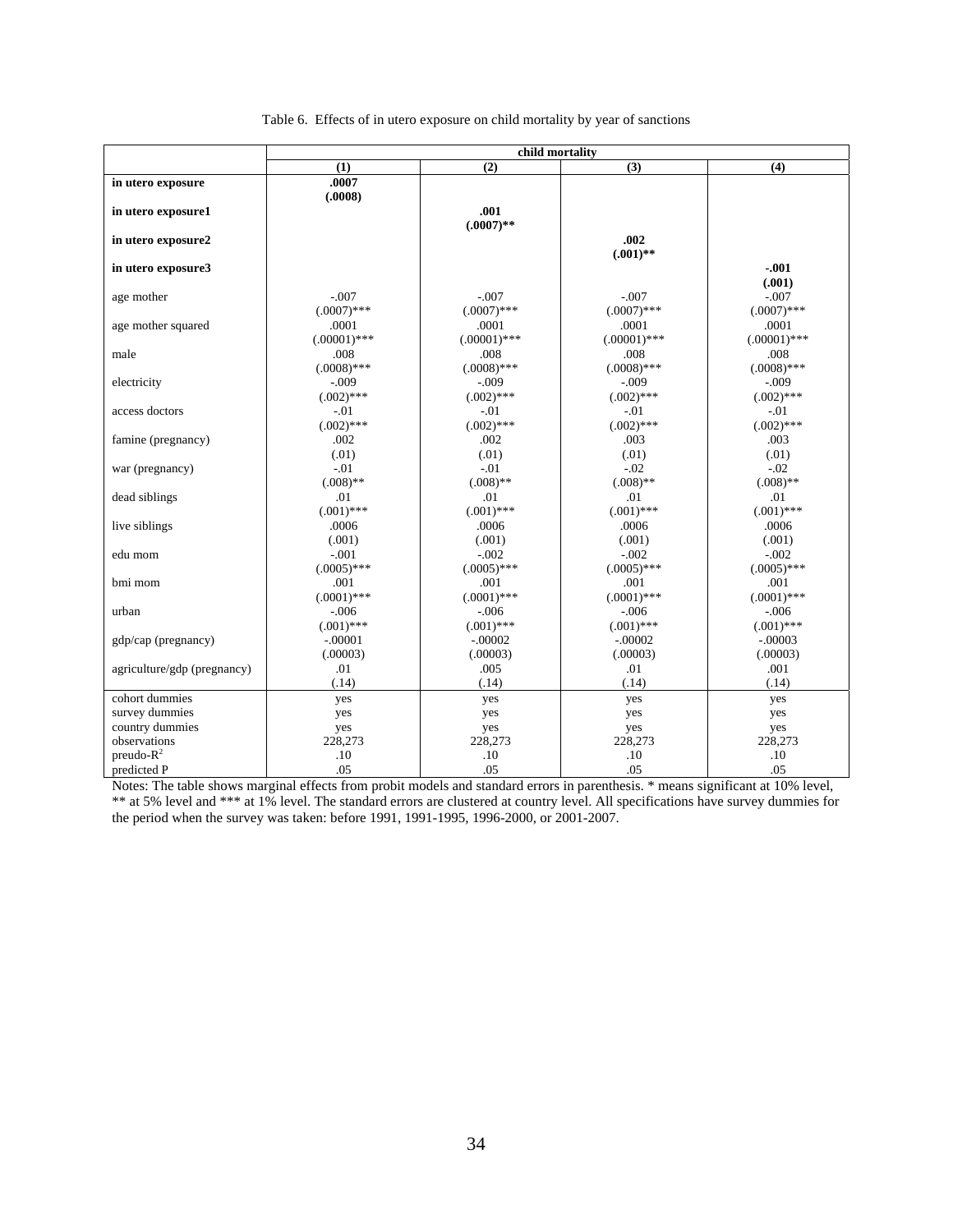| Table 7. Effects of in utero exposure on child height by year of sanction and mortality |  |  |
|-----------------------------------------------------------------------------------------|--|--|
|                                                                                         |  |  |

|                     | child height  |               |               |               |                |  |  |
|---------------------|---------------|---------------|---------------|---------------|----------------|--|--|
|                     | (1)           | (2)           | (3)           | (4)           | (5)            |  |  |
| in utero exposure   | .007          | .02           |               |               |                |  |  |
|                     | (.005)        | $(.008)$ ***  |               |               |                |  |  |
| in utero exposure*  |               | $-17$         |               |               |                |  |  |
| mortality           |               | $(.08)$ **    |               |               |                |  |  |
| in utero exposure1  |               |               | .002          |               |                |  |  |
|                     |               |               | (.007)        |               |                |  |  |
| in utero exposure2  |               |               |               | .007          |                |  |  |
|                     |               |               |               | (.009)        |                |  |  |
| in utero exposure3  |               |               |               |               | .006           |  |  |
|                     |               |               |               |               | (.004)         |  |  |
| age infant          | $-.10$        | $-.10$        | $-.10$        | $-.10$        | $-.10$         |  |  |
|                     | $(.005)$ ***  | $(.005)$ ***  | $(.005)$ ***  | $(.005)$ ***  | $(.005)$ ***   |  |  |
| age infant squared  | .001          | .001          | .001          | .001          | .001           |  |  |
|                     | $(.0001)$ *** | $(.0001)$ *** | $(.0001)$ *** | $(.0001)$ *** | $(.00009)$ *** |  |  |
| age mother          | .09           | .09           | .09           | .09           | .09            |  |  |
|                     | $(.007)$ ***  | $(.007)$ ***  | $(.007)$ ***  | $(.007)$ ***  | $(.007)$ ***   |  |  |
| age mother squared  | $-.001$       | $-.001$       | $-.001$       | $-.001$       | $-.001$        |  |  |
|                     | $(.0001)$ *** | $(.0001)$ *** | $(.0001)$ *** | $(.0001)$ *** | $(.0001)$ ***  |  |  |
| male                | $-19$         | $-.19$        | $-.19$        | $-19$         | $-.19$         |  |  |
|                     | $(.01)$ ***   | $(.01)$ ***   | $(.01)$ ***   | $(.01)$ ***   | $(.01)$ ***    |  |  |
| electricity         | .29           | .29           | .29           | .29           | .29            |  |  |
|                     | $(.02)$ ***   | $(.02)$ ***   | $(.02)$ ***   | $(.02)$ ***   | $(.02)$ ***    |  |  |
| access doctors      | .19           | .19           | .19           | .19           | .19            |  |  |
|                     | $(.02)$ ***   | $(.02)$ ***   | $(.02)$ ***   | $(.02)$ ***   | $(.02)$ ***    |  |  |
| famine (pregnancy)  | $-0.06$       | $-0.06$       | $-.06$        | $-0.06$       | $-.06$         |  |  |
|                     | (.05)         | (.05)         | (.05)         | (.05)         | (.05)          |  |  |
| war (pregnancy)     | $-.08$        | $-.08$        | $-.10$        | $-.10$        | $-.09$         |  |  |
|                     | $(.03)$ **    | $(.04)$ **    | $(.03)$ **    | $(.04)$ **    | $(.04)$ **     |  |  |
| dead siblings       | $-.11$        | $-.11$        | $-.11$        | $-.11$        | $-.11$         |  |  |
|                     | $(.01)$ ***   | $(.01)$ ***   | $(.01)$ ***   | $(.01)$ ***   | $(.01)$ ***    |  |  |
| live siblings       | $-.09$        | $-.09$        | $-.09$        | $-0.09$       | $-.09$         |  |  |
|                     | $(.01)$ ***   | $(.01)$ ***   | $(.01)$ ***   | $(.01)$ ***   | $(.01)$ ***    |  |  |
| edu mom             | .01           | .01           | .01           | .01           | .01            |  |  |
|                     | $(.003)$ ***  | $(.003)$ ***  | $(.003)$ ***  | $(.004)$ ***  | $(.003)$ ***   |  |  |
| bmi mom             | .03           | .03           | .03           | .03           | .03            |  |  |
|                     | $(.003)$ ***  | $(.003)$ ***  | $(.003)$ ***  | $(.003)$ ***  | $(.003)$ ***   |  |  |
| urban               | .18           | .18           | .18           | .18           | .18            |  |  |
|                     | $(.03)$ ***   | $(.03)$ ***   | $(.03)$ ***   | $(.03)$ ***   | $(.03)$ ***    |  |  |
| gdp/cap (pregnancy) | $-.0002$      | $-.0002$      | $-.0003$      | $-.0002$      | $-.0002$       |  |  |
|                     | $(.0001)$ *   | $(.0001)*$    | $(.0001)$ *   | $(.0001)*$    | $(.0001)$ *    |  |  |
| agriculture/gdp     | $-1.17$       | $-1.15$       | $-1.22$       | $-1.20$       | $-1.15$        |  |  |
| (pregnancy)         | (.76)         | (.74)         | (.76)         | (.74)         | (.75)          |  |  |
| cohort dummies      | yes           | yes           | yes           | yes           | yes            |  |  |
| survey dummies      | yes           | yes           | yes           | yes           | yes            |  |  |
| country dummies     | yes           | yes           | yes           | yes           | yes            |  |  |
| observations        | 187,099       | 187,099       | 187,099       | 187,099       | 187,099        |  |  |
| $R^2$               | .17           | .17           | .17           | .17           | .17            |  |  |

Notes: The table shows the standard errors in parenthesis. \* means significant at 10% level, \*\* at 5% level and \*\*\* at 1% level. The standard errors are clustered at country level. All specifications have survey dummies for the period when the survey was taken: before 1991, 1991-1995, 1996-2000, or 2001-2007.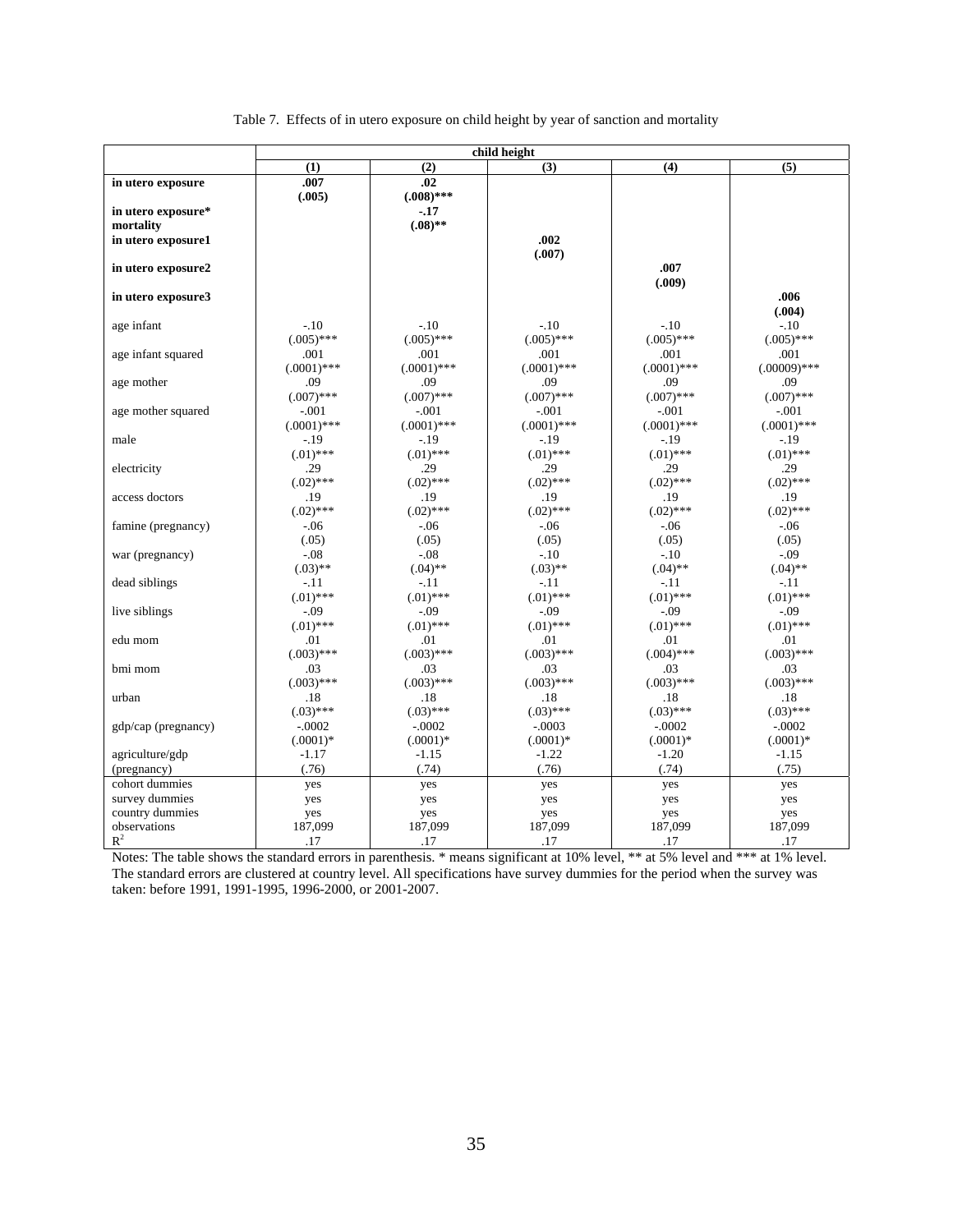Table 8. Predicting sanctions based on lagged country characteristics

|                    | sanction |         |          |  |  |  |
|--------------------|----------|---------|----------|--|--|--|
|                    | (1)      | (2)     | (3)      |  |  |  |
| infant mortality   | $-.003$  | $-.006$ | $-.01$   |  |  |  |
| (lagged)           | (.009)   | (.01)   | (.01)    |  |  |  |
| autocracy (lagged) |          | .01     | $-.004$  |  |  |  |
|                    |          | (.01)   | (.02)    |  |  |  |
| gdp/cap (lagged)   |          |         | $-.0004$ |  |  |  |
|                    |          |         | (.0006)  |  |  |  |
| aid/cap (lagged)   |          |         | .007     |  |  |  |
|                    |          |         | (.004)   |  |  |  |
| $x/gdp$ (lagged)   |          |         | $-.01$   |  |  |  |
|                    |          |         | (.03)    |  |  |  |
| $m/gdp$ (lagged)   |          |         | $-.01$   |  |  |  |
|                    |          |         | (.02)    |  |  |  |
| country dummies    | yes      | yes     | yes      |  |  |  |
| year dummies       | yes      | yes     | yes      |  |  |  |
| pseudo- $R^2$      | .21      | .21     | .28      |  |  |  |
| observations       | 67       | 62      | 50       |  |  |  |
| predicted P        | .37      | .37     | .36      |  |  |  |

Notes: The table shows marginal effects from probit models and standard errors in parenthesis.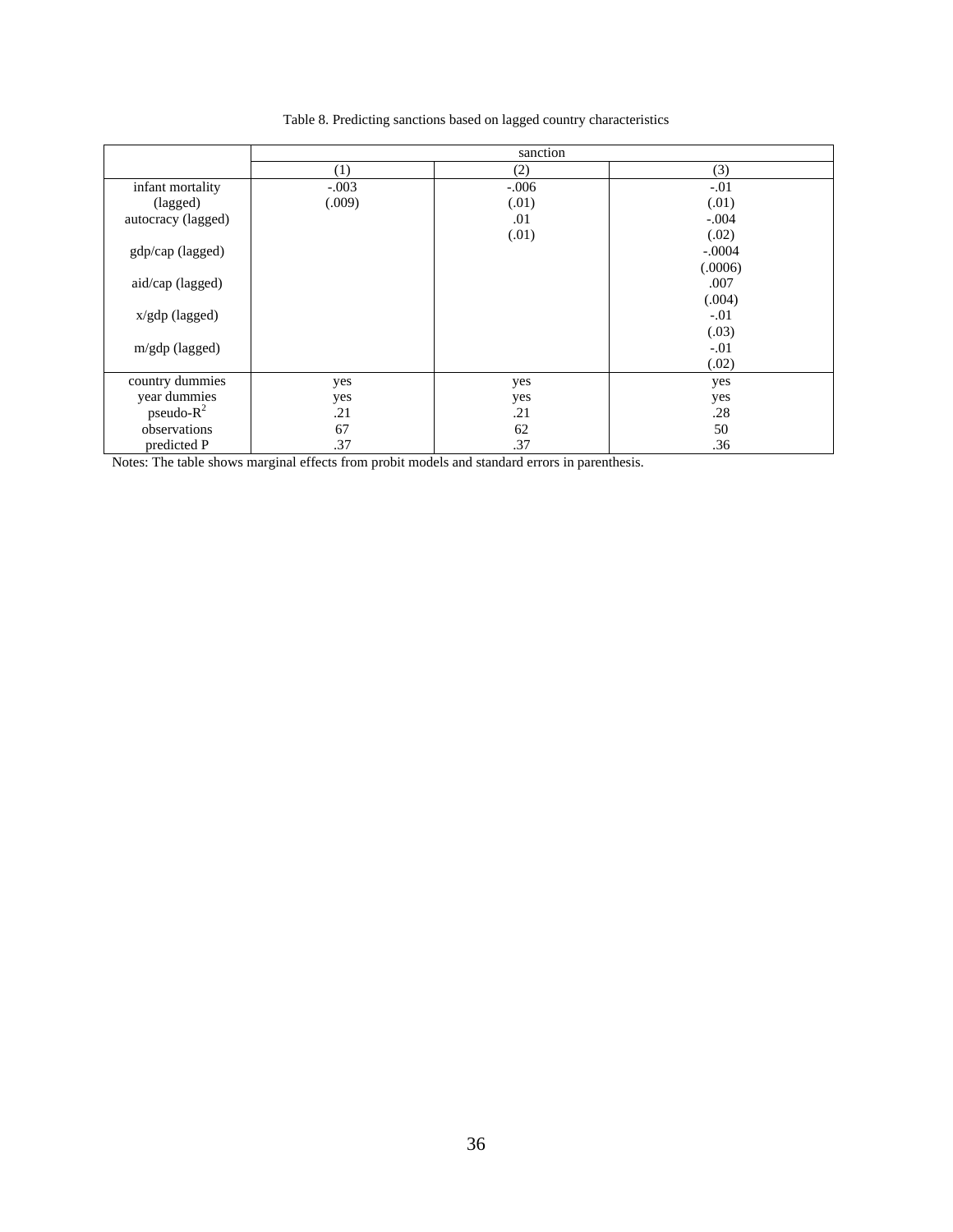| (1)<br>(4)<br>(5)<br>(2)<br>(3)<br>$-.07$<br>born during sanctions<br>$(.03)$ **<br>$-.01$<br>$-.008$<br>$-.008$<br>$-.001$<br>in utero exposure<br>$(.006)$ **<br>$(.004)$ *<br>(.002)<br>$(.004)*$ |  |
|------------------------------------------------------------------------------------------------------------------------------------------------------------------------------------------------------|--|
|                                                                                                                                                                                                      |  |
|                                                                                                                                                                                                      |  |
|                                                                                                                                                                                                      |  |
|                                                                                                                                                                                                      |  |
|                                                                                                                                                                                                      |  |
| in utero exposure*bad<br>.01                                                                                                                                                                         |  |
| (.01)                                                                                                                                                                                                |  |
| $-.06$<br>$-.03$<br>age infant<br>$-.06$<br>$-.06$<br>$-0.06$                                                                                                                                        |  |
| $(.01)$ ***<br>$(.01)$ ***<br>$(.01)$ ***<br>$(.01)$ ***<br>$(.007)$ ***                                                                                                                             |  |
| age infant squared<br>.002<br>.002<br>.002<br>.002<br>.0006<br>(.001)                                                                                                                                |  |
| $(.0001)$ ***<br>(.001)<br>(.001)<br>(.001)<br>.08<br>.08<br>.07<br>.08                                                                                                                              |  |
| age mother<br>.06<br>$(.009)$ ***<br>$(.009)$ ***<br>$(.009)$ ***<br>$(.009)$ ***<br>$(.006)$ ***                                                                                                    |  |
| age mother squared<br>$-.001$<br>$-.001$<br>$-.001$<br>$-.0009$<br>$-.001$                                                                                                                           |  |
| $(.0001)$ ***<br>$(.0001)$ ***<br>$(.0001)$ ***<br>$(.0001)$ ***<br>$(.00009)$ ***                                                                                                                   |  |
| male<br>$-.14$<br>$-.12$<br>$-.14$<br>$-.14$<br>$-.14$                                                                                                                                               |  |
| $(.01)$ ***<br>$(.01)$ ***<br>$(.01)$ ***<br>$(.01)$ ***<br>$(.01)$ ***                                                                                                                              |  |
| electricity<br>.23<br>.23<br>.25<br>.24                                                                                                                                                              |  |
| $(.01)$ ***<br>$(.01)$ ***<br>$(.01)$ ***<br>$(.01)$ ***                                                                                                                                             |  |
| television<br>.19                                                                                                                                                                                    |  |
| $(.01)$ ***                                                                                                                                                                                          |  |
| .11<br>.11<br>.13<br>access doctors<br>.11                                                                                                                                                           |  |
| $(.02)$ ***<br>$(.02)$ ***<br>$(.02)$ ***<br>$(.02)$ ***                                                                                                                                             |  |
| .03<br>access to nurse/midwife                                                                                                                                                                       |  |
| (.02)                                                                                                                                                                                                |  |
| $-.03$<br>famine (birth)<br>.04                                                                                                                                                                      |  |
| (.05)<br>(.07)                                                                                                                                                                                       |  |
| $-.44$<br>$-.43$<br>war (birth)                                                                                                                                                                      |  |
| $(.09)$ ***<br>$(.09)$ ***                                                                                                                                                                           |  |
| $-.02$<br>.03<br>$-.04$<br>famine (pregnancy)                                                                                                                                                        |  |
| (.05)<br>(.03)<br>(.06)                                                                                                                                                                              |  |
| $-.42$<br>$-.42$<br>$-.17$<br>war (pregnancy)                                                                                                                                                        |  |
| $(.09)$ ***<br>$(.09)$ ***<br>$(.03)$ ***<br>$-.09$<br>$-.09$<br>$-.06$                                                                                                                              |  |
| dead siblings<br>$-.09$<br>$-.08$<br>$(.007)$ ***<br>$(.007)$ ***<br>$(.007)$ ***<br>$(.16)$ ***<br>$(.007)$ ***                                                                                     |  |
| live siblings<br>$-.05$<br>$-.07$<br>$-.05$<br>$-.05$<br>$-.05$                                                                                                                                      |  |
| $(.01)$ ***<br>$(.008)$ ***<br>$(.008)$ ***<br>$(.007)$ ***<br>$(.007)$ ***                                                                                                                          |  |
| .009<br>.01<br>.009<br>.01<br>edu mom<br>.01                                                                                                                                                         |  |
| $(.003)$ ***<br>$(.003)$ ***<br>$(.003)$ ***<br>$(.003)$ ***<br>$(.003)$ ***                                                                                                                         |  |
| bmi mom<br>.05<br>.05<br>.05<br>.05<br>.05                                                                                                                                                           |  |
| $(.004)$ ***<br>$(.004)$ ***<br>$(.004)$ ***<br>$(.005)$ ***<br>$(.004)$ ***                                                                                                                         |  |
| .09<br>.09<br>urban<br>.11<br>.10<br>.11                                                                                                                                                             |  |
| $(0.02)$ ***<br>$(.02)$ ***<br>$(.02)$ ***<br>$(.02)$ ***<br>$(0.02)$ ***                                                                                                                            |  |
| gdp/cap (birth)<br>$-.0008$                                                                                                                                                                          |  |
| $(.0002)$ ***                                                                                                                                                                                        |  |
| agriculture/gdp (birth)<br>$-.88$                                                                                                                                                                    |  |
| (.61)                                                                                                                                                                                                |  |
| $-.0009$<br>$-.0009$<br>$-.0003$<br>gdp/cap (pregnancy)<br>$-.0009$                                                                                                                                  |  |
| $(.0003)$ ***<br>$(.0003)$ **<br>$(.0003)$ **<br>$(.0001)$ **                                                                                                                                        |  |
| agriculture/gdp (pregnancy)<br>$-1.32$<br>$-1.34$<br>$-1.43$<br>$-.27$                                                                                                                               |  |
| $(.65)$ **<br>(.33)<br>$(.76)*$<br>$(.71)$ **<br>cohort dummies                                                                                                                                      |  |
| yes<br>yes<br>yes<br>yes<br>yes<br>survey dummies                                                                                                                                                    |  |
| yes<br>yes<br>yes<br>yes<br>yes<br>country dummies                                                                                                                                                   |  |
| yes<br>yes<br>yes<br>yes<br>yes<br>observations<br>70,114<br>70,114<br>71,788<br>187,099<br>69,870                                                                                                   |  |
| $R^2$<br>.15<br>.15<br>.20<br>.16<br>.15                                                                                                                                                             |  |

| Table 9. Robustness checks for the effects of exposure on weight |  |  |  |  |  |  |  |  |
|------------------------------------------------------------------|--|--|--|--|--|--|--|--|
|------------------------------------------------------------------|--|--|--|--|--|--|--|--|

Notes: The table shows the standard errors in parenthesis. \* means significant at 10% level, \*\* at 5% level and \*\*\* at 1% level. The standard errors are clustered at country level. All specifications have survey dummies for the period when the survey was taken: before 1991, 1991-1995, 1996-2000, or 2001-2007.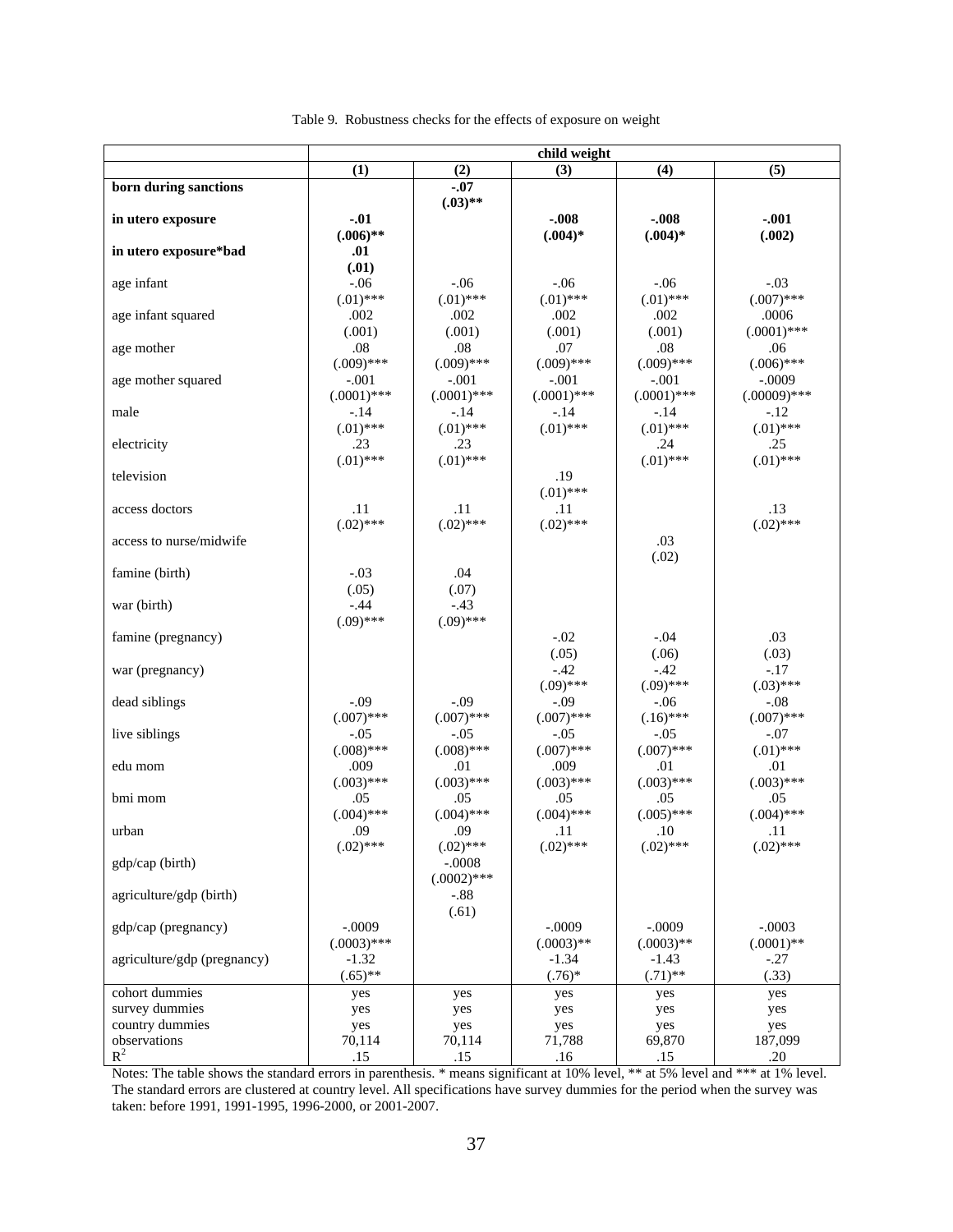|                     | exposed 1-9 months |        | not exposed |        |  |
|---------------------|--------------------|--------|-------------|--------|--|
| variable            | mean               | sd     | mean        | sd     |  |
| age                 | 18.89              | 12.90  | 20.23       | 12.54  |  |
| age mom             | 26.57              | 6.65   | 25.92       | 6.63   |  |
| male                | 0.51               | 0.50   | 0.51        | 0.50   |  |
| electricity         | 0.46               | 0.50   | 0.42        | 0.49   |  |
| access to doctors   | 0.26               | 0.44   | 0.31        | 0.46   |  |
| dead siblings       | 0.37               | 0.84   | 0.42        | 0.89   |  |
| live siblings       | 1.96               | 1.92   | 1.95        | 1.88   |  |
| edu mom             | 4.12               | 2.07   | 4.10        | 2.14   |  |
| bmi mom             | 22.70              | 4.14   | 22.45       | 4.18   |  |
| urban               | 0.33               | 0.47   | 0.34        | 0.47   |  |
| gdp/cap (pregnancy) | 867.69             | 721.54 | 768.85      | 831.79 |  |
| agr/gdp (pregnancy) | 0.21               | 0.12   | 0.24        | 0.11   |  |
| famine (pregnancy)  | 0.01               | 0.11   | 0.03        | 0.17   |  |
| war (pregnancy)     | 0.21               | 0.41   | 0.22        | 0.42   |  |

Table 10. Characteristics of live and dead children under three by exposure

Notes: This table shows the characteristics of children under three both dead and live by exposure to sanctions. The first two columns show the means and standard deviations for children exposed to sanctions 1-9 months in utero and the last two columns show the mean and standard deviations for children exposed 0 months in utero.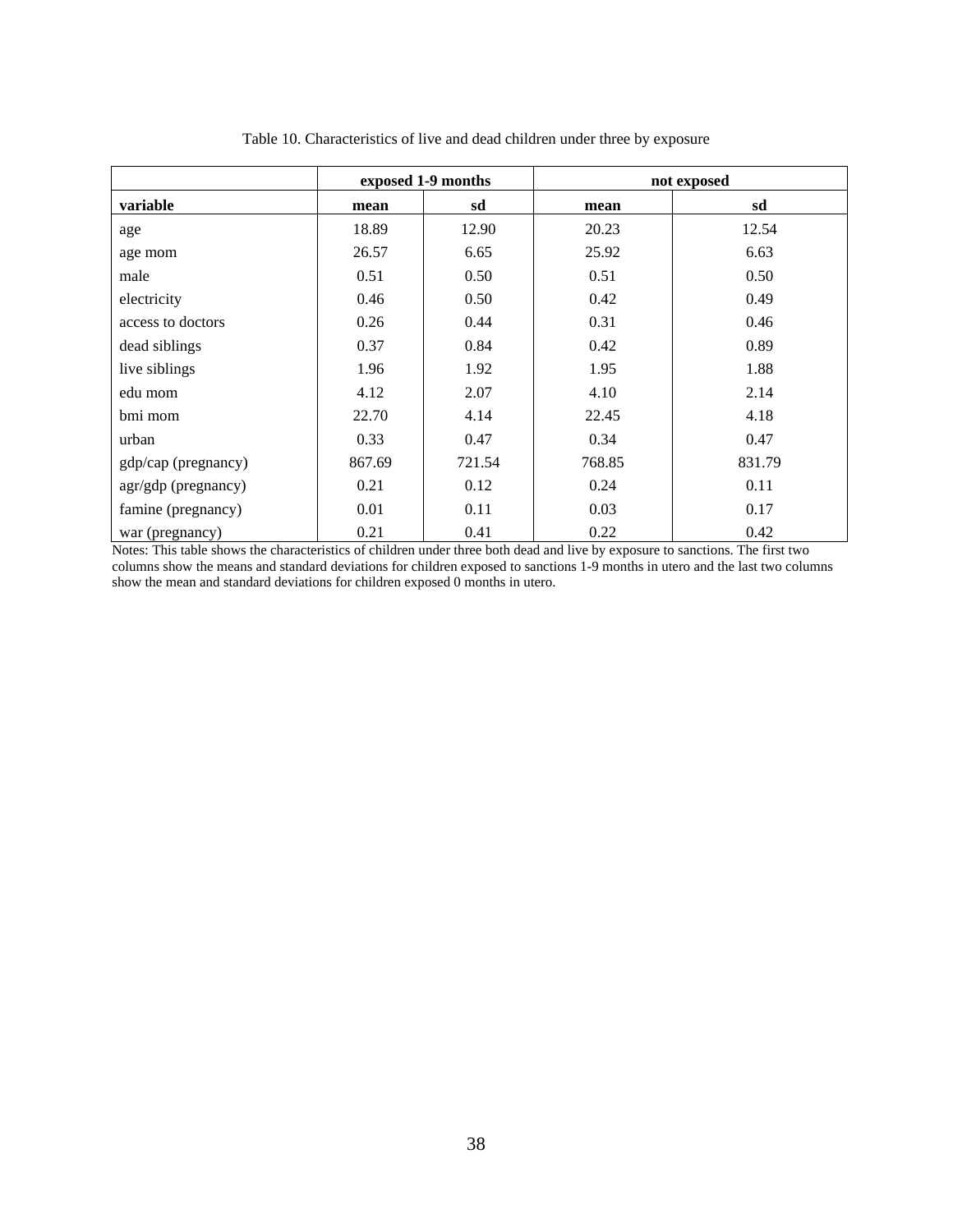

Notes: This graph shows mean weight z-scores, height z-scores, and mortality for infants by exposure (not exposed in the first three columns and exposed in the last three).



Figure 2

Notes: This graphs shows averages of exports/capita by year of import sanction. The bars represents averages over years when various countries in the micro analysis experienced import sanctions.